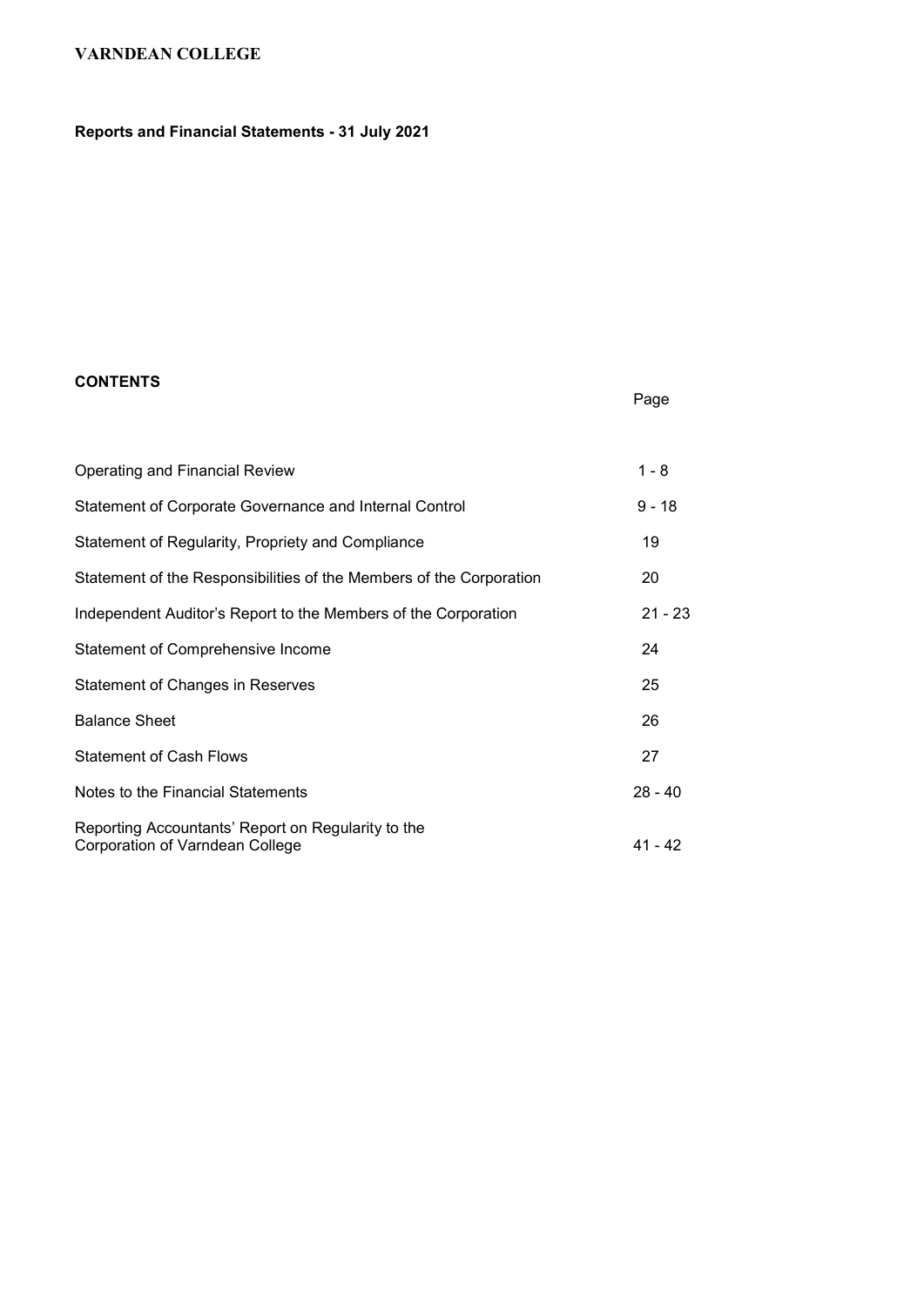### OPERATING AND FINANCIAL REVIEW

### NATURE, OBJECTIVES AND STRATEGIES

The members present their report and the audited financial statements for the year ended 31 July 2021.

#### Legal status

The Corporation was established under The Further and Higher Education Act 1992 for the purpose of conducting the business affairs of Varndean College. The College is an exempt charity for the purposes of the Charities Act 2011.

#### Mission

Varndean College will, through the quality of its provision and support for a diverse community, encourage and inspire all its students to fulfil their potential.

### Public Benefit

Varndean College is an exempt charity under the Part 3 of the Charities Act 2011 and is regulated by the Secretary of State for Education. The members of the Governing Body, who are trustees of the charity, are disclosed on pages 17 to 18. In setting and reviewing the College's strategic objectives, the Governing Body has had due regard for the Charity Commission's guidance on public benefit and particularly upon its supplementary guidance on the advancement of education. The guidance sets out the requirement that all organisations wishing to be recognised as charities must demonstrate, explicitly, that their aims are for the public benefit. In delivering its mission, the College provides the following identifiable public benefits through the advancement of education:

- High-quality teaching
- Widening participation and tackling social exclusion
- Excellent employment record for students
- Strong and inclusive student support systems
- Links with employers, industry and commerce

#### Implementation of strategic plan

The College's published strategic plan identifies its objectives until 2022.

The key elements of the College's strategic direction are:

Strategic Aim 1:

Inspiring personal and academic achievement so that all students achieve their full potential and make progress in realising their ambitions.

Strategic Aim 2: Providing courses that match students' needs, abilities and aspirations, which enable students to progress.

Strategic Aim 3: Securing student success through the provision of staffing and resources of the highest calibre.

Strategic Aim 4: Providing strong leadership, governance and management that is focussed on our core values and secures the College's future.

Strategic Aim 5: To improve the way the College manages its own environment.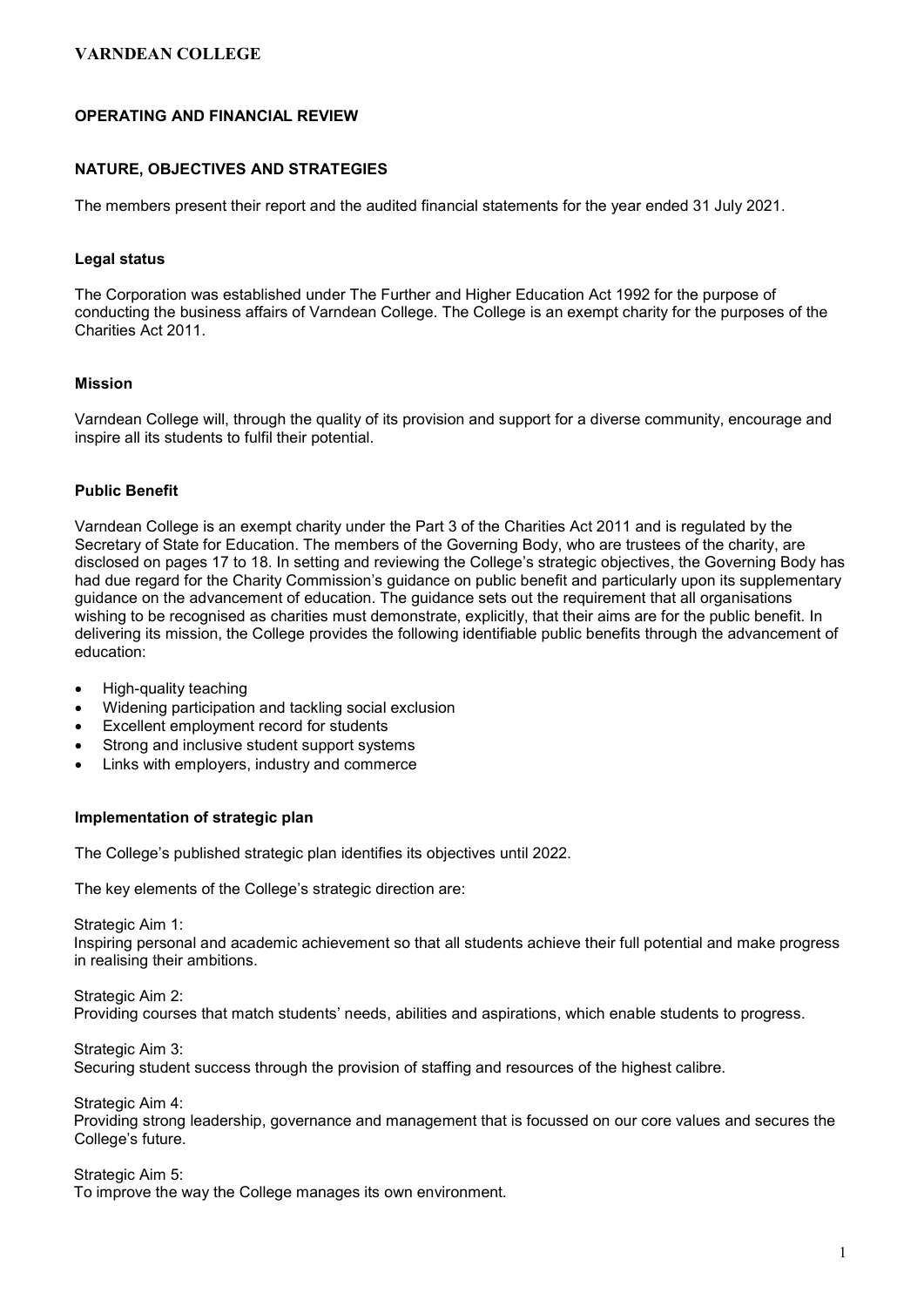The College has made excellent progress in fulfilling these objectives which were implemented in 2017. The Corporation and Senior Leadership team are currently undertaking a formal review of the strategic plan to renew College objectives and provide clear direction following the pandemic. There will be a new strategic plan launched in January 2022.

The College specific financial objectives for 2020/21 were set out in the financial forecast which was approved by the Corporation in July 2020. Progress is monitored by both the Senior Leadership Team and the Corporation.

### Financial Objectives

The College's financial objectives are:

- to achieve an annual operating surplus
- to pursue alternative sources of funding, on a selective basis, consistent with the College's core operations, that generate a financial contribution to the College
- to generate sufficient levels of income to support the College estate
- to further improve the College's shorter-term liquidity
- to seek funds for continued capital investment
- to achieve a Financial Health rating of Good

The cumulative effect of the pandemic has had a significant impact on these objectives in 2020-21. The Good financial health pre-Covid-19 has enabled the College to address the challenges of the current and previous year. The objectives remain in place to ensure the College is able to replenish its reserves and support its strategic direction.

### Performance Indicators

The College is committed to observing the importance of sector measures and indicators. The College is required to complete the annual Finance Record for the Education and Skills Funding Agency ("ESFA"). The Finance Record produces a financial health grading using three key performance indicators, EBITDA, a sectorbased adjusted current ratio and debt ratio. The grade for 2020-21 is predicted to be Requires Improvement.

These performance ratios are currently under review by the ESFA and may also include Debt Service Cover Ratio and Cash Generated from operations.

Additional financial performance indicators used and reported by the College are Cash Days and Staff Cost Ratio.

### DEVELOPMENT AND PERFORMANCE

#### Financial position

The College generated a deficit in the year of £746,000 (2019/2019: deficit £551,000) before actuarial gains and losses.

The College has negative general reserves of £1,829,000 and a bank balance of £538,000. This follows the annual adjustment to pension liabilities of £437,000 and a decrease in planned income due to the ongoing impact of the global Covid-19 pandemic. Significant costs were incurred during the year as a direct result of the restrictions and mitigations in place to reduce infections. The College has worked to mitigate the financial impact and is planning to return to a financial health grade of Good in 2021/22. The College continues to plan to accumulate reserves and generate cash balances over time in order to maintain a contingency fund and to be able to re-invest in the College.

The College has significant reliance on the education sector funding bodies for its principal funding source, largely from recurrent grants. In 2020/21 the funding bodies provided 92% of the College's total income (2019/20 85%).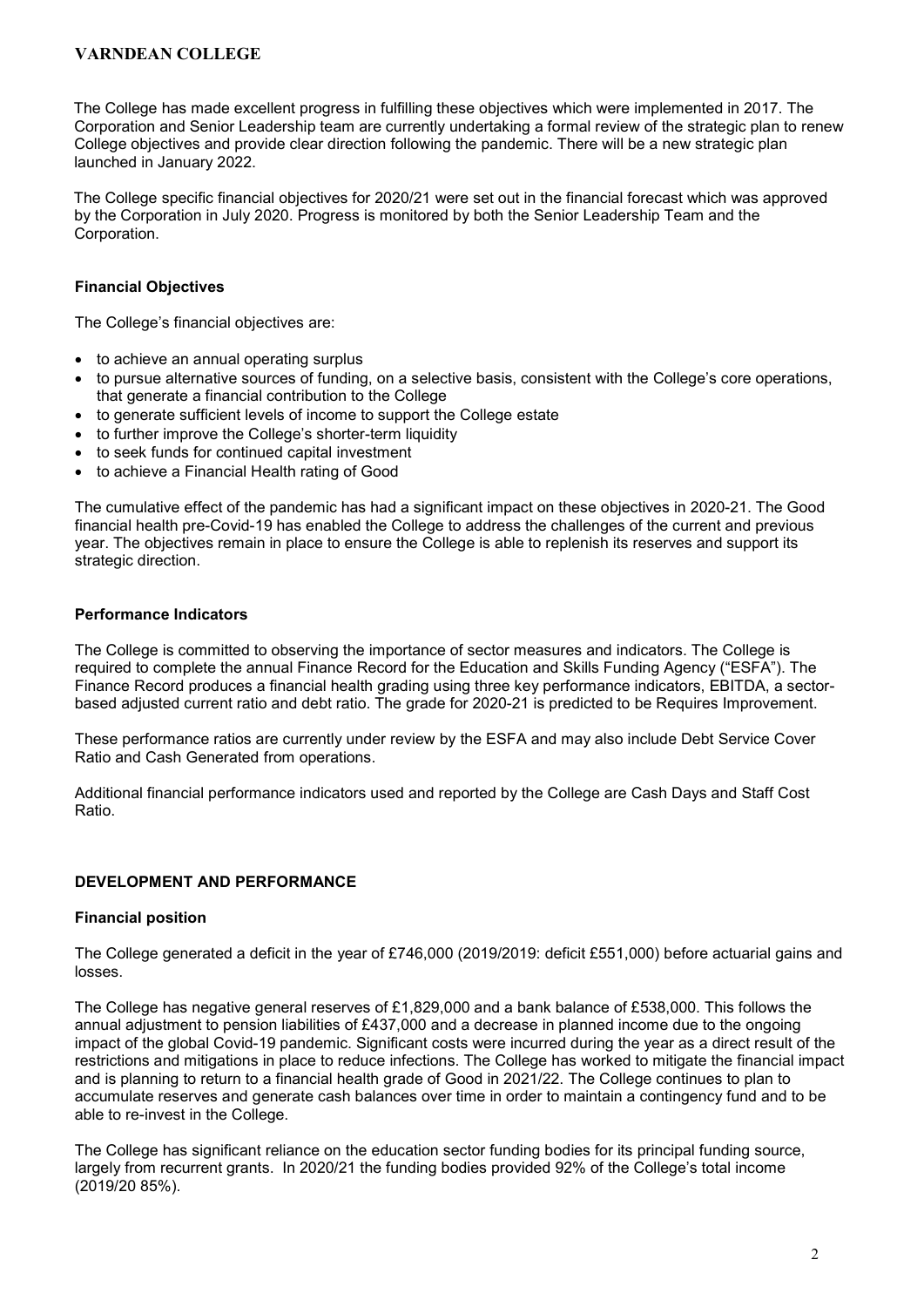At the balance sheet date, the College had net current liabilities of £1,331,000 (2020: net current liabilities £1,121,000) and net assets of £217,000 which includes a pension liability of £3,508,000.

### Treasury policies and objectives

The College has treasury management arrangements in place to manage cash flows, banking arrangements and the risks associated with those activities. Short term borrowing for temporary revenue purposes is authorised by the Principal. All other borrowing requires the authorisation of the Corporation.

### Cash flows

For the year ended 31 July 2021, there was a cash inflow of £222,000 (2020: outflow £1,776,000). A short-term overdraft was required in March 2021 to manage the cashflow during the period through to April when the College receives its lowest funding according to the ESFA funding profile.

### Payment performance

The Late Payment of Commercial Debts (Interest) Act 1998, which came into force on 1 November 1998, requires Colleges, in the absence of agreement to the contrary, to make payments to suppliers within 30 days of either the provision of goods or services or the date on which the invoice is received. The target set by the Treasury for payment to suppliers within 30 days is 95%. The College incurred no interest charges in respect of late payment for this period.

### Student numbers

The College is funded according to the number of eligible students enrolled in the previous year. In 2020/21, the College enrolled 2,478 learners (2019/20: 2,840) of which 1,891 were funded 16-18 students and 398 funded adult learners. The remaining learners generate additional income for the College through tuition fees for a variety of provision, including international students.

#### Student achievements

The College is celebrating the high achievements of its students who have yet again achieved an outstanding record of A Level and Vocational course results overall. Students completing their studies this year have had an educational journey like no other time with much of their education spent in lockdown and online learning, as well as the Government's cancellation of all A-Level exams. Despite this, students have been exceptional in their capacity to rise to these challenges and continued to engage with their studies. Final results were based on attainment over the past two years; this proved a very unsettling and worrying time for them all and we are immensely proud of how they responded. The grades students have earned are very well deserved, having undergone rigorous assessments throughout their studies and especially so from Easter 2021 when there was an 'assessment period' where all students carried out final point assessments under exam conditions. Our teachers have worked tirelessly with students to ensure that their results are accurate, fair and reflect their abilities and hard work.

The overall pass rate at A level was 99% with the majority of subjects achieving 100% pass rate with 65% achieving A\*-B and 86% A\*-C grades.

- All vocational courses, BTEC and CTEC had a 100% pass rate, as well as our Level 3 CACHE course having exceptional results of 100%.
- Visual Arts courses (Art, Graphic Design, 3D Design, Textiles and Photography) once again continued to be outstanding, with 97% of students achieving A\*- C grades, 86% achieving A\*-B grades and 86 students achieving the prestigious A\* grade. In 3D design all students gained an A\*-B grade, and in Photography 94% of students gained an A\*-B.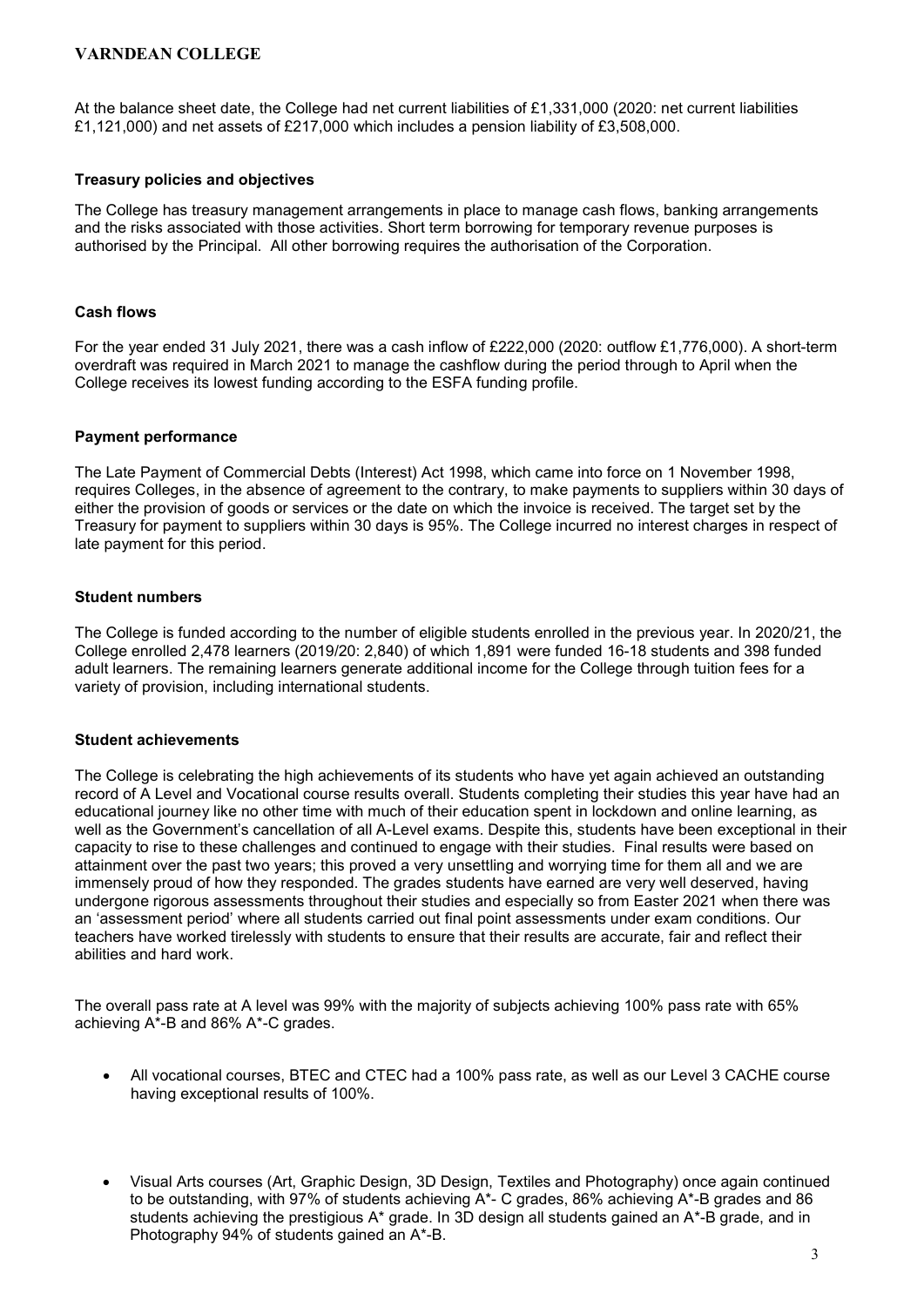Other subjects with exceptional success include: in languages, A Level French has a 100% pass rate with 88% A\*-B, in A Level German 80% of students gained A\*-B. In Humanities; in History A Level 88% of students gained an A\*-B, in Maths and Science all subjects gained a 100% pass rate with 100% of Further Maths students gaining an A\*-B grade, in Maths 76% gained an A\*-B, in Physics 71% of students gained an A\*-B. Similarly, Film students gained 100% pass rate with 70% getting the very highest grades of A<sup>\*</sup>-B; in Drama and Theatre Studies 72% of students achieve an A<sup>\*</sup>-B.

As well as offering traditional A Levels, Varndean College also offers a comprehensive programme of Level 3 vocational qualifications, which many students take either as standalone courses or in combination with A Levels. These results are impressive with many students moving on to higher education courses or direct into apprenticeships/employment.

This A Level success follows on from Varndean's successful International Baccalaureate results in July, when the College achieved a pass rate of 98% and received its highest marks ever, with an average score of 36.61 points, equivalent to at least three A grades at A Level and beating a global average of 33.02. At the time of writing, 82% of our UCAS applicants were successful, with 78% meeting their firm choice offer and 77% securing places at Russell Group universities.

Sixty-three percent of our students achieved 36 or more Diploma points, with 15 (37%) gaining an impressive 40 points or more, equivalent to A\*A\*A and placing them in the top 9% of students worldwide.

Value added in the last academic year continued to be outstanding, building on our previous successes we are now in the top 1% of providers with an ALPS of 1 for A-Level, the majority of our provision. Our GCSE provision continues to be amongst the best in the country for GCSE English retake and is 50% above national benchmarks.

### Curriculum developments

### The College:

- Maintains an approach to the 16-18 curriculum founded upon breadth and balance through choice of qualification courses, the independent study arising from them, additional support opportunities, guidance and tutorials, and an enrichment programme that includes access to student union activities;
- Has encouraged the continued development of adult education provision at the College and in outreach provision elsewhere in the City;
- Has worked in partnership with the LA and other local providers to deliver Information Communication Technology (ICT) and English for Speakers of Other Languages (ESOL) opportunities at a number of outreach locations in the centre and east of the City.
- Is trail blazing in its partnerships, working with the local LSEP and being jointly awarded Strategic Development Fund with all the other FE providers in Sussex to lead on Sustainability in the curriculum.

### Future developments

The College continues to successfully increase its 16-18 student numbers for 2021-22. There is likely to be continued moderate growth in following years and the College is exploring options to support this growth and to replace the areas of its accommodation that are inefficient and deteriorating.

The College is seeking to maximise commercial opportunities for income generation. Enrolments of international students in 2021/22 are higher than anticipated following a targeted effort to secure interest from alternative markets. Other areas identified for growth include estates lettings and vocational adult education.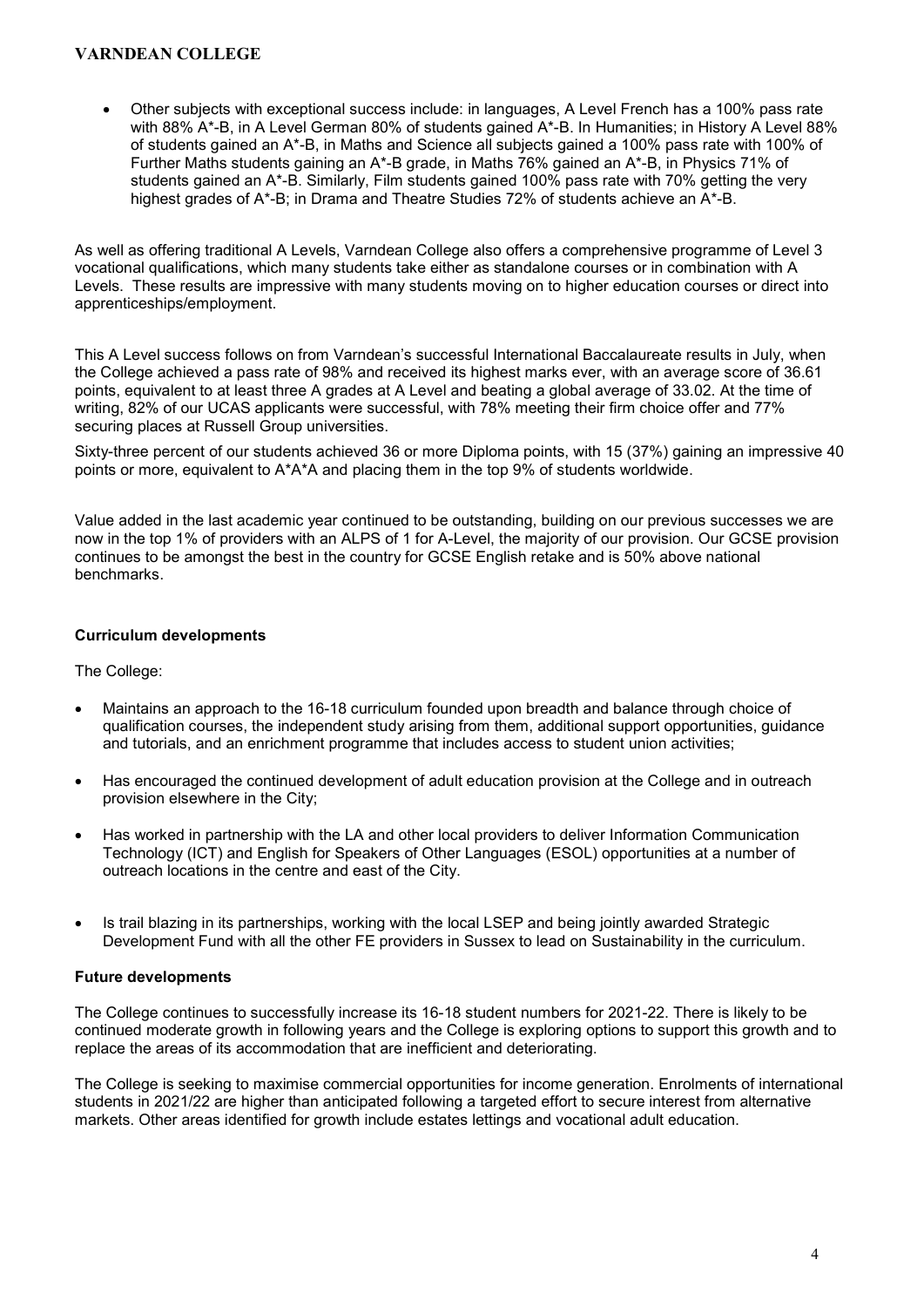### RESOURCES

Tangible resources include the main College site and £774,000 (2020: £594,000) held in current assets. Cash resources have improved from 2019/20 and the financial plan for 2021/22 projects further increases.

#### Financial

The College has £217,000 (2020: £0.9 million) of net assets including £3,508,000 (2020: £3,071,000) pension liability and no long-term debt of £nil (2020: £nil). Pension liability adjustments have reduced net assets by £2.5 million over 3 consecutive years.

#### People

The College employed 158 people (expressed as full-time equivalents), of whom 87 are teaching staff.

#### Reputation

The College has a good reputation locally and nationally. In its last Ofsted inspection in 2018 it was rated Good. Maintaining this reputation is essential for the College's success at attracting students and external relationships. Varndean College had a highly positive Ofsted visit in October 2018, which confirmed the College as being a 'good 'college where students thrive and achieve. Many aspects of the report received outstanding recognition and praise, with the College's major strengths being identified as follows:

- Governors, leaders and managers have developed a highly inclusive culture that allows staff and students to thrive.
- Teachers know their students well and have high expectations. They use their own experiences and expertise to motivate students to achieve.
- Students have positive attitudes to their learning and are proud of their work. They are confident, selfassured, courteous and respectful. They feel that staff treat their health and wellbeing as a priority, which supports them to learn and achieve.
- A-Level and vocational students make good progress and achieve well.
- Students on the IB course make outstanding progress. Their achievement is exceptionally high and well above the international average. They develop extremely high levels of skill, knowledge and understanding and the very large majority move on to their first-choice university.
- Students benefit from a broad and balanced curriculum that meets their individual needs.

#### PRINCIPAL RISKS AND UNCERTAINTIES

The College has an embedded system of internal control, including financial, operational and risk management which is designed to protect the College's assets and reputation. Based on the strategic plan, the Risk Management Group undertakes a comprehensive review of the risks to which the College is exposed. They identify systems and procedures, including specific preventable actions which should mitigate any potential impact on the College. The internal controls are then implemented and the subsequent year's appraisal will review their effectiveness and progress against risk mitigation actions. In addition to the annual review, the Risk Management Group will also consider any risks which may arise as a result of a new areas of work being undertaken by the College.

A risk register is maintained at the College level which is reviewed at least annually by the Audit Committee and more frequently where necessary. The risk register identifies the key risks, the likelihood of those risks occurring, their potential impact on the College and the actions being taken to reduce and mitigate the risks. Risks are prioritised using a consistent scoring system.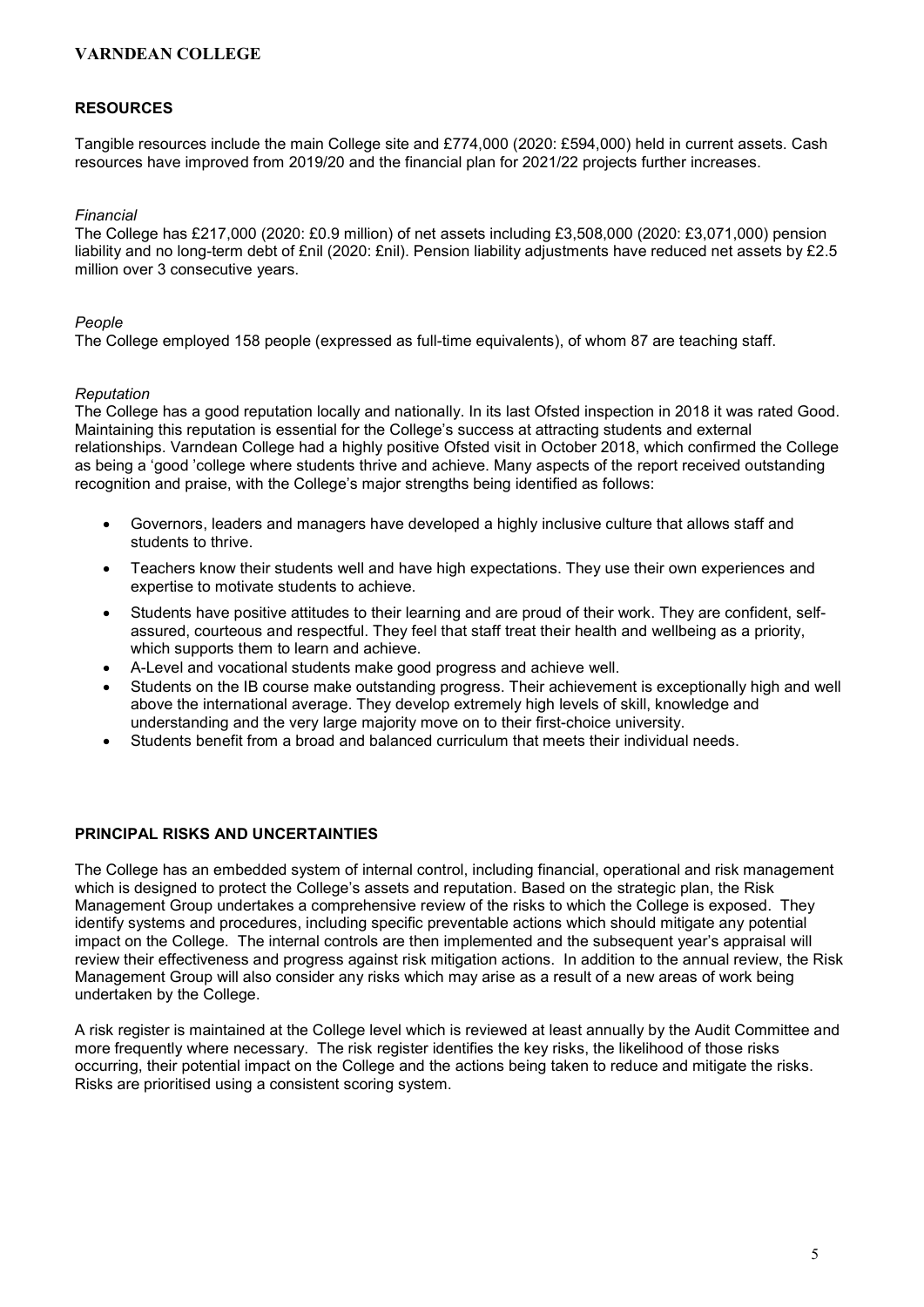The key risks currently graded as significant are:

1. Financial Sustainability

The pandemic has had a significant impact on College finances following on from 2019/20. Planned growth in cash reserves to support future developments has not been achieved. The College has a comprehensive range of controls and mitigating actions to ensure that it continues to be able to provide high quality education and support for all of its students and to progress the strategic plan.

2. Staff morale

The success of our students depends on our highly skilled and dedicated staff. Staff support and wellbeing is a high priority. The College has engaged with a range of services to support staff and a wellbeing audit is part of the internal audit assurance plan for 2021/22.

3. Insufficient resources to meet accommodation needs

Planned growth in student numbers may be restrained by the size and quality of the accommodation. The College is developing an updated accommodation strategy to address its future needs alongside careful curriculum planning to ensure the most effective space utilisation.

4. Pandemic forces college closure and/or disruption to operations

The College successfully managed the impact of the pandemic on teaching and learning and business critical functions. Feedback from students and staff supports this. This remains high-risk at this time and a wide range of controls, including a frequently reviewed and targeted risk assessment are in place.

### **STAKEHOLDERS**

In line with other colleges, Varndean College has many stakeholders. These include:

- **Students**
- Parents
- Education sector funding bodies
- Staff
- **Local employers (with specific links)**
- **Local authorities**
- Government Offices/ Regional Development Agencies
- The local community
- Other FE institutions
- **Trade unions**
- **•** Professional bodies

The College recognises the importance of these relationships and engages in regular communication with them through the College Internet site and by meetings.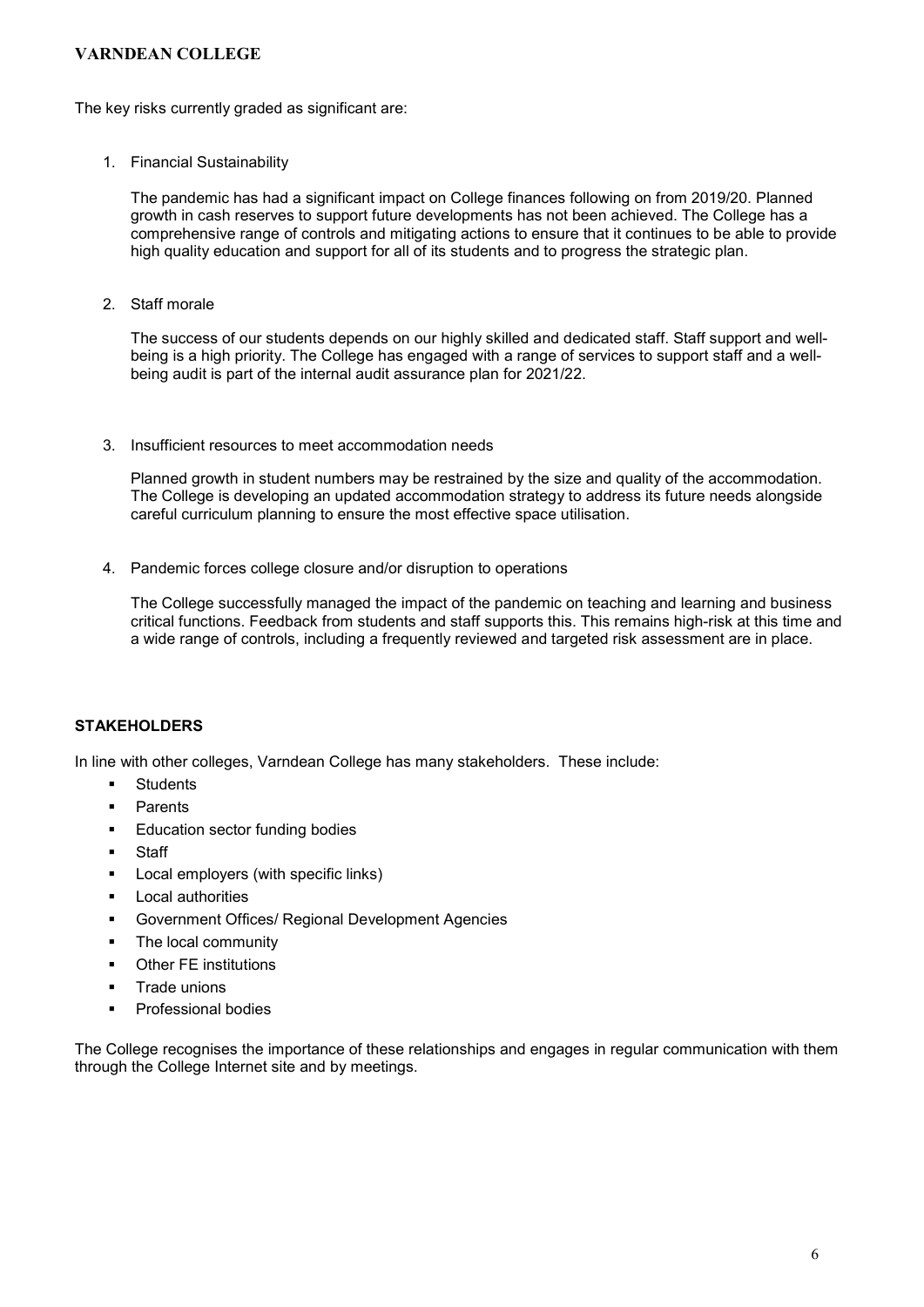#### Trade union facility time

The Trade Union (Facility Time Publication Requirements) Regulations 2017 require the college to publish information on facility time arrangements for trade union officials at the college

| Numbers of employees who were union official during the<br>relevant period | FTE employee number |
|----------------------------------------------------------------------------|---------------------|
|                                                                            |                     |

| Percentage of time | Number of employees |
|--------------------|---------------------|
| $0\%$              |                     |
| 1-50%              |                     |
| 51-99%             |                     |
| 100%               |                     |

| Total cost of facility time                     | £5,630     |
|-------------------------------------------------|------------|
| Total pay bill                                  | E7,761,000 |
| Percentage of total bill spent on facility time | 0.07%      |

| Time spent on paid trade union activities as a | 4.5% |
|------------------------------------------------|------|
| percentage of total paid facility time         |      |

### EQUALITY AND DIVERSITY

#### Equal opportunities and employment of disabled persons

Varndean College is committed to ensuring equality of opportunity for all who learn and work here. We respect and value positively differences in race, gender, sexual orientation, able-bodiedness, class and age. We strive vigorously to remove conditions which place people at a disadvantage and we will actively combat bigotry. This policy will be resourced, implemented and monitored on a planned basis. The College's Equal Opportunities Policy, including its Race Relations Policy, is published on the College's internet site.

The College considers all applications for employment from disabled persons, bearing in mind the aptitudes of the individuals concerned. Where an existing employee becomes disabled every effort is made to ensure that employment with the College continues. The College's policy is to provide training, career development and opportunities for promotion, which are, as far as possible, identical to those for other employees.

The College seeks to achieve the objectives set down in the Disability Discrimination Act 1995 as amended by the Special Education Needs and Disability Act 2001 and 2005 and in particular, makes the following commitments:

- a) most of the facilities are accessible to people with a disability;
- b) there is specialist equipment which the College can make available for use by students;
- c) the admissions policy for all students is described in the College Charter. Appeals against a decision not to offer a place are dealt with under the complaints policy;
- d) the College has made a significant investment in the appointment of specialist staff to support students with learning difficulties and/or disabilities. There are a number of student support tutors who can provide a variety of support for learning. There is a continuing programme of staff development to ensure the provision of a high level of appropriate support for students who have learning difficulties and/or disabilities;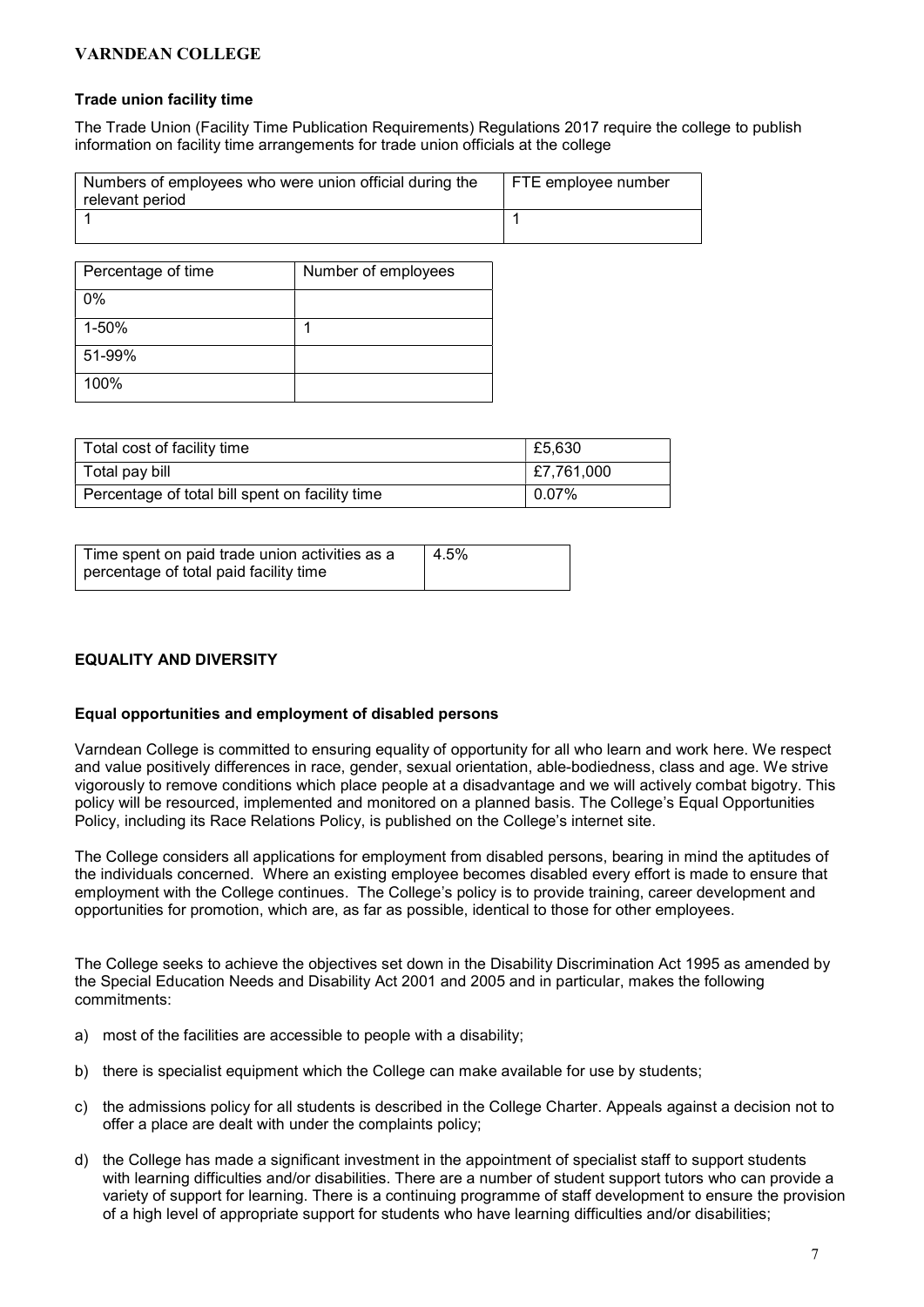- e) specialist programmes are described in programme information guides, and achievements and destinations are recorded and published in the standard College format;
- f) counselling and welfare services are described in the College Charter.

### DISCLOSURE OF INFORMATION TO AUDITORS

The members who held office at the date of approval of this report confirm that, so far as they are each aware, there is no relevant audit information of which the College's auditors are unaware; and each member has taken all reasonable steps that he or she ought to have taken to be aware of any relevant audit information and to establish that the College's auditors are aware of that information.

### Professional Advisers

| External auditors: | Mazars LLP, 2 <sup>nd</sup> Floor, 6 Sutton Plaza, Sutton Court Road, Sutton, Surrey, SM1 4FS |
|--------------------|-----------------------------------------------------------------------------------------------|
| Bankers:           | Lloyds Bank plc, 5 Preston Circus, Brighton, BN1 4LQ                                          |
| Solicitors:        | Rix & Kay, 7 The Drive, Hove, BN3 3JS                                                         |

Approved by order of the members of the Corporation on xxxx, and signed on its behalf by

J Robinson, Chair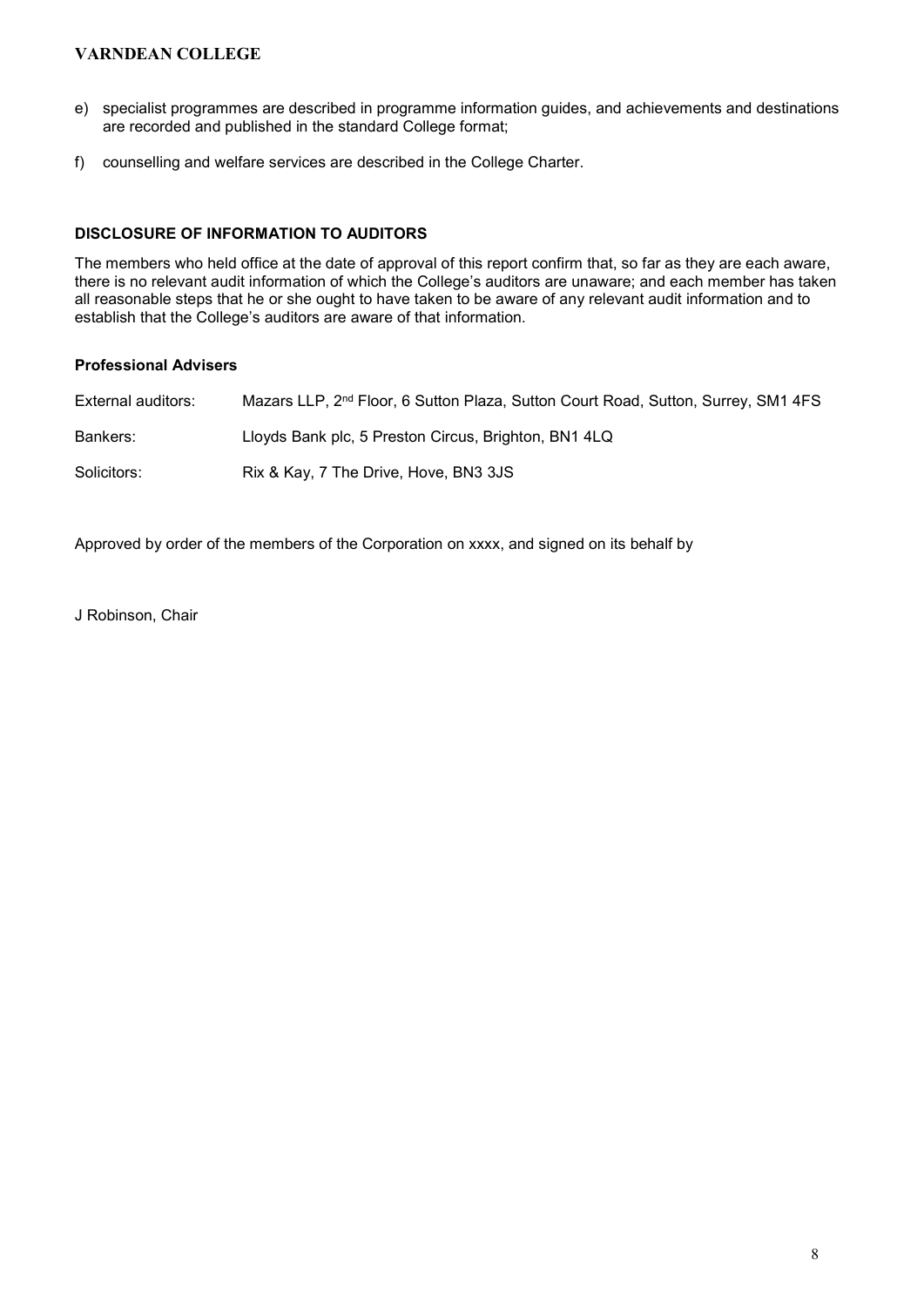### Statement of Corporate Governance and Internal Control

The following statement is provided to enable readers of the annual report and accounts of the College to obtain a better understanding of its governance and legal structure. The statement covers the period from 1 August 2020 to 31 July 2021 and up to the date of approval of the annual report and financial statements. The College endeavours to conduct its business:

- i. in accordance with the seven principles identified by the Committee on Standards in Public Life (selflessness, integrity, objectivity, accountability, openness, honesty and leadership); And
- ii. having due regard to the UK Corporate Governance Code ("the Code") (2018) insofar as it is applicable to the further education sector.

The College is committed to exhibiting best practice in all aspects of corporate governance. This summary describes the manner in which the College has applied the principles set out in the UK Corporate Governance Code ("the Code") issued by the FRC. Its purpose is to help the reader of the accounts understand how the principles are applied. In the opinion of the Corporation, the College complies with all the provisions of the Code in so far as they apply to the Further Education Sector, and it has complied throughout the year ended  $31<sup>st</sup>$  July 2021. The College is an exempt charity within the meaning of Part 3 of the Charities Act 2011 and the Principal Regulator is the Secretary of State for Education. The Governors, who are also the Trustees for the purposes of the Charities Act 2011, confirm that they have had due regard for the Charity Commission's guidance on public benefit and that the required statements appear elsewhere in these financial statements.

In the opinion of the Corporation, the College complies with the provision of the UK Corporate Governance Code in so far as they apply to the Further Education Sector, and it has complied throughout the year ended 31 July 2021.

At the Corporation's July 2021 Meeting and following recommendations from the Search and Governance Committee, it was agreed to adopt the Association of Colleges' revised Code of Good Governance. The Corporation noted that a compliance exercise had been undertaken and that further actions would be required to ensure compliance with all aspects of the Code and noting that this would be taken forward during the next academic year. A progress report has been presented to Governors via the Search and Governance Committee in the Autumn Term 2021.

### The Corporation

The composition of the Corporation is set out on page 17. It is the Corporation's responsibility to bring independent judgement to bear on issues of strategy, performance, resources and standards of conduct. The Corporation is provided with regular and timely information on the overall financial performance of the College together with other information such as performance against funding targets, proposed capital expenditure, quality matters and personnel related matters such as health and safety and environmental issues. The Corporation meets at least once a term, but usually twice per term.

The Corporation conducts some of its business through committees. Each committee has terms of reference, which have been approved by the Corporation. The Committees are: Audit Committee, Search and Governance Committee, SPH Remuneration Committee. There are also a number of Governance Working Groups, including the Finance Working Group (Finance Committee with effect from the 2021/2022 academic year), Risk Management Group and the Accommodation Working Group.

Full minutes of all meetings, except those deemed to be confidential by the Corporation, are available from the Clerk to the Governors at the address below, and once approved on the College website (varndean.ac.uk).

Varndean College Surrenden Road **Brighton** BN1 6WQ

The Clerk to the Governors maintains a register of financial and personal interests of the governors. The register is available for inspection at the above address.

All governors are able to take independent professional advice in furtherance of their duties at the College's expense and have access to the Clerk to the Governors, who is responsible to the Corporation for ensuring compliance with all applicable procedures and regulations are complied. The appointment and removal of the Clerk are matters for the Corporation as a whole.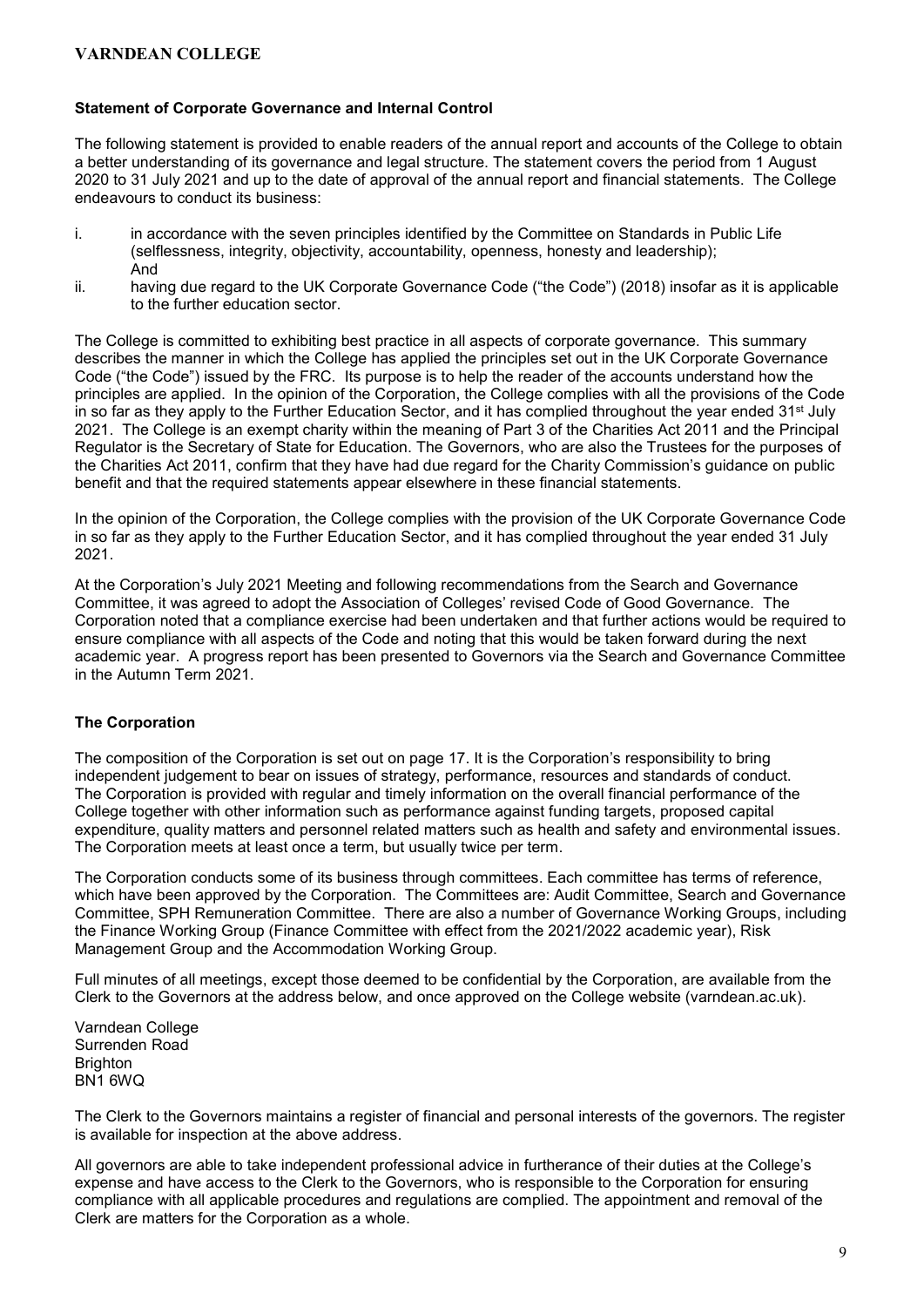Formal agendas, papers and reports are supplied to governors in a timely manner, prior to Corporation meetings. Briefings are also provided on an ad-hoc basis.

The Corporation has a strong and independent non-executive element and no individual or group dominates its decision-making process. The Corporation considers that each of its non-executive members is independent of management and free from any business or other relationship which could materially interfere with the exercise of their independent judgement.

There is a clear division of responsibility in that the roles of the Chair of the Corporation and Principal are separate.

As reported last year, in light of the Covid-19 Pandemic, the Corporation established an Emergency Governance Committee (EGC) to deal with Corporation business and the EGC had 3 meetings during the accounting year to 31 July 2020. The EGC also met once in the current accounting year to 31 July 2021, on 16<sup>th</sup> September 2020.The Members of this Committee were Janice Robinson (Chair), Simon Lindfield (Vice-Chair), Jane Farrell (Chair of Remuneration Committee), Paul Herridge (Chair of Risk Group) and the Principal; Alan Walker (Chair of Audit Committee) was also invited to attend the EGC meetings. All EGC Committee members were present at each of the Meetings, which were held remotely.

### Appointments to the Corporation

Any new appointments to the Corporation are a matter for the consideration of the Corporation as a whole. The Corporation receives recommendations from the Search & Governance Committee, comprising Governors and includes the Chair of Corporation, the Principal and up to two other Governors, which is responsible for the selection and nomination of any new member for the Corporation's consideration. The Corporation is responsible for ensuring that appropriate training is provided as required.

Members of the Corporation are appointed for a term of office not exceeding four years and at the end of their term of office are eligible for re-appointment.

The Governing Body does have more than one Governor who has served more than 8 years, being the maximum service recommended by the AoC's Code of Good Governance. The Corporation's Search and Governance Committee reviews all Governor appointments and reappointments to ensure that there remains a good balance, without bias within the overall Corporation membership and reappoints Governors for a longer than the recommended service, where they provide exceptional service and the contribute to the overall skill set and experience.

The Corporation is responsible for ensuring that appropriate training is provided to Governors as required. During the 2020/2021 academic year, Governors were offered various training including the Education Training Foundation's (ETF) Governance Development Programme and the SFCA governance webinars. A record of all Governor training is maintained by the Clerk and a summary of training is circulated for review annually to the Search and Governance Committee. Furthermore, annually Governors are issued with an individual governance self-assessment questionnaire, which includes a section on Governor training needs, which are also reviewed by the Search and Governance Committee and actioned as appropriate. Other training and development is offered to Governors as appropriate subject to budgetary restrictions and in-house pre-Corporation and pre-Committee training sessions are also provided as needed. All new Governors participate in the College's Governor induction process. The Clerk is also offered training as appropriate and training records are maintained and reported to Governors via the Search and Governance Committee.

### Corporation Performance

The Search and Governance Committee of the Corporation annually reviews the Corporation's own performance at its Autumn Term meeting and the Self-Assessment Report (SAR) arising from this, is recommended to Corporation for approval. References and excerpts from the Governance SAR are included within the whole College SAR which is also approved by Corporation. For the 2020/2021 academic year, the Corporation's self-assessment has been graded as "good". The annual SAR is included within the relevant meeting papers at that time. The Corporation intends to have an external governance review as required by the ESFA and the AoC Code of Good Governance and awaits the guidance regarding this, which is due to be issued in the Autumn Term 2021.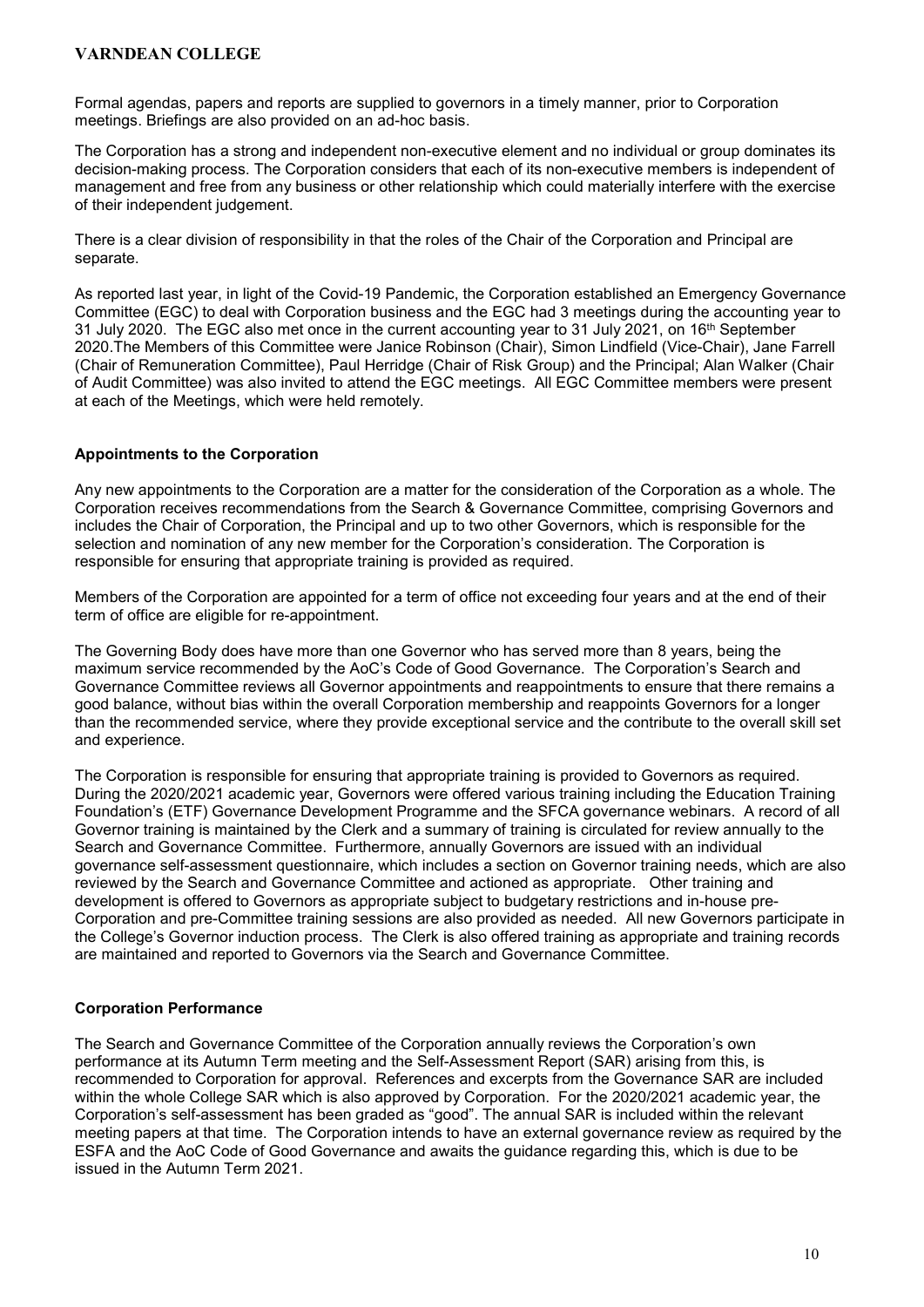### Senior Postholders (SPH) Remuneration Committee

This Committee which comprises Governors other than the Principal, Staff and Student Governors, but does include the Chair of Governors, has the following responsibilities:

- a) To consider and recommend policy and procedures for the appointment, grading, professional development review, suspension, dismissal and determination of the pay and conditions of the holders of senior posts including the Clerk.
- b) To make recommendations to Corporation on the remuneration of Senior Postholders and to make such other recommendations to the Corporation as are deemed appropriate. Recommendations will also be based upon a satisfactory performance review and with reference to the requirements of the SPH Remuneration Policy.

In the past the Remuneration Committee considered whether to recommend to Corporation that it should adopt the Remuneration Code (an additional element of the AOC's Code of Good Governance) to assess pay in line with the principles of the Code for future remuneration decision making and recommended to Corporation that the Remuneration Code should not be adopted by the Corporation at present. Since the decision at the July 2021 Corporation meeting, to adopt the revised AoC's Code of Good Governance, as the Senior Post Holder Remuneration Code, forms part of this revision, the College is required to adopt or have due regard for the Remuneration Code, as set out in Annex 1 of the Code.

Details of the remuneration of the Principal for the year ended 31 July 2021 are set out in note 7 to the financial statements.

### Audit Committee

The Audit Committee comprises Governors and may include co-opted Members, but does not include the Principal, Staff or Student Governors. At least one member must have relevant financial/audit experience. The Committee operates in accordance with written terms of reference approved by the Corporation.

The Audit Committee usually meets at least once a term and provides a forum for reporting by the College's internal assurance team and external auditors, who have access to the Committee for independent discussion, without the presence of College management. The Committee also receives and considers reports from the Main FE funding bodies as they affect the College's business.

The College's internal auditors review the systems of internal control, risk management controls and governance processes as appropriate and in accordance with an agreed plan. The auditors' findings are reported to Management and to the Audit Committee. The Management is responsible for the implementation of agreed audit recommendations and internal audit undertakes periodic follow-up reviews to ensure such recommendations have been implemented, which the Audit Committee also monitors.

The Audit Committee also advises the Corporation on the appointment of external auditors and their remuneration for both audit and non-audit work. From 1 August 2013 there is no statutory obligation for sixth form colleges to have an audit firm to carry out internal audit and provide an assurance to the Audit Committee.

The Corporation had approved the College appointing one set of auditors to provide services for both Financial Statement/Regularity Audit and internal assurance. The College had appointed Mazars to this role and has worked closely with them to ensure that the appropriate level of assurances is provided to the Audit Committee and Corporation. Mazars gave notice to the College in respect of their internal assurance work with effect from the end of the 2019/2020 academic year and the College went through a tendering process for a new audit firm to carry out the College's internal assurance work. The new internal assurance firm, Wylie and Bisset, was appointed by Corporation at its July 2021 Meeting with immediate effect. The Audit Committee also advises the Corporation on the appointment of internal and external auditors and their remuneration for audit and non-audit work as well as reporting annually to the Corporation.

During the accounting period, the Audit Committee met three times on the following dates and all meetings were quorate: 19 January 2021 22 March 2021 22 June 2021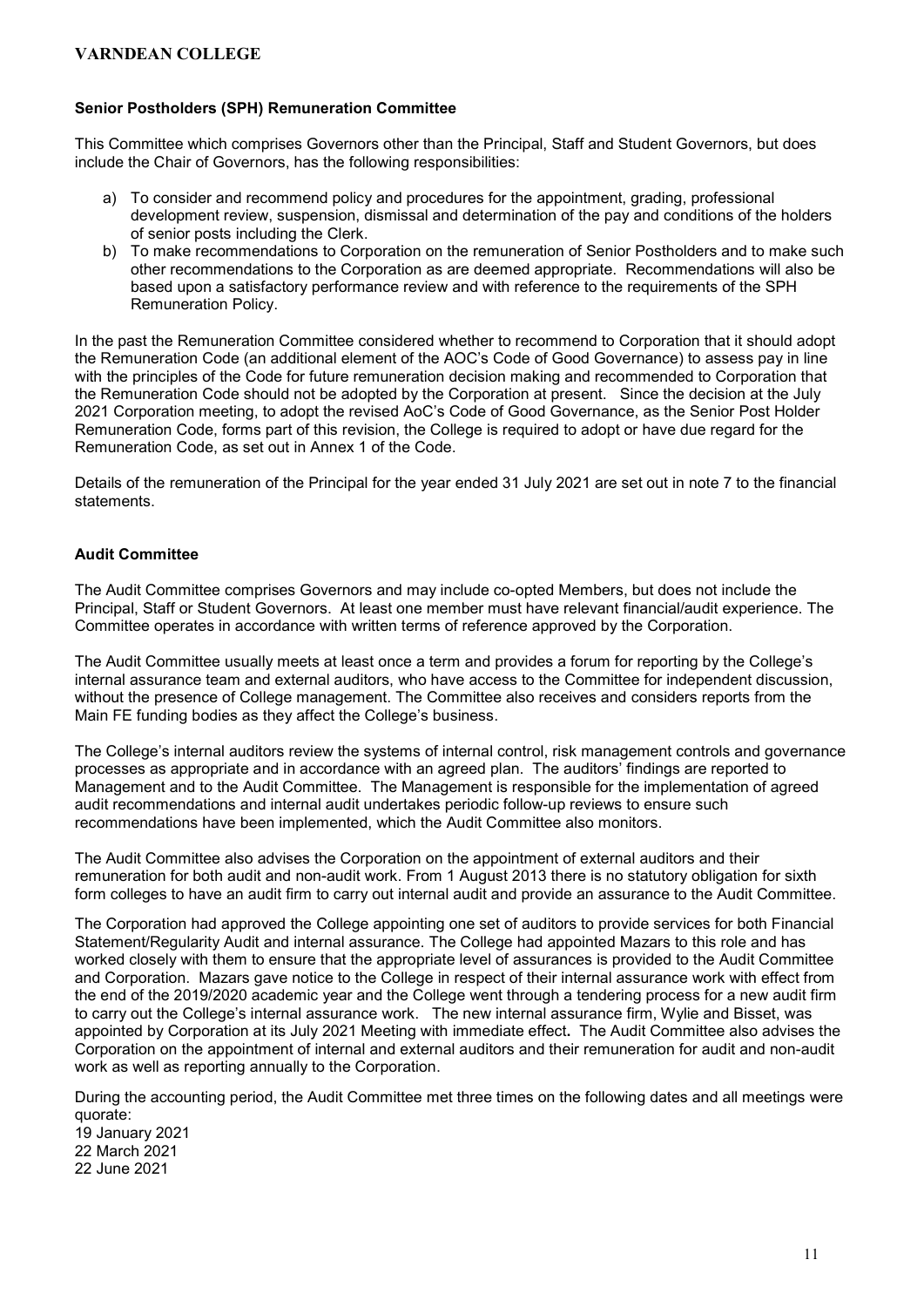| <b>Member</b>              | <b>Term of Office (Start/Finish)</b>                                                   | <b>Attendance</b> |
|----------------------------|----------------------------------------------------------------------------------------|-------------------|
| Alan Walker                | From February 2020                                                                     | 3 out of 3 100%   |
| <b>Brendan Ward</b>        | From February 2020                                                                     | 3 out of 3 100%   |
| Paul Herridge              | From April 2019                                                                        | 3 out of 3 100%   |
| Peter Baker (co-<br>opted) | To May 2021                                                                            | 1 out of 2 50%    |
| <b>Richard Seager</b>      | From March 2009, and as co-opted<br>Member of Audit Committee from<br><b>July 2021</b> | 2 out of 3 67%    |

Attendance Record for Audit Committee Members:

The Audit Committee receives reports from the Risk Management Group and monitors the risk management process at the College.

#### Finance Working Group (Finance Committee with effect from the 2021/2022 academic year)

The Finance Working Group was tasked with undertaking specified pieces of work related to the finances of the College and it meets as and when the Corporation requires a task to be carried out on its behalf, including a review of the annual budget and financial forecasts. With effect from the 2021/2022 academic year the Group was re-named the Finance Committee, with new terms of reference approved by Corporation at its December 2021 on the recommendation of the Finance Committee. The Committee is expected to meet once per term.

### Internal Control

### Scope of responsibility

The Corporation is ultimately responsible for the College's system of internal control and for reviewing its effectiveness. However, such a system is designed to manage rather than eliminate the risk of failure to achieve business objectives, and can provide only reasonable and not absolute assurance against material misstatement or loss.

The Corporation has delegated the day-to-day responsibility to the Principal, as Accounting Officer, for maintaining a sound system of internal control that supports the achievement of the College's policies, aims and objectives, whilst safeguarding the public funds and assets for which she is personally responsible, in accordance with the responsibilities assigned to her in the Funding Agreement between Varndean College and the funding bodies. She is also responsible for reporting to the Corporation any material weaknesses or breakdowns in internal control.

#### The purpose of the system of internal control

The system of internal control is designed to manage risk to a reasonable level rather than to eliminate all risk of failure to achieve policies, aims and objectives; it can therefore only provide reasonable and not absolute assurance of effectiveness. The system of internal control is based on an on-going process designed to identify and prioritise the risks to the achievement of College policies, aims and objectives, to evaluate the likelihood of those risks being realised and the impact should they be realised, and to manage them efficiently, effectively and economically. The system of internal control has been in place in Varndean College for the year ended 31 July 2021 and up to the date of approval of the annual report and accounts.

### Capacity to handle risk

The Corporation has reviewed the key risks to which the College is exposed together with the operating, financial and compliance controls that have been implemented to mitigate those risks. The Corporation is of the view that there is a formal on-going process for identifying, evaluating and managing the College's significant risks that has been in place for the year ended 31 July 2021 and up to the date of approval of the annual report and accounts. This process is regularly reviewed by the Corporation.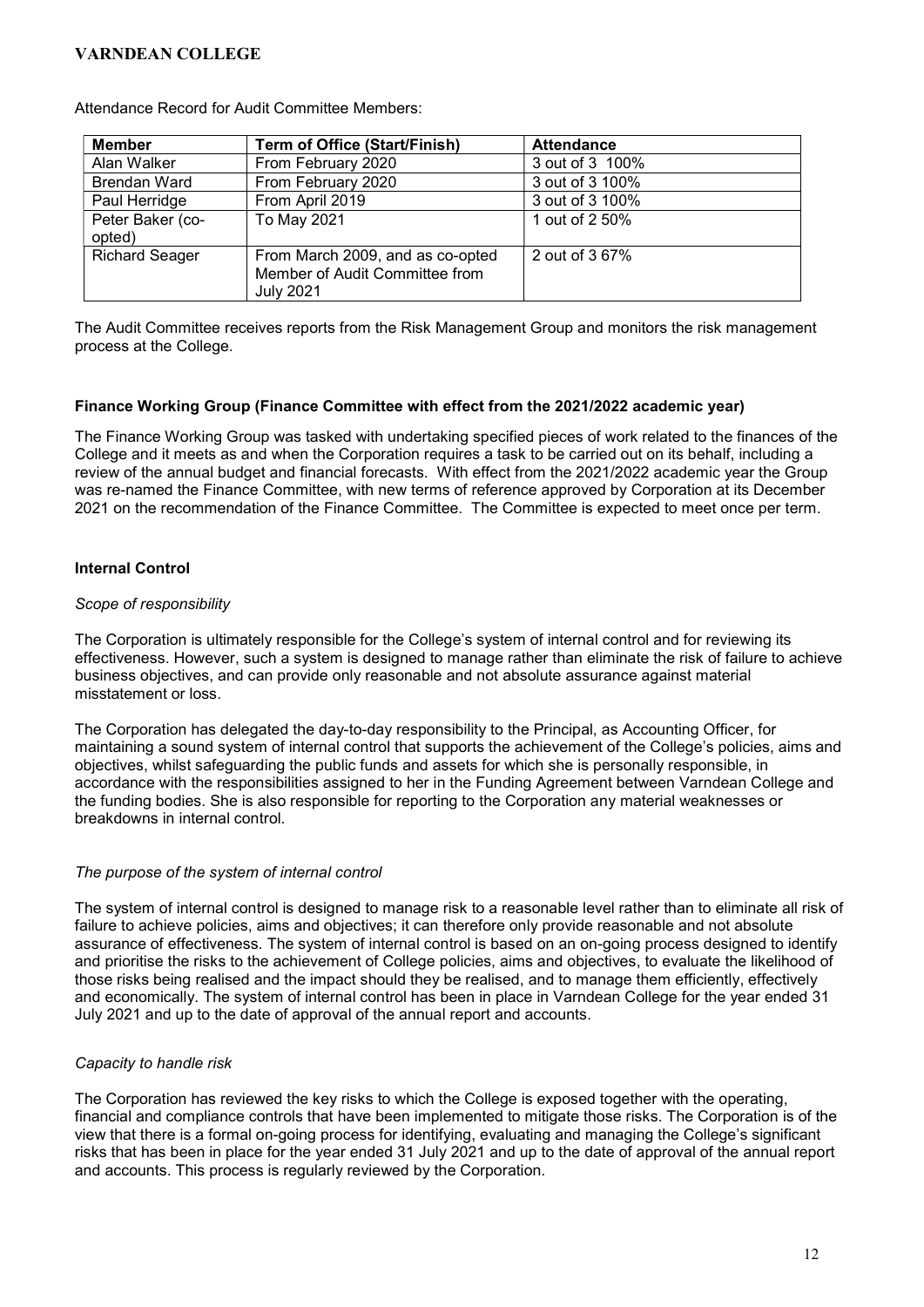### The risk and control framework

The system of internal control is based on a framework of regular management information, administrative procedures including the segregation of duties, and a system of delegation and accountability. In particular, it includes:

- comprehensive budgeting systems with an annual budget, which is reviewed and agreed by the governing body
- regular reviews by the governing body of periodic and annual financial reports which indicate financial performance against forecasts
- setting targets to measure financial and other performance
- clearly defined capital investment control guidelines
- the adoption of formal project management disciplines, where appropriate.

Varndean College continues to adopt an internal assurance process provided by a third party, Wylie and Bisset (appointed at July 2021 Corporation, following the resignation of Mazars in June 2020). The internal assurance provision operates in accordance with the requirements of the ESFA's post 16 Audit Code of Practice.

College management and Governors have assessed the internal controls and developed a Board Assurance Framework, clearly showing the mapping of assurance sources against the risks identified. The College analysed the risks to which it was exposed and a programme of assurance was agreed with the Audit Committee. The Committee was provided with regular reports during the year on this assurance activity in the College which included third party reports on:

- Risk & Assurance Mapping
- Funded Learner Numbers
- Financial Planning & Budget setting

### Covid 19

As recorded below in this Report, in light of the Covid-19 Pandemic, the Corporation established an Emergency Governance Committee (EGC) to deal with Corporation business and the EGC had 3 meetings during the previous accounting period. The EGC met once in the current accounting year to 31 July 2021. All Corporation and Committee meetings during the 2020/2021 academic year were held virtually via G. Meets.

### Risks faced by the Corporation

Overall responsibility for risk management within the College rests with the Principal as Accounting Officer, together with the Governing Body, and with the Audit Committee providing assurance to the Board (taking into account recommendations from the Risk Management Group), regarding the effectiveness of the arrangements which are in place. The Senior Leadership Team scores and tracks the likelihood and impact of risks on a termly basis noting any mitigation or action to be taken. The Risk Register is maintained at management level with assurance provided to Corporation Committees. The process is reviewed once per term by the Audit Committee (and at least biennially by the Risk Management Group which reports to the Audit Committee). All Audit Committee meetings consider risk as a standing agenda item and regularly reviews both the Risk, Register, Risk Assurance Map and Risk Management Policy, together with various risk related reports provided by the External and Internal Auditors. "Fraud" is also a standing item on the Audit Committee meeting agendas. Further information relating to risk has been included in the Principal Risk and Uncertainties section of this Annual Report. The Board also places reliance on the Search and Governance Committee which monitors and reviews risks relating specifically to governance, in addition to its responsibilities relating to good governance practice, such as effective succession planning.

### Control weakness identified

No control weaknesses have been identified during the year, and no concerns were raised by the Audit Committee.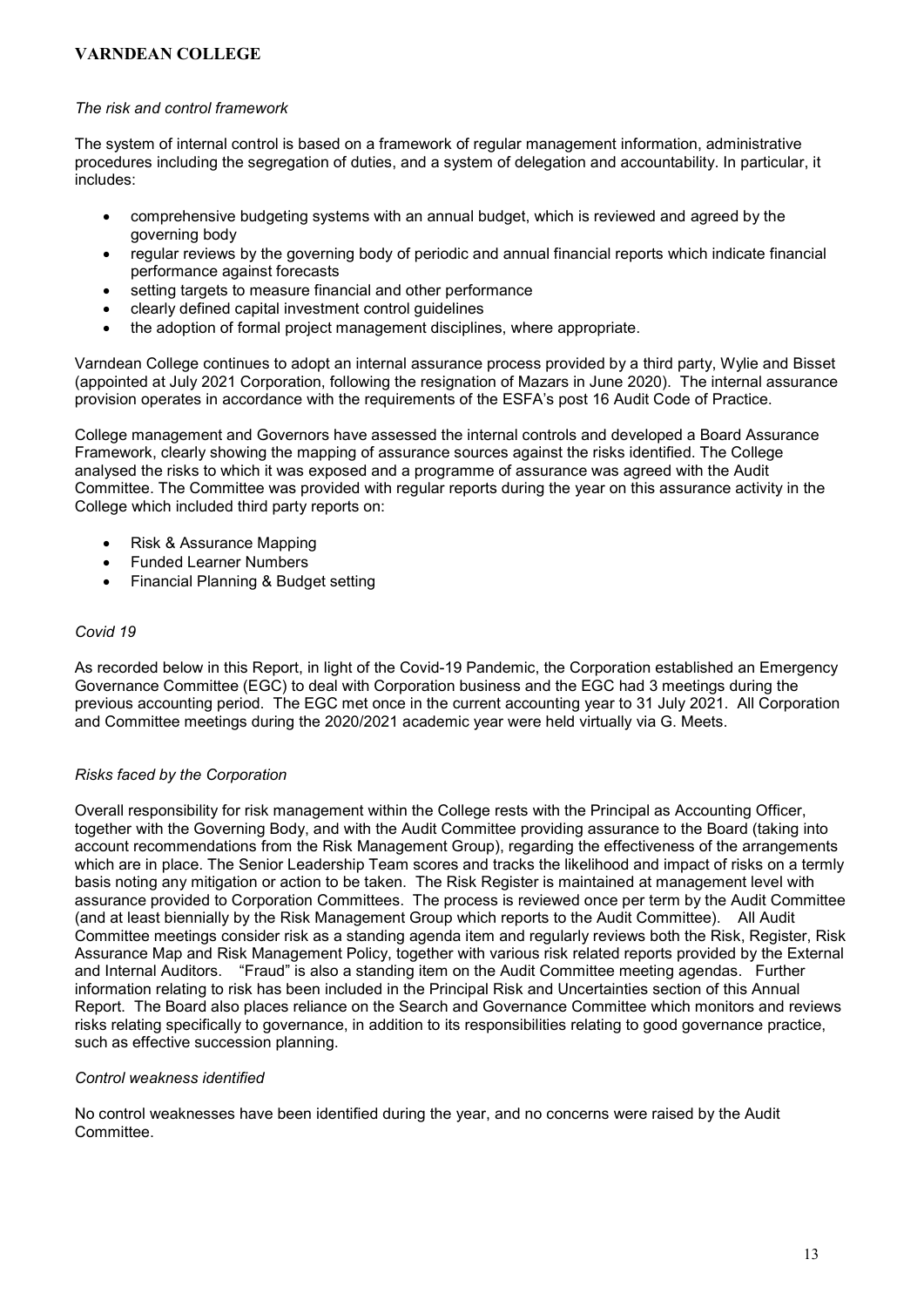#### Responsibilities under Funding Agreements

The Governing Body has ensured the appropriate use of funds as detailed in the Regularity Self-Assessment Questionnaire. At no time during this accounting period has the Accounting Officer, who has the responsibility to ensure compliance with the funding conditions, considered it necessary to advise the Governing Body that any action or policy under its consideration was incompatible with the funding agreement. The College's funding agreement with the ESFA is reviewed annually by the Senior Management Team and significant changes and their implications are considered by the Resources Committee and Corporation, ensuring that all requirements of that agreement are met. The Audit Committee believes that the Corporation has satisfactorily discharged its responsibilities as set out in these annual financial statements.

There have been no payments on termination of employment to the end of July 2021 or up until the time or approval of these financial statements.

The Governing Body has monitored the submission of financial plans through timely approvals of budgets and forecasts, together with regular monitoring of management accounts. The Annual Report and Financial Statements are submitted to the Education and Skills Funding Agency (ESFA) within the deadline required and a copy is made available on the College's website, once approved by the Governing Body, for access by all.

The Governing Body has also ensured that the terms and conditions of specific funding streams such as capital grants have been met and the details of which are monitored closely.

### Statement from the Audit Committee

The Audit Committee has advised the Governing Body that the College has in place an effective framework for governance and risk management. The Audit Committee has also confirmed that the Governing Body has effective internal controls in place.

The specific areas of work undertaken by the Audit Committee in 2020-2021 and up to the date of this approval of these Financial Statements are:

- i) The appointment and remuneration of the internal auditors, following the resignation of Mazars in June 2020. Wylie and Bisset were appointed in July 2021, following the recommendation of the Audit Committee. No internal audit work was carried out in the academic year 2020/2021 owing to the pandemic/lockdown and the consequential delay in appointment the successor Internal Assurance providers.
- ii) Internal Assurance Strategy and Plan
- iii) Performance Indicators for Internal Audit
- iv) Financial Statements Audit, including the regularity audit and Letters of Representation
- v) Review of progress made on the implementation of recommendations made by the Financial Statements Auditor
- vi) External Audit Findings Report
- vii) Performance Indicators for External Audit and reappointment
- viii) Regularity Audit Self-Assessment Questionnaire
- ix) External Audit Plan for the year ended  $31<sup>st</sup>$  July 2021, including remuneration.
- x) Risk Management the Committee receives regular risk management reports and noted progress against the risk management action plan. It also reviewed the Risk Register and considers that effective controls are in place. The Committee was also presented with and considered the Risk Register and Risk Assurance Map, the latter of which included risk assurance for other Corporation Committees. Reports/Minutes from Risk Management Group.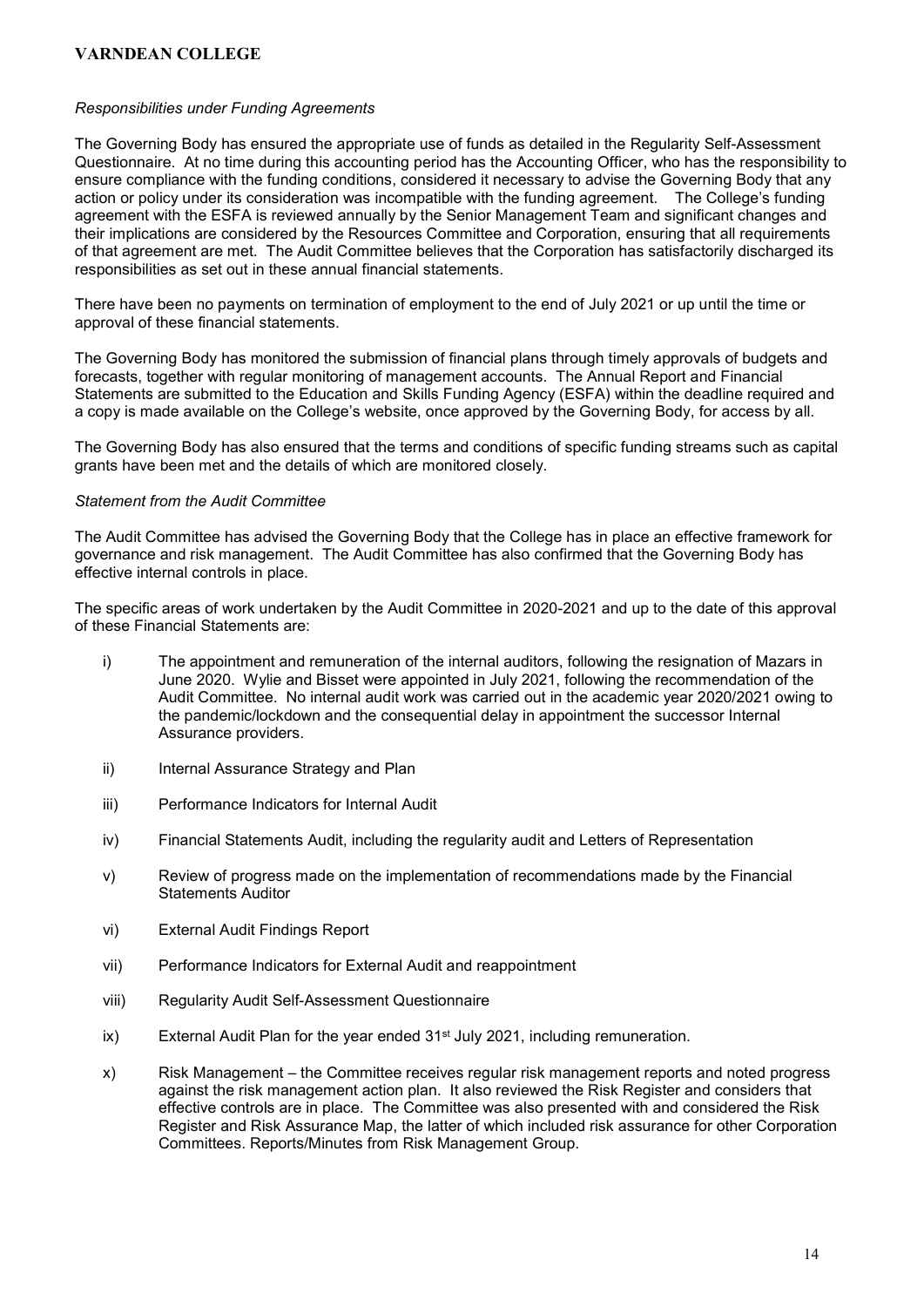xi) Other Matters: Committee action points and rolling actin plan, Annual Report of the Audit Committee, progress with internal and external audit recommendations, Audit Committee selfassessment and review of terms of reference, Freedom of Information, Data Protection and Privacy Policy, Anti-Bribery Policy, Anti-Fraud and Irregularity Policy, Financial Regulations, IT/ILT Strategy, Fraud.

### Covid 19

The College has considered the potential impact of Covid-19 and given the committed funding for 16-19 education, the level of cash reserves and the over enrolment for 2020-2021, the financial forecasts support that it will be able to cover costs for the foreseeable future.

#### Review of effectiveness

As Accounting Officer, the Principal has responsibility for reviewing the effectiveness of the system of internal control. Her review of the effectiveness of the system of internal control is informed by:

- the work of the externally appointed internal assurance team.
- the work of the executive managers within the College who have responsibility for the development and maintenance of the internal control framework
- comments made by the College's financial statements auditors in their management letters and other reports.

The Principal has been advised on the implications of the result of her review of the effectiveness of the system of internal control by the Audit Committee which oversees the work of the internal assurance team and a plan to address weaknesses and ensure continuous improvement of the system is in place.

The Senior Leadership Team receives reports setting out key performance and risk indicators and considers possible control issues brought to their attention by early warning mechanisms, which are embedded within the College departments. The Senior Leadership Team and the Audit Committee also receive regular reports from the internal Assurance Team which include recommendations for improvement. The Audit Committee's role in this area is confined to a high-level review of the arrangements for internal control. The Corporation's agenda includes a regular item for consideration of risk and control and receives reports thereon from the Senior Leadership Team and the Audit Committee. The emphasis is on obtaining the relevant degree of assurance and not merely reporting by exception.

Based on the advice of the Audit Committee and Principal, the Corporation is of the opinion that the College has an adequate and effective framework for governance, risk management and control, and has fulfilled its statutory responsibility for "the effective and efficient use of resources, the solvency of the institution and the body and the safeguarding of their assets".

### Going Concern

The College was evaluated as part of the Sussex Coast Area Based Review of sixth form provision in the autumn term of 2015. The Review Board was satisfied that on the basis of the submitted financial plan the College would be financially sustainable as an independent organisation.

Since the review, the College has achieved significant growth in student numbers. It is expected that further additional growth will occur in the coming years. In March 2020, the College had to respond to the Covid-19 pandemic. The financial impact has been a reduction in income resulting from reduced adult and international student tuition fees. The College was able to mitigate the additional costs associated with online teaching and remote working, followed by a restricted return to operations, by securing savings across other areas of the budget. However, the additional costs of managing operations and the return to face to face teaching under the restrictions imposed by DfE guidelines have not been insignificant. Although cash reserves have improved moderately from 2019/20, the Balance Sheet reports net current liabilities at the year end. The financial health score for the year is Requires Improvement.

The forecast for 2021-22 anticipates a return to tuition fee income levels similar to 2018/19. Continuing additional costs relating to the on-going pandemic are being monitored closely and the College will seek to recoup this through budget savings if necessary and additional funding where possible. The Corporation considers that the College will continue to have adequate resources to continue in operational existence for the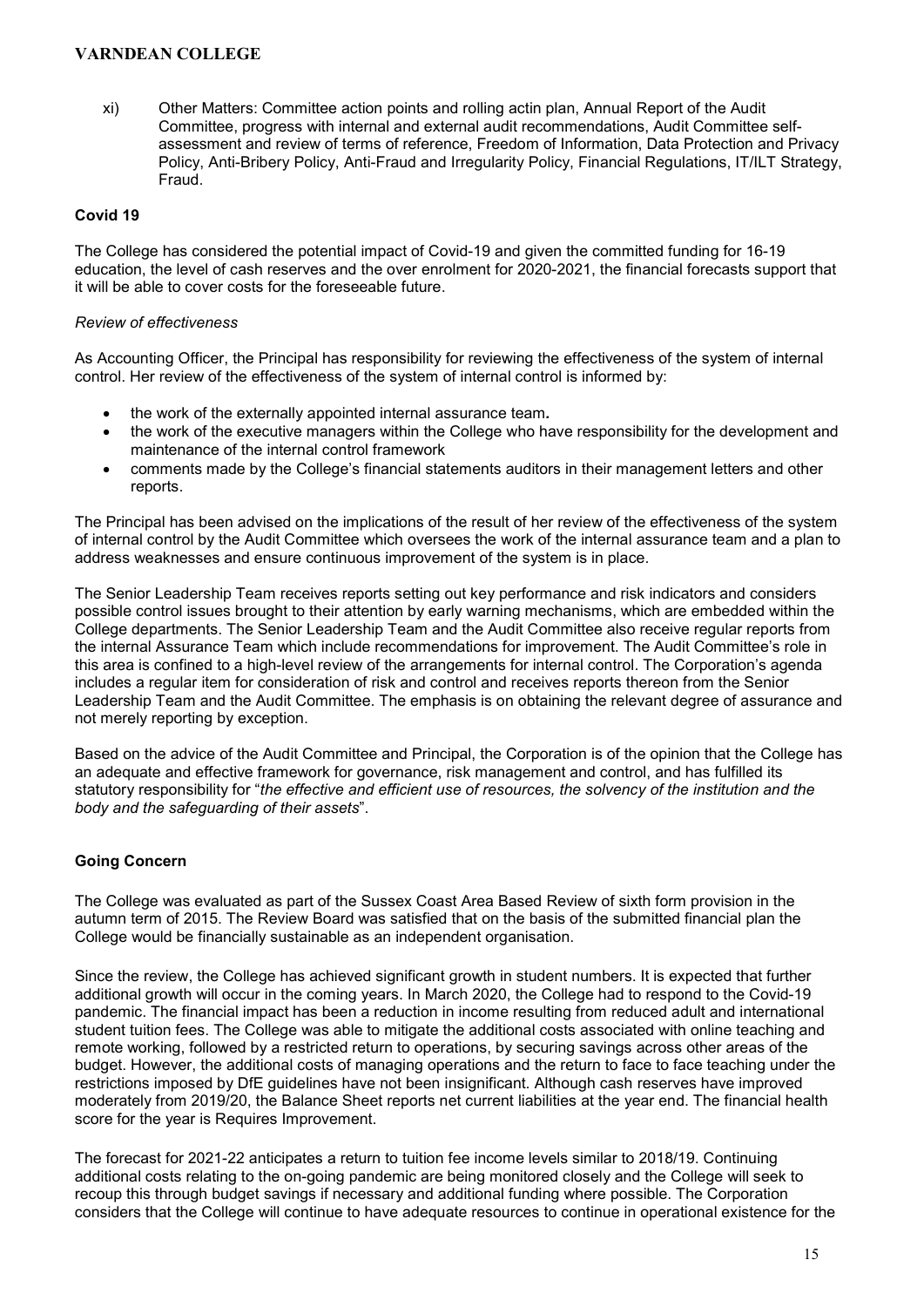foreseeable future. The forecast financial health rating for 2021/22 is Good. For this reason, they continue to adopt the going concern basis in preparing the financial statements.

### The impact of the Covid-19 pandemic

In September 2020, restricted operations were in place, with a planned, bi-weekly return to onsite teaching in year groups. The College has adhered to strict guidance relating to teaching operations, hygiene and infection control and reporting. A discrete risk assessment was in place and reviewed as guidance changed.

In January 2021, a further lockdown closed the College for a second time. The majority of operations were moved online and systems set up to enable remote working for all staff. Provision was made for vulnerable students to attend College where necessary. There has been a focus on pastoral and wellbeing support for students and staff throughout this period with the college continuing to support students throughout the holidays as well as providing free school meal arrangements. IT equipment was loaned to all students who needed this to access their learning. Committee and Corporation meetings continued online throughout the year. Summer 2020 examinations were cancelled with processes undertaken to offer Centre Assessed Grades.

### The impact of uncertainties due to Britain exiting the European Union

As at 31 January 2020, the UK is no longer part of the EU and the impact of this on the College is still not clear. At the date of this report it is not yet possible to assess in detail the opportunities and threats that leaving the EU will present. The governors are managing these risks by closely monitoring developments, and are confident that the College will be able to amend and modify its procedures to remain fully compliant with any new rules and regulations.

Chair **Chair** Principal

J Robinson Donna-Marie Janson

Date: xxxx Date: xxxx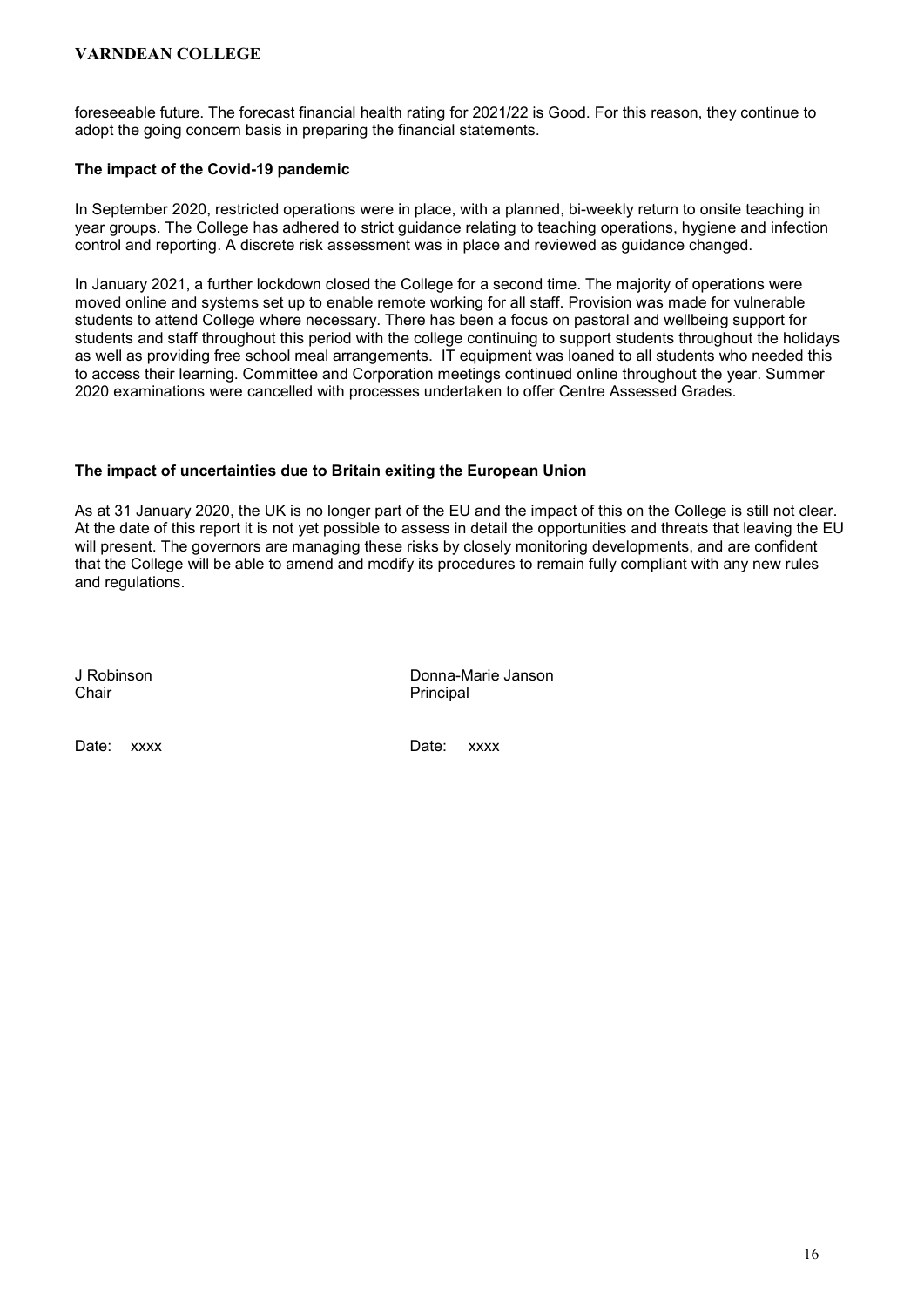# MEMBERS OF VARNDEAN CORPORATION (From 1 August 2020 to the date of this report)

| Name                   | <b>Date</b><br>appointed/Re<br>appointed                 | <b>Term</b><br>of<br>office | Date of<br>Expiry of<br>office or<br>Resignation | <b>Status</b>      | <b>Committees served</b><br>Note 1 refer below                                                                                                                                                                                          | <b>Attendance</b><br>Note 1 refer<br>below  |
|------------------------|----------------------------------------------------------|-----------------------------|--------------------------------------------------|--------------------|-----------------------------------------------------------------------------------------------------------------------------------------------------------------------------------------------------------------------------------------|---------------------------------------------|
| Jill Arnold            | May 2021                                                 | 4 yr                        | May 2025                                         | Governor           | Finance Working Group (from March<br>2021 as co-opted Member until May<br>2021 when appointed as a Governor).                                                                                                                           | $100\%$ (1 of<br>1)                         |
| Andrew<br>Breckenridge | Oct 2019                                                 | 4 yr                        | Oct 2023<br>Resigned<br>September<br>2020        | Governor           |                                                                                                                                                                                                                                         | n/a                                         |
| Ayas Fallon-<br>Khan   | Dec 2009<br>Dec 2013<br>Dec 2013<br>Dec 2017<br>Dec 2021 | 4 yr<br>4 yr<br>4 yr        | Dec 2013<br>Dec 2017<br>Dec 2021<br>Dec 2025     | Governor           | Risk Group, Finance Working Group<br>(from Feb 2020),<br>Audit Committee (from October 2019<br>and Chair interim appointment until<br>February 2020)<br>SPH Remuneration Committee (from<br>August 2019)<br>Accommodation Working Group | 80% (4 of<br>5)                             |
| Jane Farrell           | Dec 2016<br>Dec 2018                                     | $2 \text{ yr}$<br>4 yr      | Dec 2018<br>Dec 2022                             | Parent<br>Governor | Audit Committee (until October 2019)<br>SPH Remuneration Committee (from<br>January 2018) (Chair from 1 August<br>2019)                                                                                                                 | 80% (4 of<br>5)                             |
| Philip Harland         | Sept 2006                                                | Ex-<br>officio              | Retired<br>August 2020                           | Principal          | Search & Governance;<br>Risk Management Group; Finance<br>Working Group,<br>Accommodation Working Group                                                                                                                                 | n/a                                         |
| Paul Herridge          | Feb 2019<br>Oct 2020                                     | 2 <sub>yr</sub>             | Dec 2020<br>Dec 2023                             | Parent<br>Governor | Risk Management Group (from October<br>2019) and Chair post October 2019,<br>Audit Committee (from October 2019)                                                                                                                        | 100%                                        |
| Dawn Howard            | Feb 2019                                                 | 2 <sub>yr</sub>             | Dec 2020<br>Resigned<br>September<br>2020        | Parent             |                                                                                                                                                                                                                                         | n/a                                         |
| Donna-Marie<br>Janson  | September<br>2020                                        | Ex-<br>officio              |                                                  | Principal          | From September 2020: Search and<br>Governance; Risk Management Group,<br>Finance Working Group,<br>Accommodation Working Group                                                                                                          | 100%                                        |
| Simon<br>Lindfield     | Mar 2012<br>Mar 2020                                     | 4 yr<br>4 yr                | Mar 2016<br>Mar 2020<br>Mar 2024                 | Governor           | Finance Working Group (Chair).<br>Appointed Vice Chair of Corporation<br>from Dec 2016, SPH Remuneration<br>Committee, Accommodation Working<br>Group, joined S & G Committee<br>(resigned from S&G July 2021)                          | $60\%$ (3 of<br>5)                          |
| Cathy<br>McDonnell     | Dec 2014                                                 | 2yr<br>4yr                  | Dec 2016<br>Dec 2020                             | Parent<br>Governor | Audit                                                                                                                                                                                                                                   | n/a                                         |
| John McKee             | Feb 2020                                                 | 4 yr                        | Feb 2024<br>Resigned May<br>2021                 | Governor           |                                                                                                                                                                                                                                         | $33\%$ (1 of<br>3)                          |
| Jack Pattison          | May 2021                                                 | 1 year                      | May 2022                                         | Student            |                                                                                                                                                                                                                                         | $100\%$ $\overline{(3 \text{ of } )}$<br>3) |
| Robyn Read             | May 2021                                                 | 1 year                      | May 2022                                         | Student            |                                                                                                                                                                                                                                         | $100\%$ (3 of<br>3)                         |

| Janice<br>Robinson | <b>July 2008</b><br>July 2012<br>July 2020 | 4 yr<br>4 yr<br>4 yr | July 2012<br>July 2016<br>July 2020<br>July 2024 | Governor | Chair of Governors (from July 2012)<br>From July 2012 - Search and<br>Governance (Chair), Finance Working<br>Group, SPH Remuneration Committee,<br>Accommodation Working Group (Chair) | $100\%$ |
|--------------------|--------------------------------------------|----------------------|--------------------------------------------------|----------|----------------------------------------------------------------------------------------------------------------------------------------------------------------------------------------|---------|
|--------------------|--------------------------------------------|----------------------|--------------------------------------------------|----------|----------------------------------------------------------------------------------------------------------------------------------------------------------------------------------------|---------|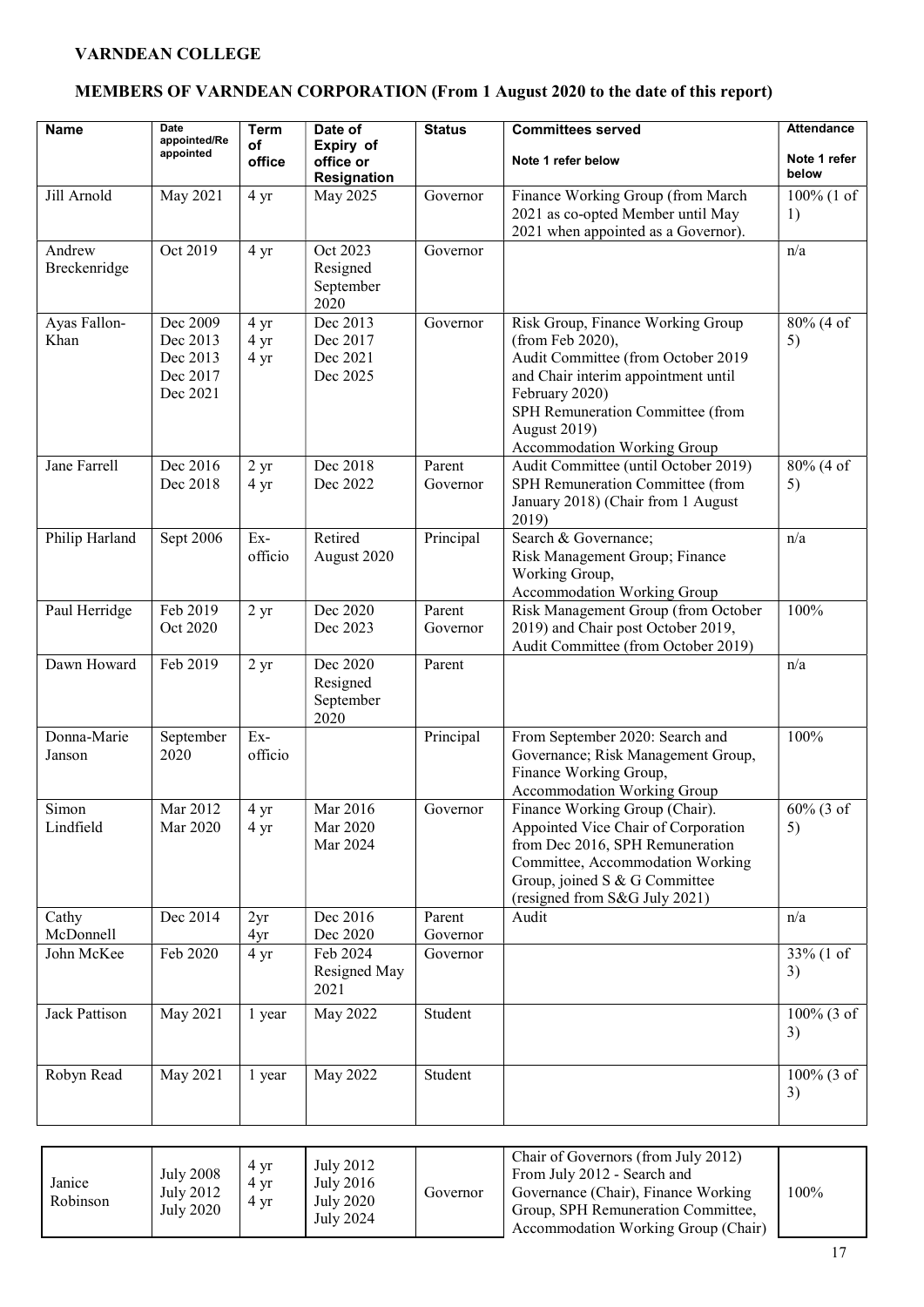| Bo-Min Ryu          | May 2020             | 1 <sub>yr</sub>        | May 2021                                                                                                                | Student                                                 |                                                                                                                            | 100% (3 or<br>3) |
|---------------------|----------------------|------------------------|-------------------------------------------------------------------------------------------------------------------------|---------------------------------------------------------|----------------------------------------------------------------------------------------------------------------------------|------------------|
| Richard<br>Seager   | Jan 2016<br>Jan 2020 | 4 yr                   | Jan 2020<br>Dec 2023<br>Resigned as<br>Governor<br>(July 2021)<br>retained as co-<br>opted Audit<br>Committee<br>Member | Governor<br>Co-opted<br>Member of<br>Audit<br>Committee | <b>Audit Committee</b><br>Search and Governance Committee (until<br>July 2021)                                             | 67% (2 of<br>3)  |
| Lucy<br>Townsend    | May 2020             | 4 yr                   | May 2021                                                                                                                | Student                                                 |                                                                                                                            | 67% (2 of<br>3)  |
| Katharine<br>Travis | May 2015<br>May 2019 | 4 yr<br>$4 \text{ yr}$ | May 2019<br>May 2023                                                                                                    | Governor                                                | SPH Remuneration Committee (from<br>August 2019)                                                                           | 40% (2 of<br>5)  |
| Alan Walker         | Oct 2019             | 4 yr                   | Oct 2023                                                                                                                | Governor                                                | Audit Committee (from October 2019<br>and Chair from February 2020),<br>Accommodation Working Group (from<br>October 2019) | 100%             |
| Brendan Ward        | Feb 2020             | $4 \text{ yr}$         | Feb 2024                                                                                                                | Governor                                                | Audit Committee, Search and<br>Governance Committee (from July 2021)                                                       | 100%             |
| Simon Waters        | Oct 2017             | 4 yr                   | Oct 2021                                                                                                                | Teaching<br>Staff                                       |                                                                                                                            | 80% (4 of<br>5)  |
| John Williams       | Oct 2021             | 4 yr                   | Oct 2025                                                                                                                | Governor                                                | Finance Committee                                                                                                          | n/a              |
| Aldona<br>Wheeler   | Mar 2017<br>Mar 2021 | 4 yr                   | Mar 2021<br>Mar 2025                                                                                                    | Support<br>Staff                                        |                                                                                                                            | 100%             |
| Jason Wye           | Dec 2021             | 4 yr                   | Dec 2025                                                                                                                | Teaching<br>Staff                                       |                                                                                                                            | n/a              |

NOTE 1: Attendance at Corporation Meetings during the period of the individual Governor's membership from 1<sup>st</sup> August 2020 for the 2020/2021 academic year – there were 5 Corporation meetings during the academic year and all were held virtually via G. Meets. Also refer Note 3 below.

NOTE 2: Governor attendance benchmark per annum is 70%. There were five Corporation Meetings during 2020/2021 academic year.

NOTE 3: In light of the Covid-19 Pandemic, the Corporation established an Emergency Governance Committee (EGC) to deal with Corporation business during the pandemic and more specifically during the lockdown. In addition to the EGC meeting 3 times during the previous accounting period, there was also another meeting on 16<sup>th</sup> September 2020. The Members of this Committee were Janice Robinson (Chair), Simon Lindfield (Vice-Chair), Jane Farrell (Chair of Remuneration Committee), Paul Herridge (Chair of Risk Group) and the Principal; Alan Walker (Chair of Audit Committee) was also invited to attend the EGC meetings. All EGC Committee members were present at each of the Meetings, which were held remotely.

From 1 August 2020 until the date of this report, the following individuals were Members of the Audit Committee but not Members of the Corporation (refer Note 1 above):

Peter Baker – Audit Committee – resigned June 2021 Richard Seager – Audit Committee – appointed May 2021 (Governor until July 2021)

Louise Pennington – Clerk to the Governors/Governance Director and is a qualified Company Secretary, being an Associate of the Chartered Governance Institute and is also a Fellow of the Chartered Insurance Institute.

J Robinson Donna-Marie Janson Principal

Date: xxxx Date: xxxx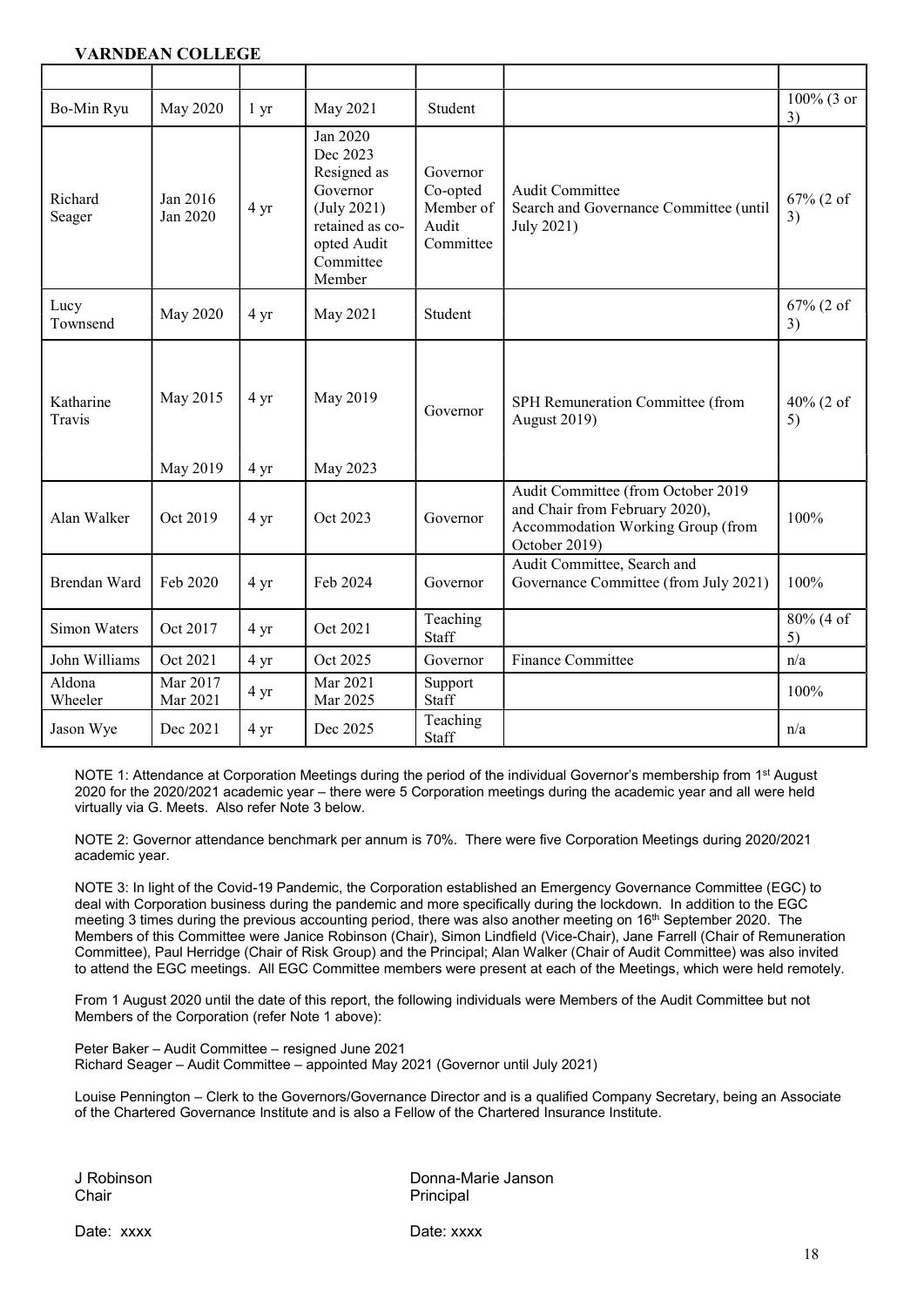#### Statement of Regularity, Propriety and Compliance

The Corporation has considered its responsibility to notify the Education and Skills Funding Agency (ESFA) of material irregularity, impropriety and non-compliance with terms and conditions of funding, under the college's funding agreement. As part of our consideration we have had due regard to the requirements of the funding agreement.

We confirm on behalf of the Corporation, that after due enquiry, and to the best of our knowledge, we are able to identify any material irregular or improper use of funds by the College, or material non-compliance with the terms and conditions of funding under the College's funding agreement.

We confirm that no instances of material irregularity, impropriety or funding non-compliance discovered to date have been notified to the ESFA. If any instances are identified after the date of this statement, these will be notified to the ESFA.

Chair **Principal** 

J Robinson **Donna-Marie Janson** 

Date: xxxx Date: xxxx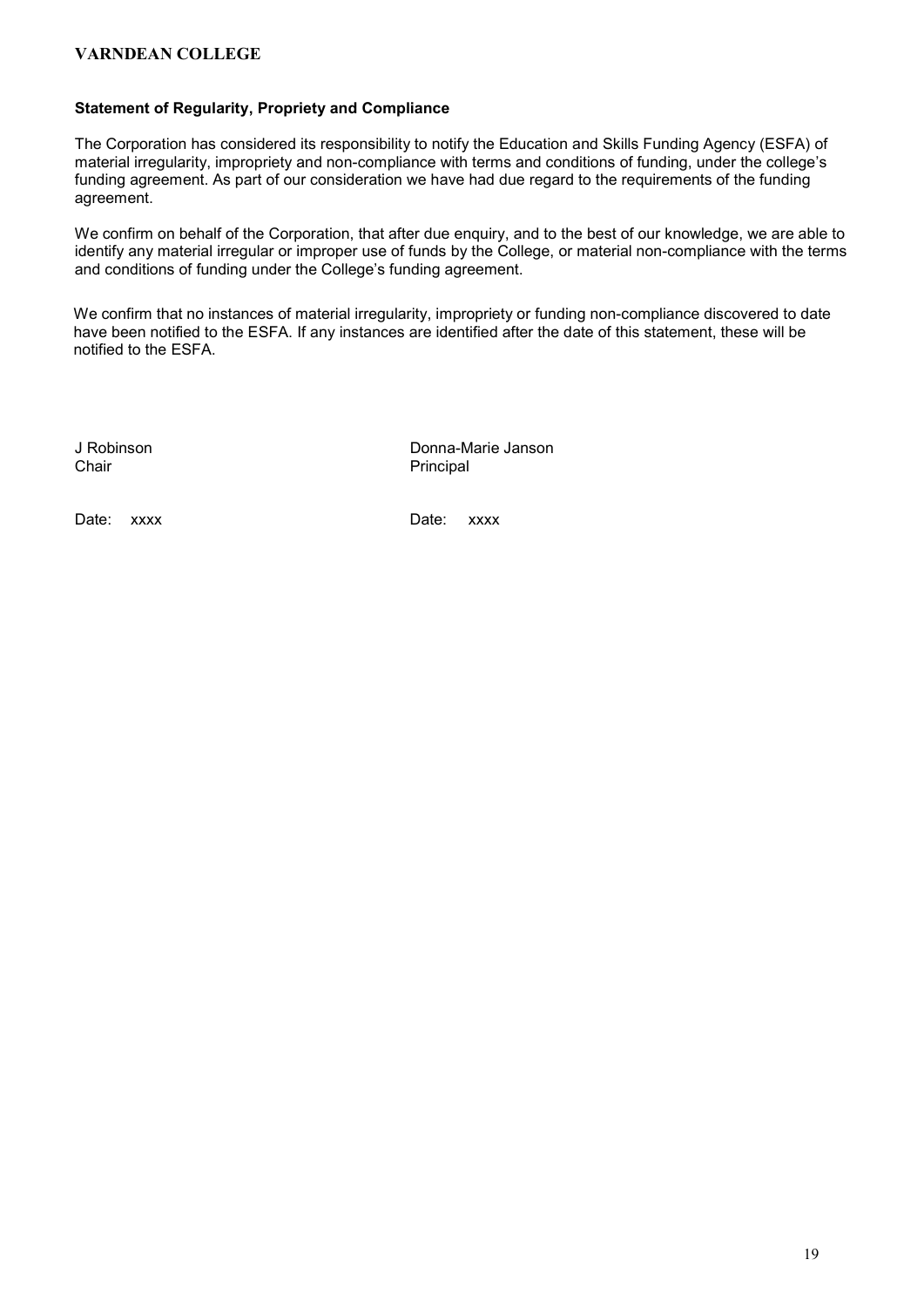### Statement of the Responsibilities of the Members of the Corporation

The members of the Corporation are required to present audited financial statements for each financial year.

Within the terms and conditions of the College's Funding Agreement with the ESFA, the Corporation, through its Accounting Officer, is required to prepare financial statements for each financial year in accordance with the 2019 Statement of Recommended Practice – Accounting for Further and Higher Education and with the College Accounts Direction 2020 to 2021 issued by the ESFA, and which give a true and fair view of the state of affairs of the College and the result for that year.

In preparing the financial statements, the Corporation is required to:

- select suitable accounting policies and apply them consistently;
- make judgements and estimates that are reasonable and prudent;
- state whether applicable accounting standards have been followed, subject to any material departures disclosed and explained in the financial statements; and
- prepare the financial statements on the going concern basis unless it is inappropriate to assume that the College will continue in operation.

The Corporation is also required to prepare an Operating and Financial Review which describes what it is trying to do and how it is going about it, including the legal and administrative status of the College.

The Corporation is responsible for keeping proper accounting records which disclose with reasonable accuracy at any time the financial position of the College and to enable it to ensure that the financial statements are prepared in accordance with the relevant legislation of incorporation and other relevant accounting standards. It is responsible for taking steps that are reasonably open to it to safeguard assets of the College and to prevent and detect fraud and other irregularities.

The maintenance and integrity of the College website is the responsibility of the Corporation of the College; the work carried out by the auditors does not involve consideration of these matters and, accordingly, the auditors accept no responsibility for any changes that may have occurred to the financial statements since they were initially presented on the website. Legislation in the United Kingdom governing the preparation and dissemination of financial statements may differ from legislation in other jurisdictions.

Members of the Corporation are responsible for ensuring that expenditure and income are applied for the purposes intended by Parliament and that the financial transactions conform to the authorities that govern them. In addition, they are responsible for ensuring that funds from all funding bodies are used only in accordance with the Financial Memorandum issued by them and any other conditions that may be prescribed from time to time. Members of the Corporation must ensure that there are appropriate financial and management controls in place to safeguard public and other funds and ensure they are used properly. In addition, members of the Corporation are responsible for securing economical, efficient and effective management of the College's resources and expenditure, so that the benefits that should be derived from the application of public funds are not put at risk.

J Robinson **Chair** 

Date: xxxx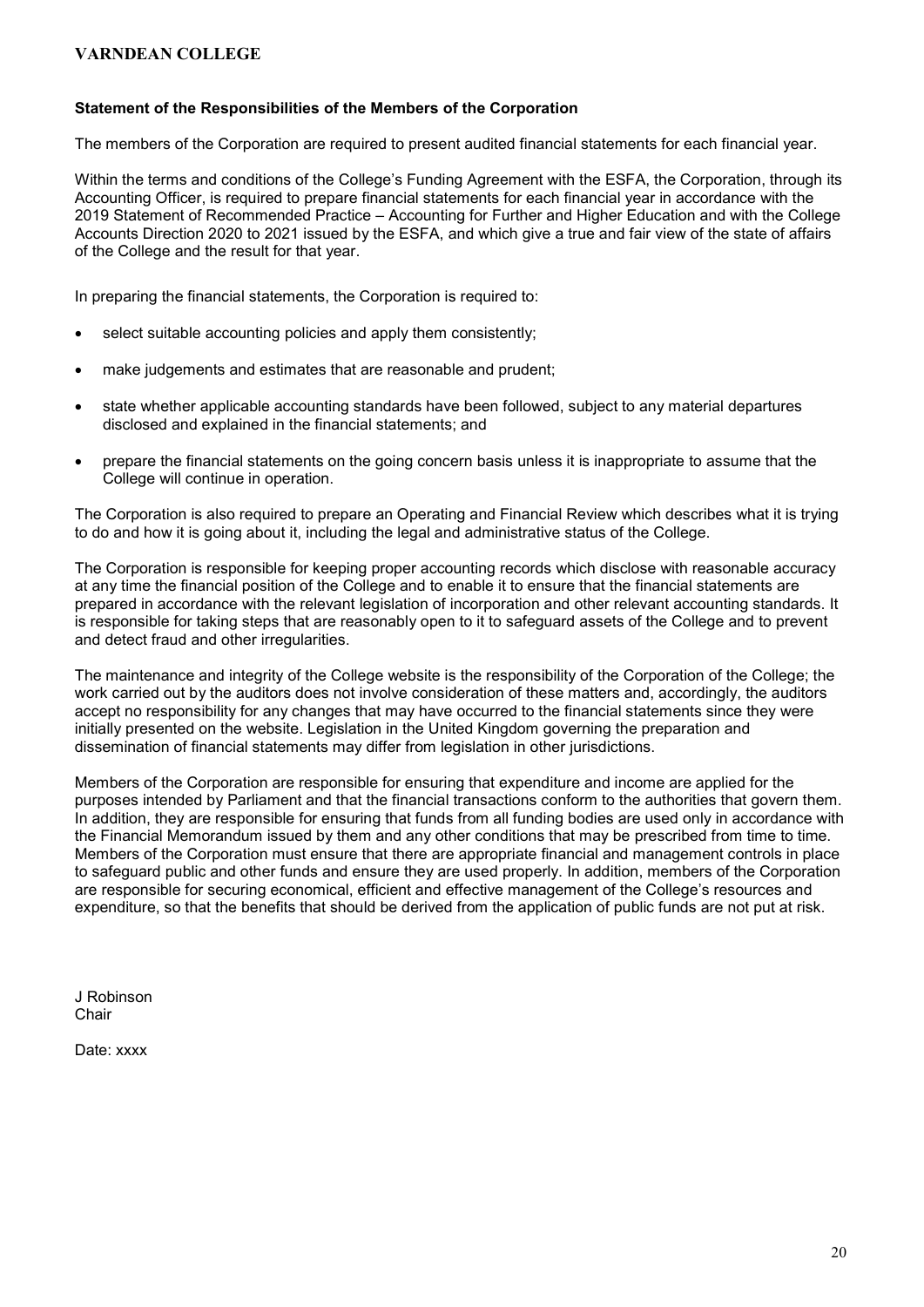### INDEPENDENT AUDITOR'S REPORT TO THE CORPORATION OF VARNDEAN COLLEGE

### **Opinion**

We have audited the financial statements of Varndean College (the 'College') for the year ended 31 July 2021 which comprise the Statement of Comprehensive Income, the Statement of Changes in Reserves, the Balance Sheet, the Statement of Cash Flows and notes to the financial statements, including a summary of significant accounting policies. The financial reporting framework that has been applied in their preparation is applicable law and United Kingdom Accounting Standards, including FRS 102 "The Financial Reporting Standard applicable in the UK and Republic of Ireland" (United Kingdom Generally Accepted Accounting Practice) and the 2019 Statement of Recommended Practice: Accounting for Further and Higher Education.

In our opinion, the financial statements:

- give a true and fair view of the state of the College's affairs as at 31 July 2021 and of its deficit of income over expenditure for the year then ended;
- have been properly prepared in accordance with United Kingdom Generally Accepted Accounting **Practice**

### Basis for opinion

We conducted our audit in accordance with International Standards on Auditing (UK) (ISAs (UK)) and applicable law. Our responsibilities under those standards are further described in the Auditor's responsibilities for the audit of the financial statements section of our report. We are independent of the College in accordance with the ethical requirements that are relevant to our audit of the financial statements in the UK, including the FRC's Ethical Standard, and we have fulfilled our other ethical responsibilities in accordance with these requirements. We believe that the audit evidence we have obtained is sufficient and appropriate to provide a basis for our opinion.

#### Conclusions relating to going concern

In auditing the financial statements, we have concluded that the Members of the Corporation's use of the going concern basis of accounting in the preparation of the financial statements is appropriate.

Based on the work we have performed, we have not identified any material uncertainties relating to events or conditions that, individually or collectively, may cast significant doubt on the College's ability to continue as a going concern for a period of at least twelve months from when the financial statements are authorised for issue.

Our responsibilities and the responsibilities of the Members of the Corporation with respect to going concern are described in the relevant sections of this report.

### Other information

The other information comprises the information included in the annual report, other than the financial statements and our auditor's report thereon. The Corporation is responsible for the other information contained within the annual report. Our opinion on the financial statements does not cover the other information and, except to the extent otherwise explicitly stated in our report, we do not express any form of assurance conclusion thereon.

In connection with our audit of the financial statements, our responsibility is to read the other information and, in doing so, consider whether the other information is materially inconsistent with the financial statements or our knowledge obtained in the course of the audit, or otherwise appears to be materially misstated. If we identify such material inconsistencies or apparent material misstatements, we are required to determine whether there is a material misstatement in the financial statements or a material misstatement of the other information. If, based on the work we have performed, we conclude that there is a material misstatement of this other information, we are required to report that fact.

We have nothing to report in this regard.

#### Matters on which we are required to report by exception

We have nothing to report in respect of the following matters where the Post 16 Audit Code of Practice issued by the Education and Skills Funding Agency requires us to report to you if, in our opinion:

- adequate accounting records have not been kept, or returns adequate for our audit have not been received from branches not visited by us; or
- the financial statements are not in agreement with the accounting records and returns; or
- the information given in the report of the Members of the Corporation, including the operating and financial review and statement of corporate governance, is inconsistent with the financial statements; or
- we have not received all the information and explanations we require for our audit.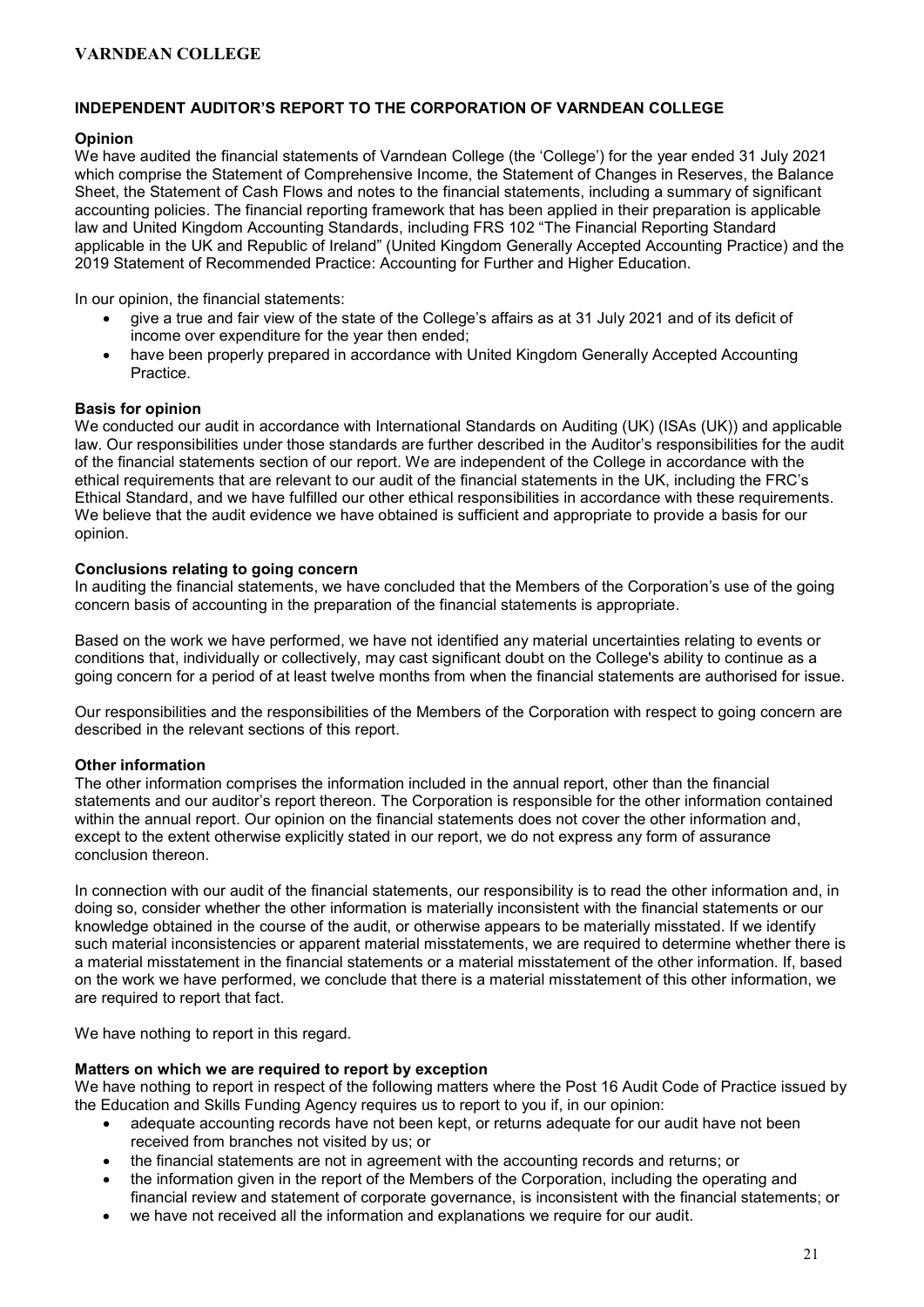### Responsibilities of Corporation

As explained more fully in the Statement of Responsibilities of the Members of the Corporation set out on page 20, the Corporation is responsible for the preparation of the financial statements and for being satisfied that they give a true and fair view, and for such internal control as the Corporation determine is necessary to enable the preparation of financial statements that are free from material misstatement, whether due to fraud or error.

In preparing the financial statements, the Corporation is responsible for assessing the College's ability to continue as a going concern, disclosing, as applicable, matters related to going concern and using the going concern basis of accounting unless the Corporation either intend to liquidate the College or to cease operations, or have no realistic alternative but to do so.

### Auditor's responsibilities for the audit of the financial statements

Our objectives are to obtain reasonable assurance about whether the financial statements as a whole are free from material misstatement, whether due to fraud or error, and to issue an auditor's report that includes our opinion. Reasonable assurance is a high level of assurance but is not a guarantee that an audit conducted in accordance with ISAs (UK) will always detect a material misstatement when it exists. Misstatements can arise from fraud or error and are considered material if, individually or in the aggregate, they could reasonably be expected to influence the economic decisions of users taken on the basis of the financial statements.

Irregularities, including fraud, are instances of non-compliance with laws and regulations. We design procedures in line with our responsibilities, outlined above, to detect material misstatements in respect of irregularities, including fraud. Based on our understanding of the College and its industry, we identified that the principal risks of non-compliance with laws and regulations related to compliance with the ESFA funding agreements, the OFS regulatory framework, the OFSTED regulatory framework, safeguarding, pensions legislation, employment regulation and health and safety regulation, anti-bribery, corruption and fraud, money laundering, noncompliance with implementation of government support schemes relating to COVID-19, and we considered the extent to which non-compliance might have a material effect on the financial statements. We also considered those laws and regulations that have a direct impact on the preparation of the financial statements.

We evaluated the Members of the Corporation and management's incentives and opportunities for fraudulent manipulation of the financial statements (including the risk of override of controls) and determined that the principal risks were related to posting manual journal entries to manipulate financial performance, management bias through judgements and assumptions in significant accounting estimates and significant one-off or unusual transactions.

Our audit procedures were designed to respond to those identified risks, including non-compliance with laws and regulations (irregularities) and fraud that are material to the financial statements. Our audit procedures included but were not limited to:

- Discussing with the Members of the Corporation and management their policies and procedures regarding compliance with laws and regulations;
- Communicating identified laws and regulations throughout our engagement team and remaining alert to any indications of non-compliance throughout our audit; and
- Considering the risk of acts by the College which were contrary to applicable laws and regulations, including fraud.

Our audit procedures in relation to fraud included but were not limited to:

- Making enguiries of the Members of the Corporation and management on whether they had knowledge of any actual, suspected or alleged fraud;
- Gaining an understanding of the internal controls established to mitigate risks related to fraud;
- Discussing amongst the engagement team the risks of fraud; and
- Addressing the risks of fraud through management override of controls by performing journal entry testing.

There are inherent limitations in the audit procedures described above and the primary responsibility for the prevention and detection of irregularities including fraud rests with management. As with any audit, there remains a risk of non-detection of irregularities, as these may involve collusion, forgery, intentional omissions, misrepresentations or the override of internal controls.

A further description of our responsibilities for the audit of the financial statements is located on the Financial Reporting Council's website at www.frc.org.uk/auditorsresponsibilities. This description forms part of our auditor's report.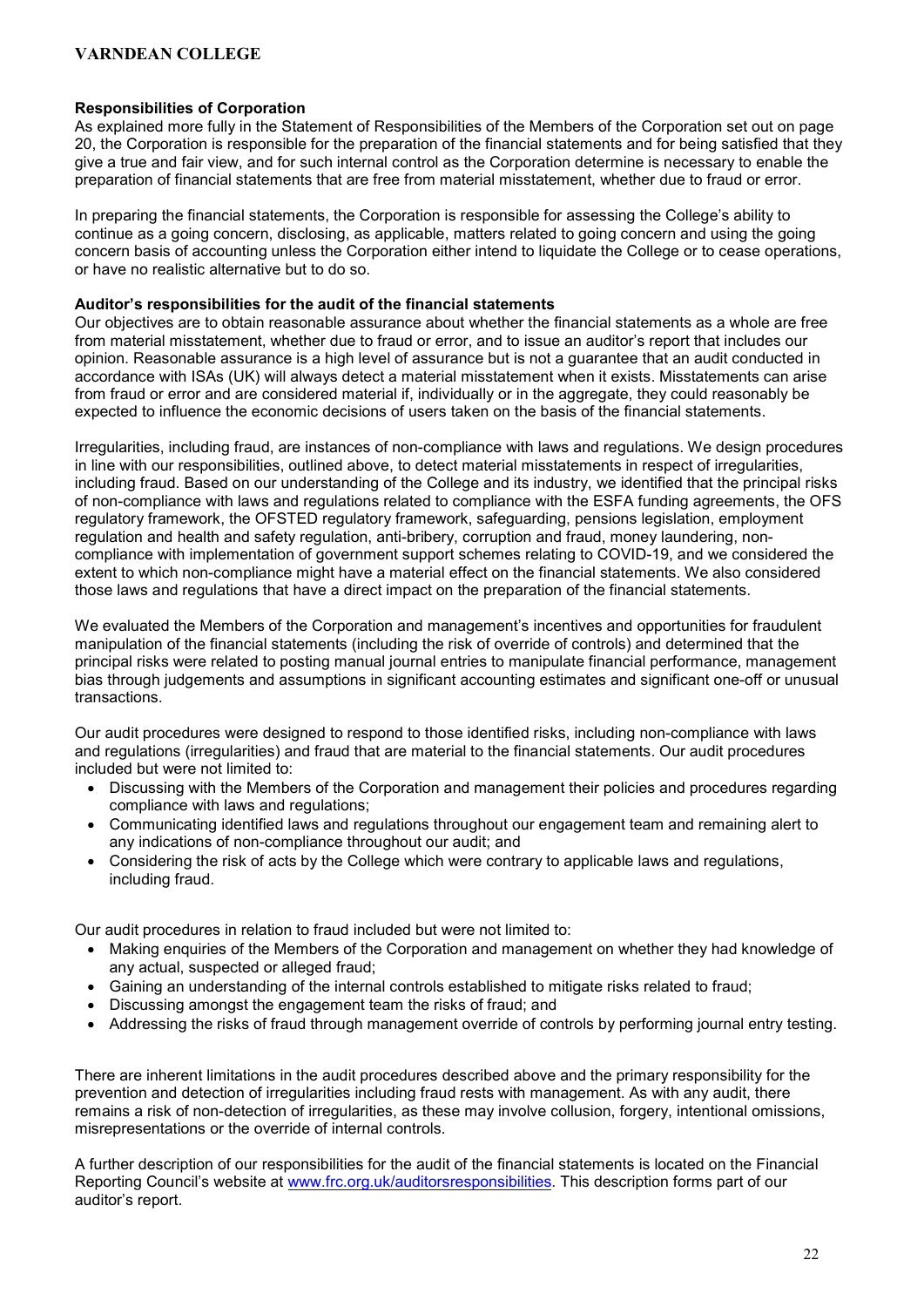### Use of the audit report

This report is made solely to the Corporation as a body in accordance with Article 22 of the College's Articles of Government. Our audit work has been undertaken so that we might state to the Corporation those matters we are required to state to them in an auditor's report and for no other purpose. To the fullest extent permitted by law, we do not accept or assume responsibility to anyone other than the College and the Corporation as a body for our audit work, for this report, or for the opinions we have formed.

Mazars LLP

Chartered Accountants and Statutory Auditor

6 Sutton Plaza, Sutton Court Road, Sutton, Surrey, SM1 4FS

Date: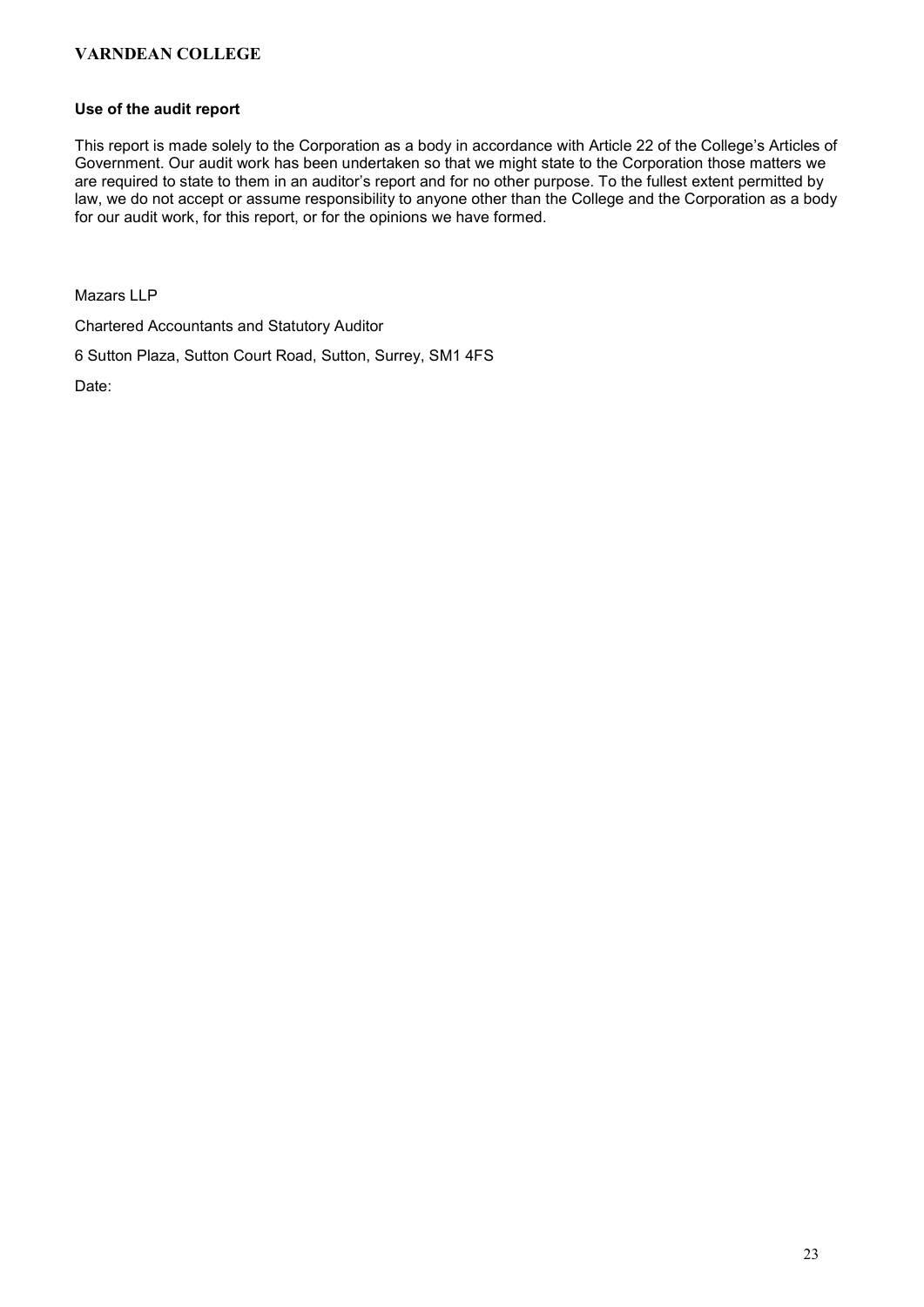### Statement of Comprehensive Income For The Year Ended 31 July 2021

|                                                                                                                                            | <b>Notes</b>            | 2021<br>£'000                                 | 2020<br>£'000                         |
|--------------------------------------------------------------------------------------------------------------------------------------------|-------------------------|-----------------------------------------------|---------------------------------------|
| <b>INCOME</b>                                                                                                                              |                         |                                               |                                       |
| Funding body grants<br>Tuition fees and charges<br>Other income<br>Investment income                                                       | 2<br>3<br>4<br>5        | 9,020<br>480<br>209                           | 7,733<br>867<br>404<br>1              |
| <b>TOTAL INCOME</b>                                                                                                                        |                         | £9,709                                        | £9,005                                |
| <b>EXPENDITURE</b>                                                                                                                         |                         |                                               |                                       |
| Staff costs<br>Other operating expenses<br>Depreciation<br>Impairment loss<br>Interest and other finance costs<br><b>TOTAL EXPENDITURE</b> | 6<br>8<br>11<br>11<br>9 | 7,761<br>1,568<br>946<br>110<br>70<br>£10,455 | 7,019<br>1,662<br>817<br>58<br>£9,556 |
|                                                                                                                                            |                         |                                               |                                       |
| Deficit before tax                                                                                                                         |                         | (746)                                         | (551)                                 |
| Taxation                                                                                                                                   | 10                      |                                               |                                       |
| <b>DEFICIT FOR THE YEAR</b>                                                                                                                |                         | (746)                                         | (551)                                 |
| Actuarial gain/(loss) in respect of<br>pension schemes                                                                                     | 17                      | 65                                            | (867)                                 |
| <b>TOTAL COMPREHENSIVE</b><br><b>EXPENDITURE FOR THE YEAR</b>                                                                              |                         | £(681)                                        | £(1,418)                              |

The income and expenditure account is in respect of continuing activities.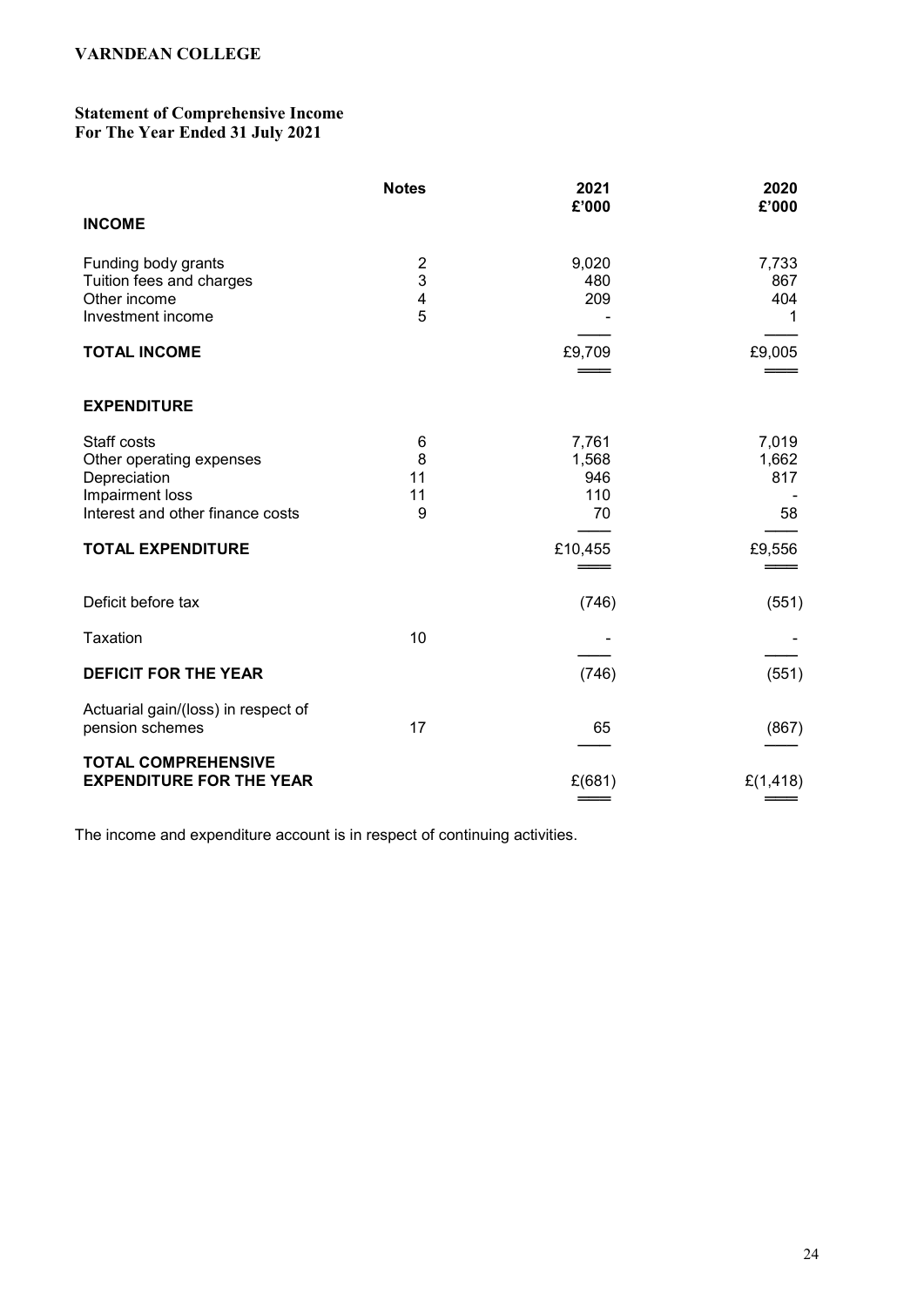### Statement of Changes in Reserves For the Year Ended 31 July 2021

|                                                                                                                                          | Income and<br>expenditure<br>account<br>£'000 | <b>Revaluation</b><br>reserve<br>£'000 | Total<br>£'000 |
|------------------------------------------------------------------------------------------------------------------------------------------|-----------------------------------------------|----------------------------------------|----------------|
| At 31 July 2019                                                                                                                          | 86                                            | 2,230                                  | 2,316          |
| Deficit from the income and expenditure account<br>Other comprehensive expenditure<br>Transfers between revaluation and<br>income<br>and | (551)<br>(867)                                |                                        | (551)<br>(867) |
| expenditure reserves                                                                                                                     | 92                                            | (92)                                   |                |
| At 31 July 2020                                                                                                                          | (1,240)                                       | 2,138                                  | 898            |
| Deficit from the income and expenditure account<br>Other comprehensive income<br>Transfers between revaluation and<br>income<br>and      | (746)<br>65                                   |                                        | (746)<br>65    |
| expenditure reserves                                                                                                                     | 92                                            | (92)                                   |                |
| Total comprehensive income for the year                                                                                                  | (589)                                         | (92)                                   | (681)          |
| Balance at 31 July 2021                                                                                                                  | £(1,829)                                      | £2,046                                 | £217           |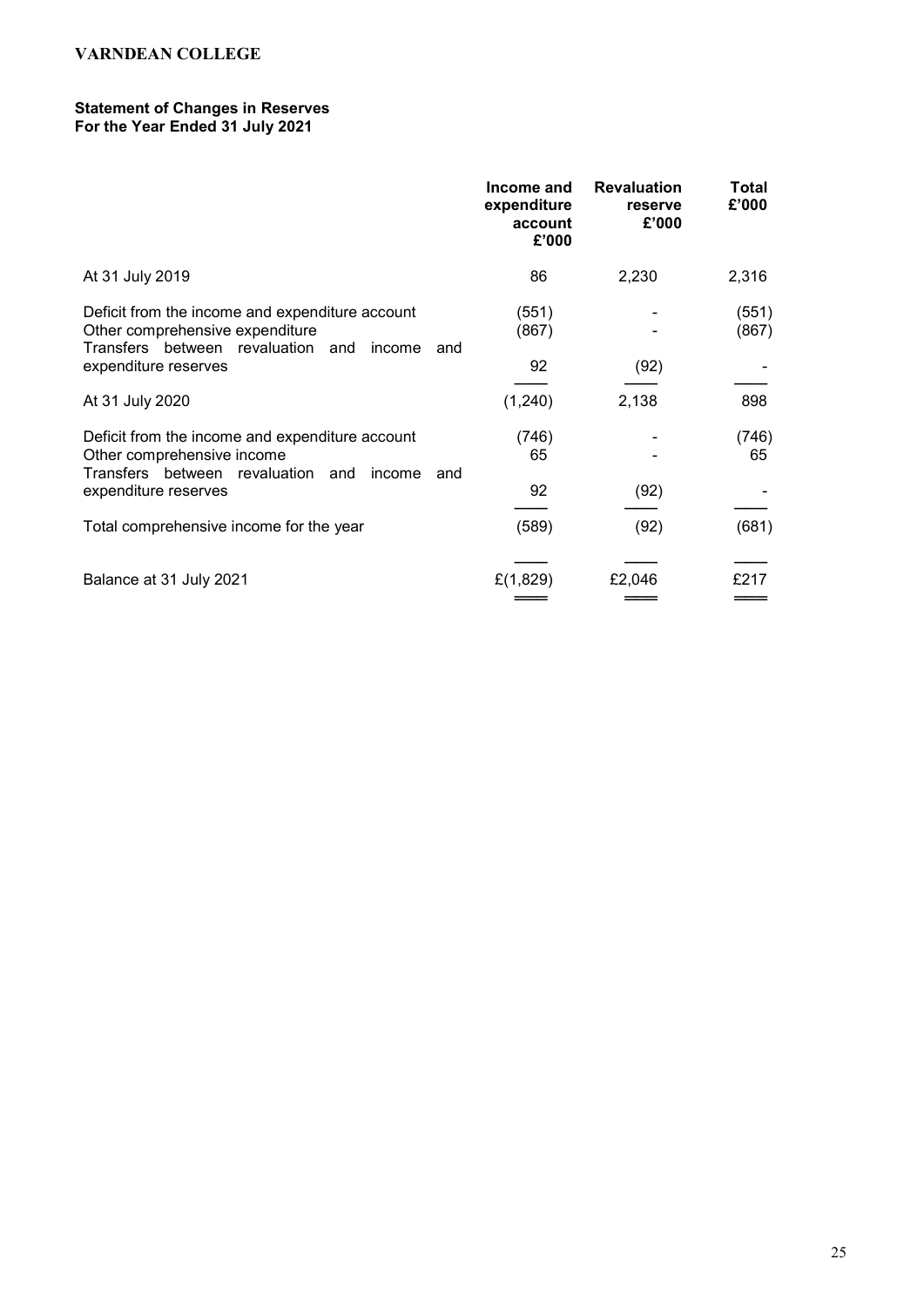### Balance Sheet at 31 July 2021

|                                                           | <b>Notes</b> | £'000    | 2021<br>£'000 | £'000     | 2020<br>£'000 |
|-----------------------------------------------------------|--------------|----------|---------------|-----------|---------------|
| <b>NON CURRENT ASSETS</b>                                 |              |          |               |           |               |
| Tangible assets                                           | 11           |          | 11,235        |           | 11,542        |
| <b>CURRENT ASSETS</b>                                     |              |          |               |           |               |
| <b>Stock</b><br>Trade and other receivables               | 12<br>13     | 8<br>228 |               | 14<br>264 |               |
| Cash and cash equivalents                                 |              | 538      |               | 316       |               |
|                                                           |              |          |               |           |               |
|                                                           |              | 774      |               | 594       |               |
| <b>CREDITORS - AMOUNTS FALLING</b><br>DUE WITHIN ONE YEAR |              |          |               |           |               |
|                                                           | 14           | (2, 105) |               | (1,715)   |               |
| <b>NET CURRENT (LIABILITIES)</b>                          |              |          | (1, 331)      |           | (1, 121)      |
|                                                           |              |          |               |           |               |
| TOTAL ASSETS LESS CURRENT<br><b>LIABILITIES</b>           |              |          | 9,904         |           | 10,421        |
| <b>CREDITORS - AMOUNTS FALLING</b>                        |              |          |               |           |               |
| DUE AFTER MORE THAN ONE YEAR                              |              |          |               |           |               |
|                                                           | 15           |          | (6,040)       |           | (6, 290)      |
| PROVISIONS FOR LIABILITIES AND<br><b>CHARGES</b>          |              |          |               |           |               |
| Defined benefit obligations                               | 17           |          | (3,508)       |           | (3,071)       |
| Other provisions                                          | 16           |          | (139)         |           | (162)         |
| <b>TOTAL NET ASSETS</b>                                   |              |          | £217          |           | £898          |
|                                                           |              |          |               |           |               |
| <b>RESERVES</b>                                           |              |          |               |           |               |
| General reserve                                           |              |          | (1,829)       |           | (1,240)       |
| <b>Revaluation reserve</b>                                |              |          | 2,046         |           | 2,138         |
| <b>TOTAL RESERVES</b>                                     |              |          | £217          |           | £898          |
|                                                           |              |          |               |           |               |

The financial statements on pages 24 to 40 were approved by the Corporation on xxxxxxxxx, and signed on its behalf by:

J Robinson Donna-Marie Janson Principal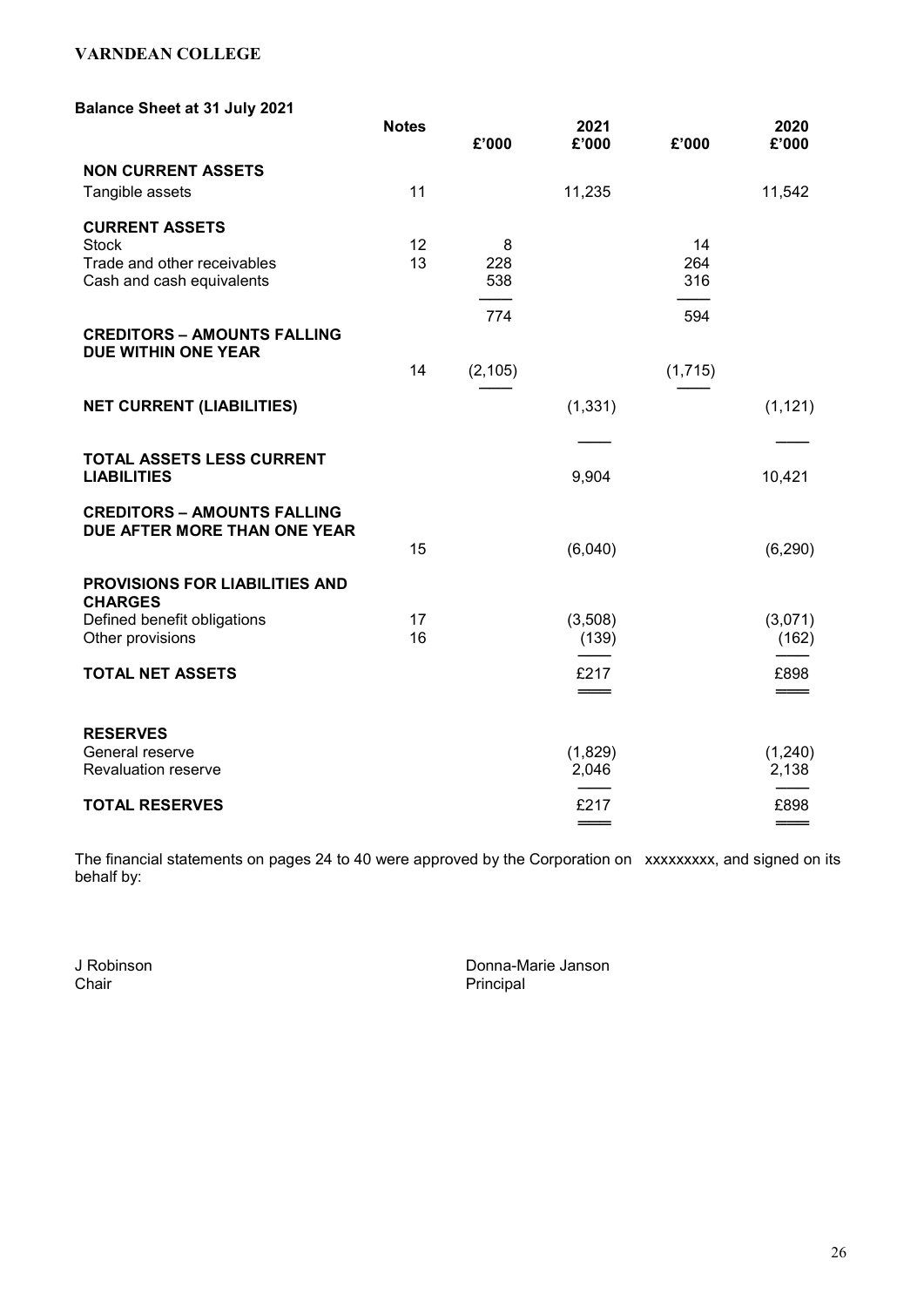## Statement of Cash Flows

For the Year Ended 31 July 2021

|                                                          | 2021  | 2020     |
|----------------------------------------------------------|-------|----------|
|                                                          | £'000 | £'000    |
| Cash flow from operating activities                      |       |          |
| Deficit for the year                                     | (746) | (551)    |
| <b>Adjustment for non-cash items</b>                     |       |          |
| Depreciation                                             | 946   | 817      |
| Impairment loss                                          | 110   |          |
| Decrease/(increase) in stocks                            | 6     | (1)      |
| Decrease/(increase) in debtors                           | 36    | (66)     |
| Increase/(decrease) in creditors                         | 371   | (666)    |
| Deferred capital grants released to income               | (335) | (335)    |
| Pensions costs less contributions payable                | 507   | 380      |
| Adjustment for investing or financing activities         |       |          |
| Repayment of capital investment through service contract | (18)  | (18)     |
| Investment income                                        |       | (1)      |
| Net cash flow from operating activities                  | 877   | (441)    |
| Cash flows from investing or financing activities        |       |          |
| Investment income                                        |       | 1        |
| Interest element of finance lease payments               | (19)  | (13)     |
| Deferred capital grants received                         |       | 1,087    |
| Payments made to acquire fixed assets                    | (400) | (2, 283) |
| Capital element of finance lease payments                | (236) | (127)    |
|                                                          | (655) | (1, 335) |
| Increase/(decrease) in cash and cash equivalents in the  | 222   | (1,776)  |
| Cash and cash equivalents at beginning of the year       | 316   | 2.092    |
| Cash and cash equivalents at end of the year             | 538   | 316      |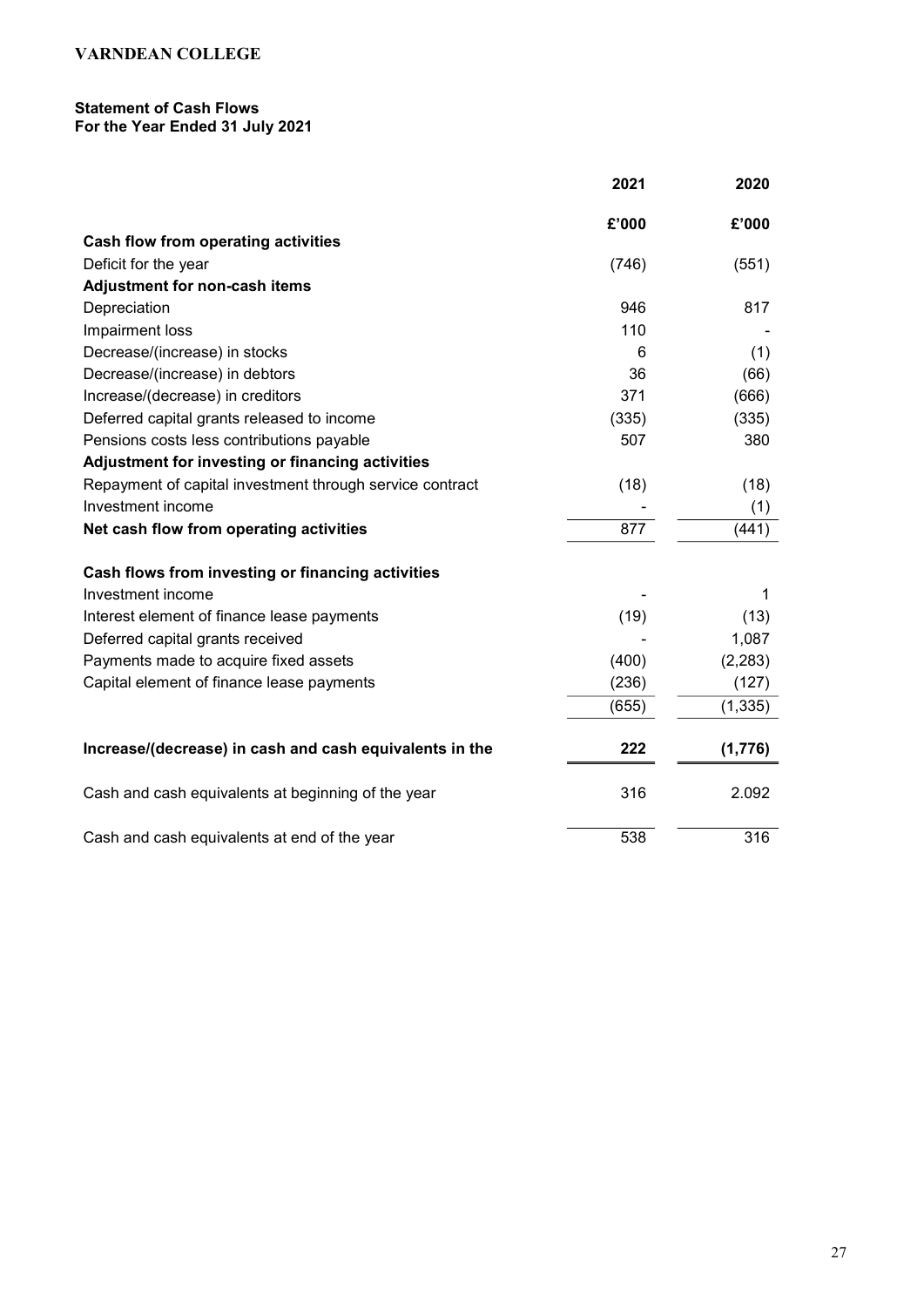### Notes to the Financial Statements For the Year Ended 31 July 2021

### 1 STATEMENT OF PRINCIPAL ACCOUNTING POLICIES

The following accounting policies have been applied consistently in dealing with items which are considered material in relation to the financial statements.

### Basis of preparation

These financial statements have been prepared in accordance with the Statement of Recommended Practice: Accounting for Further and Higher Education 2019 (the 2019 FE HE SORP), the College Accounts Direction for 2020 to 2021 and in accordance with Financial Reporting Standard 102 - "The Financial Reporting Standard applicable in the United Kingdom and Republic of Ireland" (FRS 102). The College is a public benefit entity and has therefore applied the relevant public benefit requirements of FRS 102.

The preparation of financial statements in compliance with FRS 102 requires the use of certain critical accounting estimates. It also requires management to exercise judgement in applying the College's accounting policies.

### Basis of accounting

The financial statements are prepared on a going concern basis under the historical cost convention modified by the revaluation of certain fixed assets and in accordance with applicable United Kingdom Accounting Standards.

The continuing financial impact of the Covid-19 pandemic for 2020-21 has been a reduction in tuition income, with the Balance Sheet reporting net current liabilities for a second year. The forecast for 2021-22 anticipates a significant increase in tuition income. Staffing costs will be monitored closely and restrictions have been imposed on some expenditure budgets to maximise the cash inflow for the year.

The Corporation believes the going-concern basis continues to be appropriate as the banking facilities available to the College will enable liabilities to be settled as they fall due. In addition, strategic and operational plans are in progress to ensure the on-going solvency of the College and that surpluses can be generated year by year in future.

### Recognition of income

Funding body recurrent grants are recognised in line with best estimates for the period of what is receivable and depend on the particular income stream involved. Any under or over achievement for the adult learner responsive funding element is adjusted for and reflected in the level of recurrent grant recognised in the income and expenditure account. The final grant income is normally determined with the conclusion of the year end reconciliation process with the funding body at the end of October following the year end. Employer responsive grant income is recognised based on a year-end reconciliation of income claimed and actual delivery. 16-18 learner-responsive funding is not normally subject to reconciliation and is therefore not subject to contract adiustments.

Non-recurrent grants from the Education and Skills Funding Agency or other bodies received in respect of the acquisition or construction of fixed assets are treated as deferred capital grants and amortised in line with depreciation over the life of the assets.

Income from tuition fees is recognised in the period for which it is received and includes all fees payable by students or their sponsors. The costs of any fees waived by the college are included as expenditure.

Income from grants, contracts and other services rendered is included to the extent the conditions of the funding have been met or the extent of the completion of the contract or service concerned.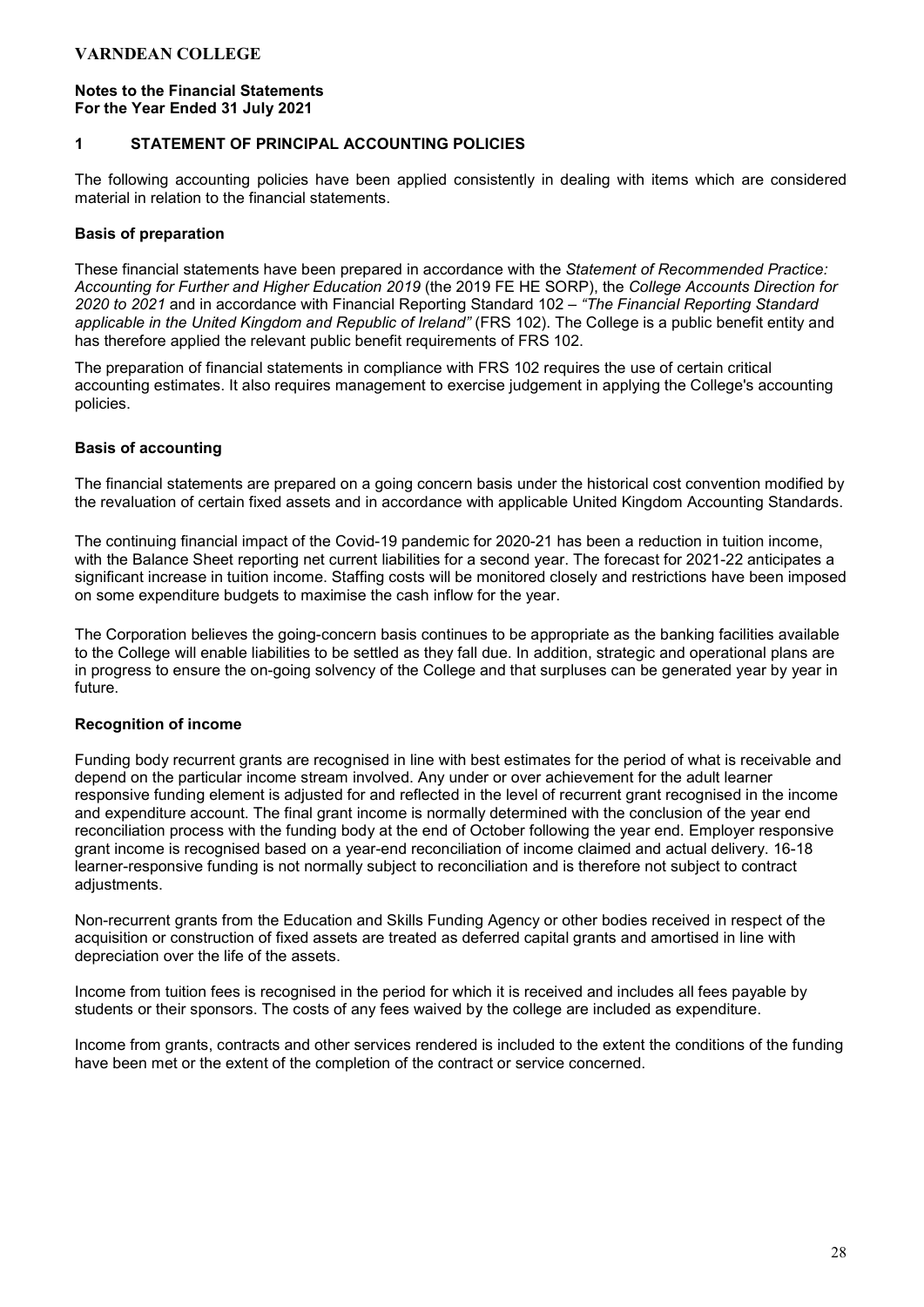All income from short-term deposits is credited to the statement of comprehensive income in the period in which it is earned. Income from restricted purpose endowment funds not expended in accordance with the restrictions

of the endowment in the period is transferred from the statement of comprehensive income to accumulated income within endowment funds.

#### Post-retirement benefits

Retirement benefits open to all employees of the College are provided by the Teacher's Pension Scheme (TPS) and the East Sussex pension Fund (ESPF). These are defined benefit schemes which are externally funded and contracted out of the State Earnings Related Pension Scheme (SERPS).

Contributions to the TPS are calculated so as to spread the cost of pensions over the employees' working lives with the College in such a way that the pension cost is a substantially level percentage of current and future pensionable payroll. The contributions are determined by qualified actuaries on the basis of quinquennial valuations using a prospective benefit method. As stated in note 17, the TPS is a multi-employer scheme and the College is unable to identify its share of the underlying assets and liabilities of the scheme on a consistent and reasonable basis. The TPS is therefore treated as a defined contribution scheme and the contributions are recognised as they are paid each year.

The assets of the ESPF are measured using closing market values. ESPF liabilities are measured using the projected unit method and discounted at the current rate of return on a high quality corporate bond of equivalent term and currency to the liability. The increase in the present value of the liabilities of the scheme expected to arise from employee service in the period is charged to the operating surplus. The expected return on the scheme's assets and the increase during the period in the present value of the scheme's liabilities, arising from the passage of time, are included in pension finance costs. Actuarial gains and losses are recognised in the statement of changes in reserves.

### Enhanced pensions

The actual cost of any enhanced on-going pension to a former member of staff is paid by the College annually. An estimate of the expected future cost of any enhancement to the on-going pension of a former member of staff is charged in full to the college's statement of comprehensive income in the year that the member of staff retires. In subsequent years a charge is made to provisions in the balance sheet using the enhanced pension spreadsheet provided by the Association of Colleges.

### Tangible Fixed Assets

#### Freehold land and buildings

Land and buildings inherited from the Local Education Authority and buildings acquired since incorporation are stated in the balance sheet at valuation on the basis of depreciated replacement costs as the open market value for existing use is not readily obtainable. Land and buildings acquired since incorporation are included in the balance sheet at cost. Freehold land is not depreciated. Freehold buildings are depreciated over their expected useful economic life to the College of up to 50 years. The College has a policy of depreciating major adaptations to buildings over the period of their useful economic life.

Where land and buildings are acquired with the aid of specific grants they are capitalised and depreciated as above. The related grants are credited to a deferred capital grant account and are released to the statement of comprehensive income over the expected useful life of the related asset on a basis consistent with the depreciation policy.

There were no finance costs directly attributable to the construction of buildings capitalised as part of the cost of these assets.

A review for impairment of a fixed asset is carried out if events or changes in circumstances indicate that the carrying amount of any fixed asset may not be recoverable.

### Assets in the course of construction

Assets under construction are accounted for at cost, based on the value of architects' certificates and other direct costs, incurred to 31 July. They are not depreciated until they are brought into use.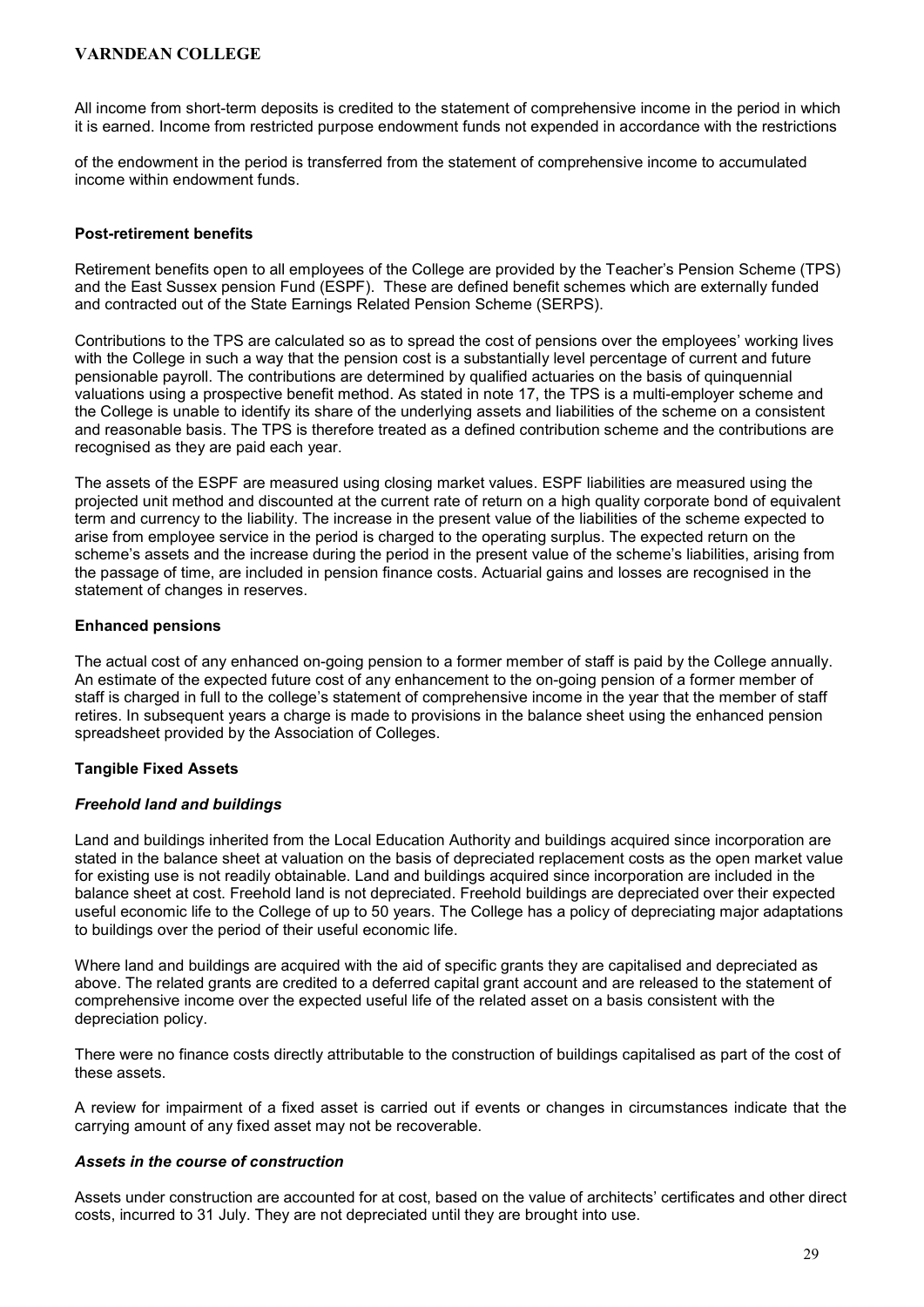### Subsequent expenditure on existing fixed assets

Where significant expenditure is incurred on tangible fixed assets it is charged to the statement of comprehensive income in the period it is incurred, unless it meets one of the following criteria, in which case it is capitalised and depreciated on the relevant basis:

- Market value of the fixed asset has subsequently improved
- Asset capacity increases
- Substantial improvement in the quality of output or reduction in operating costs
- Significant extension of the asset's life beyond that conferred by repairs and maintenance

### Equipment

Equipment costing less than £500 per individual item is written off to the statement of comprehensive income in the period of acquisition. All other equipment is capitalised at cost. Equipment inherited from the local education authority is included in the balance sheet at valuation.

All equipment is depreciated on a straight-line basis over its remaining useful economic life to the College. These are currently:

| Equipment        | 20.0% per year       |
|------------------|----------------------|
| Vehicles         | 33.3% per year       |
| <b>Furniture</b> | 10.0% per year       |
| Computers        | 20% - 33.3% per year |
| Software         | 10% per year         |

Where equipment is acquired with the aid of a specific grant it is capitalised and depreciated in accordance with the above policy, with the related grant being credited to a deferred capital grant account and released to the statement of comprehensive income over the expected useful economic life of the related equipment.

#### Leased assets

Costs in respect of operating leases are charged on a straight-line basis over the lease term to the statement of comprehensive income.

Leasing agreements which transfer to the College substantially all the benefits and risks of ownership of an asset are treated as finance leases. Assets held under finance leases are recognised initially at the fair value of the leased asset (or, if lower, the present value of minimum lease payments) at the inception of the lease. The corresponding liability to the lessor is included in the balance sheet as an obligation under finance leases. Assets held under finance leases are included in tangible fixed assets and depreciated and assessed for impairment losses in the same way as owned assets.

Minimum lease payments are apportioned between the finance charge and the reduction of the outstanding liability. The finance charges are allocated over the period of the lease in proportion to the capital element outstanding.

#### **Stock**

Stock is stated at the lower of cost and net realisable value. Where necessary, provision is made for obsolete, slow moving and defective stock.

#### Taxation

The College is considered to pass the tests set out in Paragraph 1 Schedule 6 Finance Act 2010 and therefore it meets the definition of a charitable company for UK corporation tax purposes. Accordingly, the College is potentially exempt from taxation in respect of income or capital gains received within categories covered by Chapter 3 Part 11 Corporation Tax Act 2010 or Section 256 of the Taxation of Chargeable Gains Act 1992, to the extent that such income or gains are applied exclusively to charitable purposes.

The College receives no similar exemption in respect of Value Added Tax. For this reason the College is generally unable to recover input VAT it suffers on goods and services purchased. Non-pay expenditure is therefore shown inclusive of VAT with any partial recovery netted off against these figures.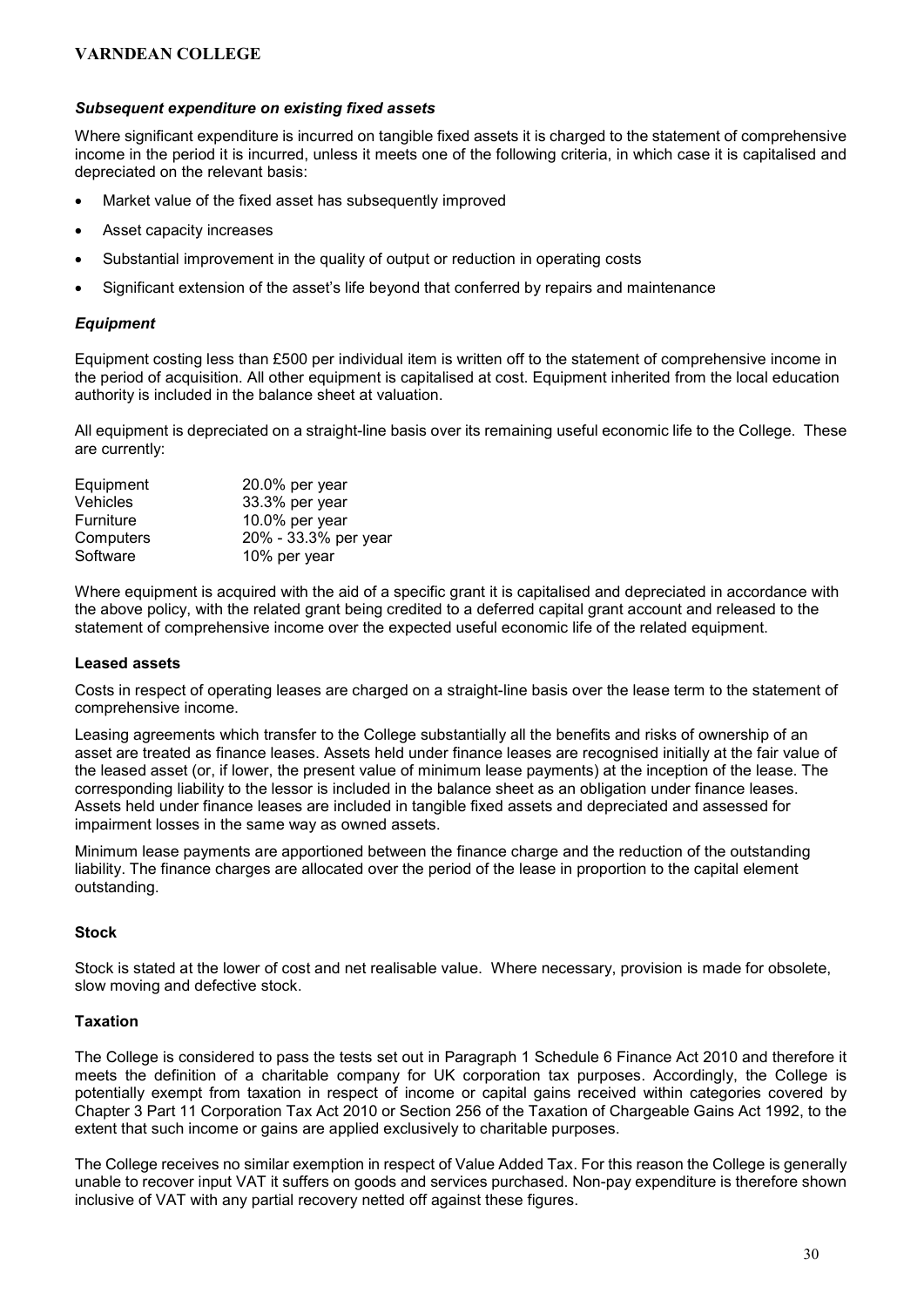### Liquid resources

Liquid resources include sums on short-term deposits with recognised banks and building societies and government securities.

### Provisions

Provisions are recognised when the institution has a present legal or constructive obligation as a result of a past event, it is probable that a transfer of economic benefit will be required to settle the obligation and a reliable estimate can be made of the amount of the obligation.

### Maintenance of premises

The cost of long-term and routine corrective maintenance is charged to the statement of comprehensive income as incurred.

### Judgements in applying accounting policies and key sources of estimation uncertainty

In preparing these financial statements, management have made the following judgements:

- Determine whether leases entered into by the College either as a lessor or a lessee are operating or finance leases. These decisions depend on an assessment of whether the risks and rewards of ownership have been transferred from the lessor to the lessee on a lease by lease basis.
- Determine whether there are indicators of impairment of the college's tangible assets. Factors taken into consideration in reaching such a decision include the economic viability and expected future financial performance of the asset and where it is a component of a larger cash-generating unit, the viability and expected future performance of that unit.

### Other key sources of estimation uncertainty

#### Local Government Pension Scheme

The present value of the Local Government Pension Scheme defined benefit liability depends on a number of factors that are determined on an actuarial basis using a variety of assumptions. The assumptions used in determining the net cost (income) for pensions include the discount rate. Any changes in these assumptions will impact the carrying amount of the pension liability. The actuary has used a roll forward approach which projects results from the latest full actuarial valuation performed at 31 March 2020 to value the pensions liability at 31 July 2021. Any differences between the figures derived from the roll forward approach and a full actuarial valuation would impact on the carrying amount of the pension liability.

### 2 FUNDING BODY GRANTS

|                                                       | 2021<br>£'000 | 2020<br>£'000 |
|-------------------------------------------------------|---------------|---------------|
| Recurrent grant - ESFA                                | 8.452         | 7,351         |
| Non-recurrent grant - ESFA 16-19 Tuition Fund         | 67            |               |
| Non - recurrent grant - Covid 19 Mass Testing funding | 34            |               |
| Releases of deferred capital grants                   | 335           | 335           |
| Other funds                                           | 132           | 47            |
|                                                       |               |               |
|                                                       | £9,020        | £7,733        |
|                                                       |               |               |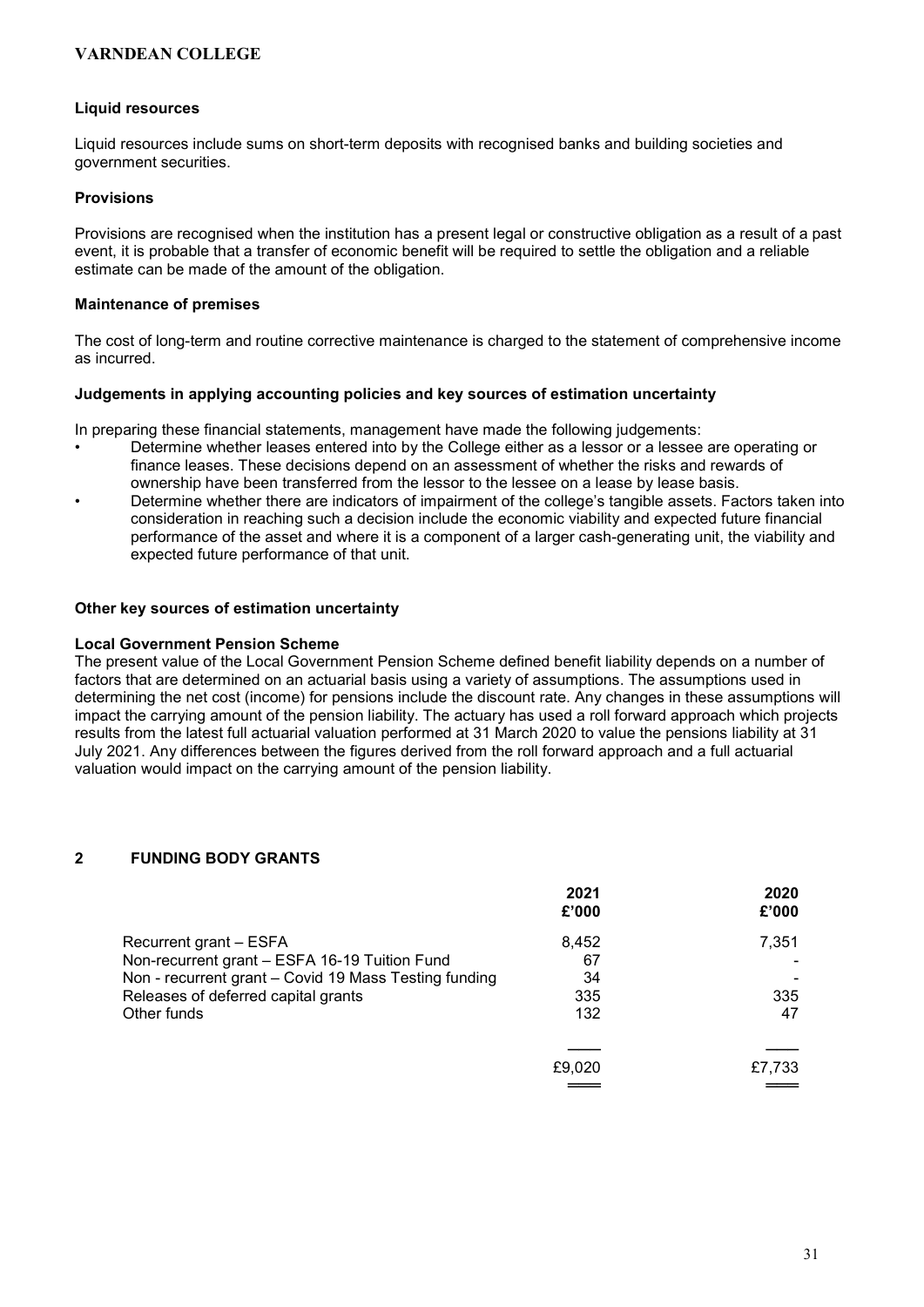### 3 TUITION FEES AND CHARGES

| 2021<br>£'000 | 2020<br>£'000 |
|---------------|---------------|
| 189           | 274           |
|               | 593           |
| $=$           | £867          |
|               | 291<br>£480   |

### 4 OTHER INCOME

|                                    | 2021<br>£'000 | 2020<br>£'000 |
|------------------------------------|---------------|---------------|
| Other income generating activities | 81            | 179           |
| Other grant income                 | 41            | 41            |
| Other income                       | 87            | 184           |
|                                    |               |               |
|                                    | £209          | £404          |
|                                    |               |               |
| 5<br><b>INVESTMENT INCOME</b>      |               |               |
|                                    | 2021<br>£'000 | 2020<br>£'000 |
| Other interest receivable          |               |               |
|                                    |               |               |
|                                    | £-            | £1            |
|                                    |               |               |

### 6 STAFF COSTS

The average number of persons (including key management personnel) employed by the College during the year, expressed as full-time equivalents, was

|                                                                               | 2021<br><b>Number</b> | 2020<br><b>Number</b> |
|-------------------------------------------------------------------------------|-----------------------|-----------------------|
| Teaching departments                                                          | 87                    | 83                    |
| Non-teaching staff                                                            | 71                    | 69                    |
|                                                                               |                       |                       |
|                                                                               | 158                   | 152                   |
|                                                                               |                       |                       |
|                                                                               | 2020<br>£'000         | 2020<br>£'000         |
| Staff costs for the above persons                                             |                       |                       |
| Wages and salaries                                                            | 5,676                 | 5,208                 |
| Social security costs<br>Pension costs (including FRS 102 (28) adjustments of | 476                   | 445                   |
| £442,693 2020 - £331,000,)                                                    | 1,609                 | 1,366                 |
|                                                                               | £7,761                | £7,019                |
|                                                                               |                       |                       |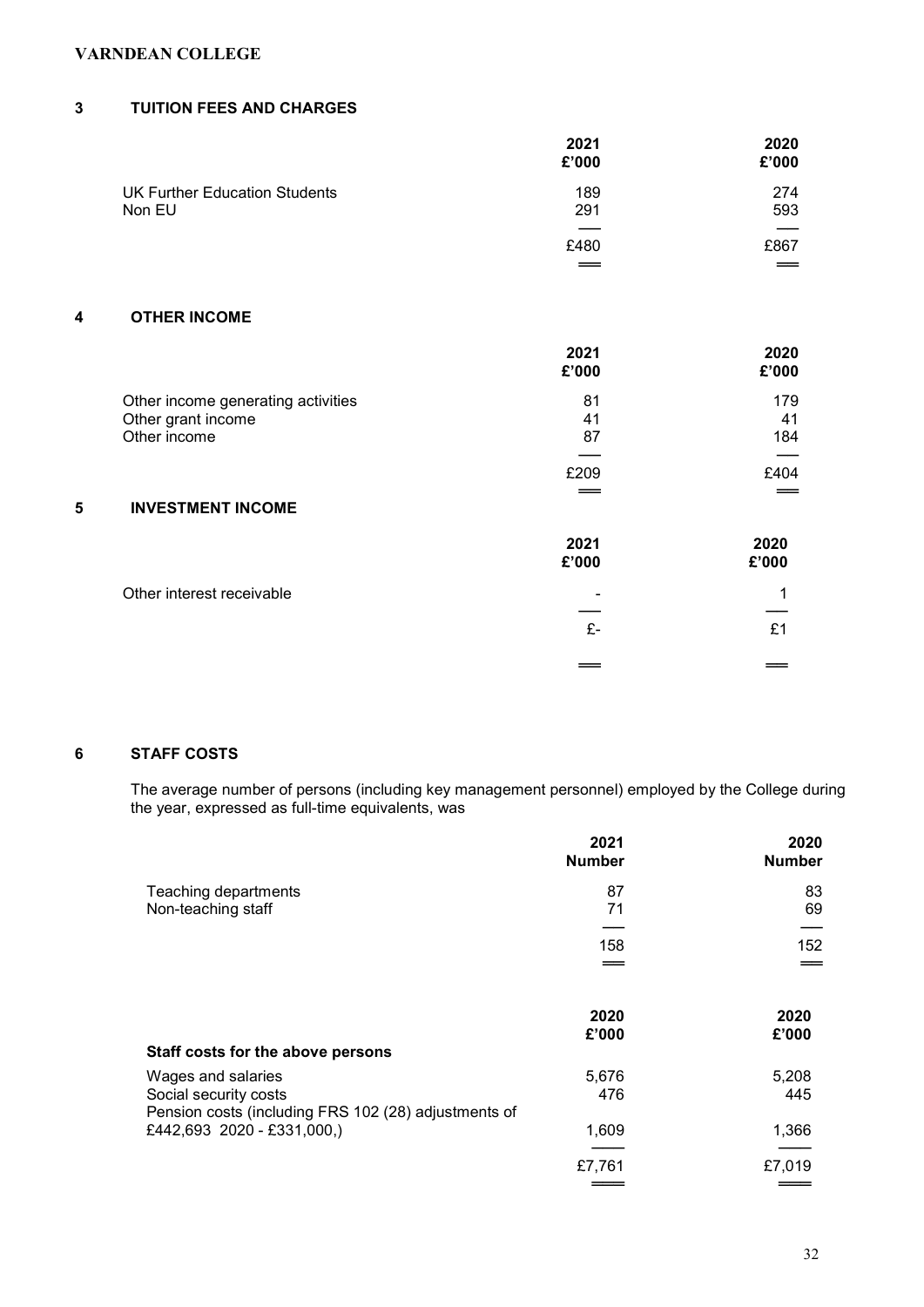The members of the Corporation, other than the Principal, did not receive any payment from the College other than reimbursement of travel and subsistence expenses incurred in the course of their duties.

A pay increase was approved by the Corporation in the Spring Term 2020 and awarded to staff with effect from 1 September 2020. Varying increases were awarded at several points throughout the year from September 2020 to May 2021. The overall effect was approximately 2.2%.

### 7 KEY MANAGEMENT PERSONNEL

Key management personnel are those persons having authority and responsibility for planning, directing and controlling the activities of the College have been represented by the Senior Leadership Team. At the start of the year, this comprised the Principal, Deputy Principal, Vice Principal Student Services and Vice Principal Resources.

|                                                  | 2021          | 2020   |
|--------------------------------------------------|---------------|--------|
|                                                  | <b>Number</b> | Number |
| The number of key management personnel including |               |        |
| the Accounting Officer was:                      |               |        |
|                                                  |               |        |

The number of key management personnel and other staff who received annual emoluments, excluding employer contributions to national insurance and pensions but including benefits in kind, in the following ranges was:

|                                                                | Key management<br>personnel |      | <b>Other staff</b> |      |               |
|----------------------------------------------------------------|-----------------------------|------|--------------------|------|---------------|
|                                                                | 2021                        | 2020 | 2021               | 2020 |               |
|                                                                | No.                         | No.  | No.                | No.  |               |
| £50,001 to £55,000                                             |                             | 1    |                    |      |               |
| £60,001 to £65,000 p.a.                                        | 2                           | 1    |                    |      |               |
| £65,001 to £70,000 p.a.                                        |                             | 1    |                    |      |               |
| £70,001 to £75,000 p.a.                                        |                             |      |                    |      |               |
| £95,001 to £100,000 p.a.                                       |                             |      |                    |      |               |
| £115,001 to £120,000 p.a.                                      |                             |      |                    |      |               |
|                                                                | 4                           | 4    |                    |      |               |
| Key management personnel emoluments are made up<br>as follows: |                             |      | 2021<br>£'000      |      | 2020<br>£'000 |
| Salaries                                                       |                             |      | 291                |      | 300           |
| National Insurance                                             |                             |      | 35                 |      | 40            |
| Pension contributions                                          |                             |      | 67                 |      | 53            |
| Total emoluments                                               |                             |      | £393               |      | £393          |
|                                                                |                             |      |                    |      |               |

The above emoluments include amounts payable to the Accounting Officer (who is also the highest paid senior post-holder) of:

|                       | 2020<br>£'000 | 2020<br>£'000 |
|-----------------------|---------------|---------------|
| Salary                | 96            | 117           |
| Pension contributions | 23            | 14            |
|                       |               |               |
| Total emoluments      | £119          | £131          |
|                       |               | ==            |

The pension contributions, in respect of the Accounting Officer and key management personnel are in respect of employers contributions to the Teachers Pension Scheme, and the Local Government Pension Scheme and are paid at the same rate as for other employees.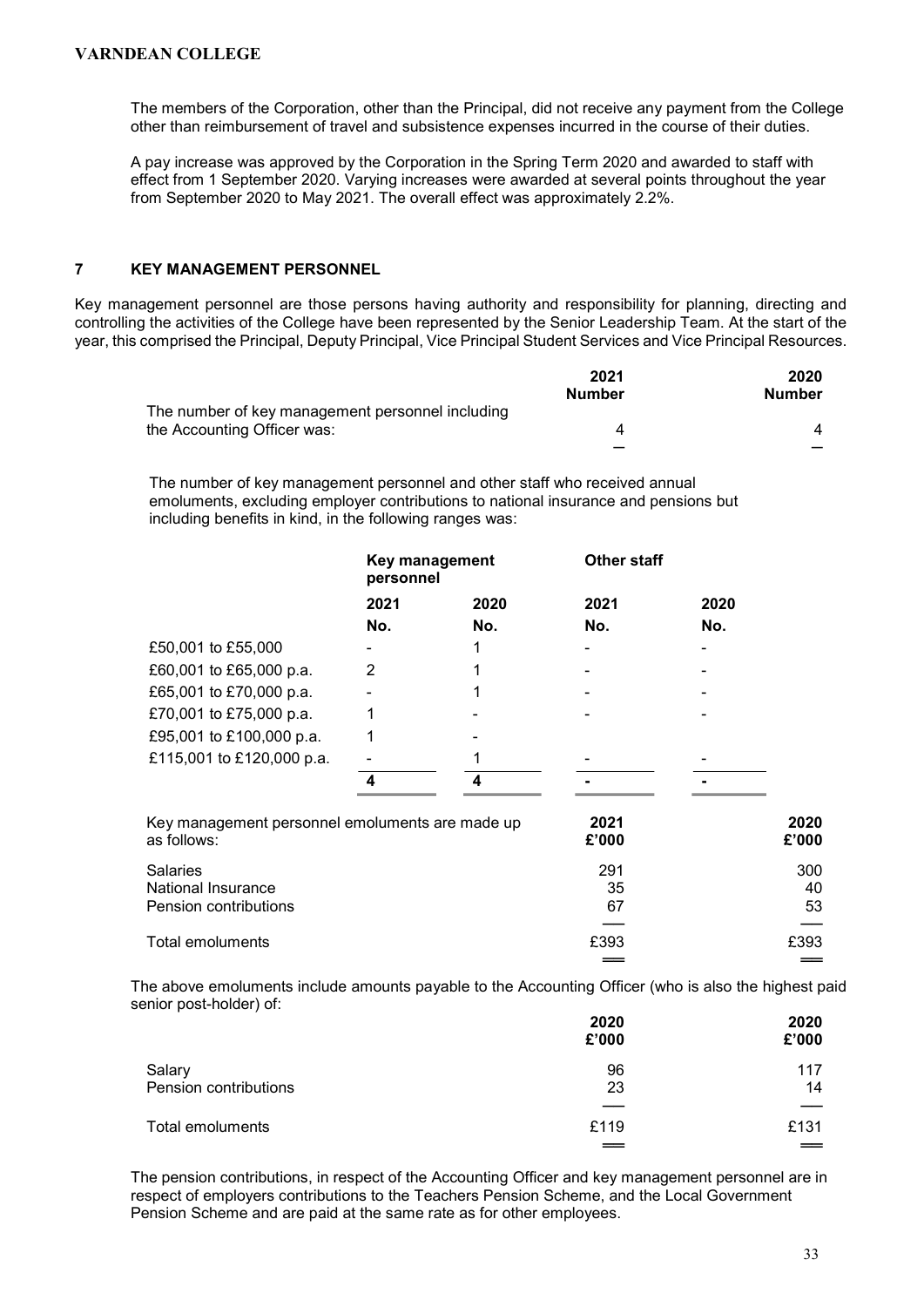No costs were incurred by the College on behalf of members, key management personnel or other higher paid staff in relation to overseas activities.

Relationship of Principal/Chief Executive pay and remuneration expressed as a multiple

|                                                                                         | 2021  | 2020  |
|-----------------------------------------------------------------------------------------|-------|-------|
|                                                                                         | £'000 | £'000 |
| Principal's basic salary as a multiple of the median of all staff                       | 3.16  | 4.22  |
| Principal and CEO's total remuneration as a multiple of the median of 3.91<br>all staff |       | 4.63  |

### 8 OTHER OPERATING EXPENSES

|   |                                           | 2021<br>£'000  | 2020<br>£'000 |
|---|-------------------------------------------|----------------|---------------|
|   | Teaching departments                      | 113            | 239           |
|   | Teaching support services                 | 56             | 157           |
|   | Other support services                    | 61             | 35            |
|   | Administration and support services       | 381            | 383           |
|   | General education expenditure             | 456            | 565           |
|   | Premises costs - ongoing                  | 307            | 206           |
|   | Covid-related expenditure                 | 99             | 15            |
|   | Other expenses                            | 95             | 62            |
|   |                                           | £1,568         | £1,662        |
|   |                                           |                |               |
|   | Other operating expenses include:         |                |               |
|   | Auditors' remuneration                    |                |               |
|   | Financial statements and regularity audit | 22             | 15            |
|   | Internal assurance / audit                | $\overline{2}$ | 5             |
|   | Catering                                  | 39             | 14            |
|   | Hire of other assets                      | 20             | 15            |
|   |                                           |                |               |
| 9 | <b>INTEREST AND OTHER FINANCE COSTS</b>   |                |               |
|   |                                           | 2021           | 2020          |
|   |                                           | £'000          | £'000         |
|   | On finance leases                         | 19             | 13            |
|   | Pension interest costs                    | 51             | 45            |
|   |                                           | £70            | £58           |
|   |                                           |                |               |
|   |                                           |                |               |

### 10 TAXATION

The members do not believe the College was liable for any corporation tax arising out of its activities during this period.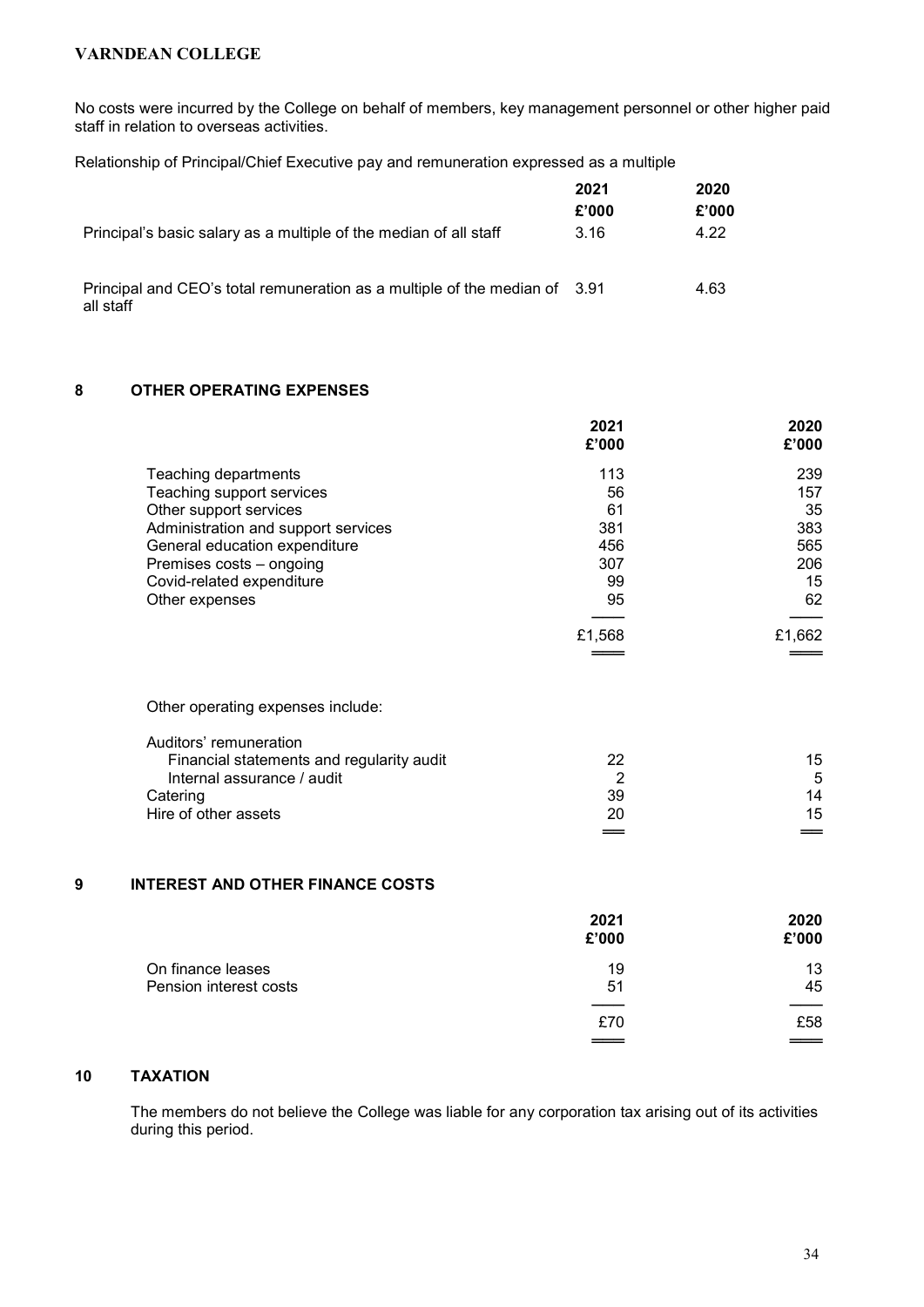#### 11 TANGIBLE ASSETS

|                                                       | <b>Freehold land</b><br>and buildings<br>£'000 | Assets in the<br>course of<br>construction<br>£'000 | <b>Equipment</b><br>£'000 | <b>Total</b><br>£'000   |
|-------------------------------------------------------|------------------------------------------------|-----------------------------------------------------|---------------------------|-------------------------|
| <b>COST OR VALUATION</b>                              |                                                |                                                     |                           |                         |
| At 1 August 2020<br>Additions                         | 16,439<br>136                                  | 245<br>14                                           | 2,176<br>599              | 18,860<br>749           |
| At 31 July 2021                                       | 16,575                                         | 259                                                 | 2,775                     | 19,609                  |
| <b>DEPRECIATION</b>                                   |                                                |                                                     |                           |                         |
| At 1 August 2020<br>Charge for the year<br>Impairment | 5,753<br>561                                   | 110                                                 | 1,565<br>385              | 7,318<br>946<br>110     |
| At 31 July 2021                                       | 6,314                                          | 110<br>___                                          | 1,950<br>$\equiv$         | 8,374                   |
| <b>NET BOOK VALUE</b>                                 |                                                |                                                     |                           |                         |
| At 31 July 2021                                       | 10,261                                         | 149                                                 | 825<br>$=$                | 11,235                  |
| At 31 July 2020                                       | 10,686                                         | 245<br>___                                          | 611<br>$=$                | 11,542                  |
| Inherited<br>Financed by capital grant<br>Other       | 2,054<br>6,020<br>2,187                        | 149                                                 | 11<br>814                 | 2,054<br>6,031<br>3,150 |
| Net book value at 31 July 2021                        | £10,261                                        | £149                                                | £825<br>==                | £11,235                 |

Land and buildings inherited from the local education authority are included on an existing use basis as valued by a firm of independent chartered surveyors. Other tangible fixed assets inherited from the local education authority at incorporation are included at valuation and depreciated over their remaining useful lives. The inherited assets were valued on incorporation in 1992. The historical cost of the inherited assets to the College is nil.

Land and buildings with a net book value of £6,020,000 (2020: £6,437,000) have been funded by exchequer funds. Should these assets be sold, the College would either have to surrender the sale proceeds, or use them in accordance with its Financial Memorandum.

The net book value of equipment includes an amount of £398,000 (2020 – £282,000) in respect of assets held under finance leases. The depreciation charge on these assets for the year was £231,000 (2020 – £136,000). Also included are intangible assets with a net book value of £43,000.

### 12 STOCK

|       | 2021<br>£'000                         | 2020<br>£'000                          |
|-------|---------------------------------------|----------------------------------------|
| Stock | £8<br>$\qquad \qquad = \qquad \qquad$ | £14<br>$\qquad \qquad = \qquad \qquad$ |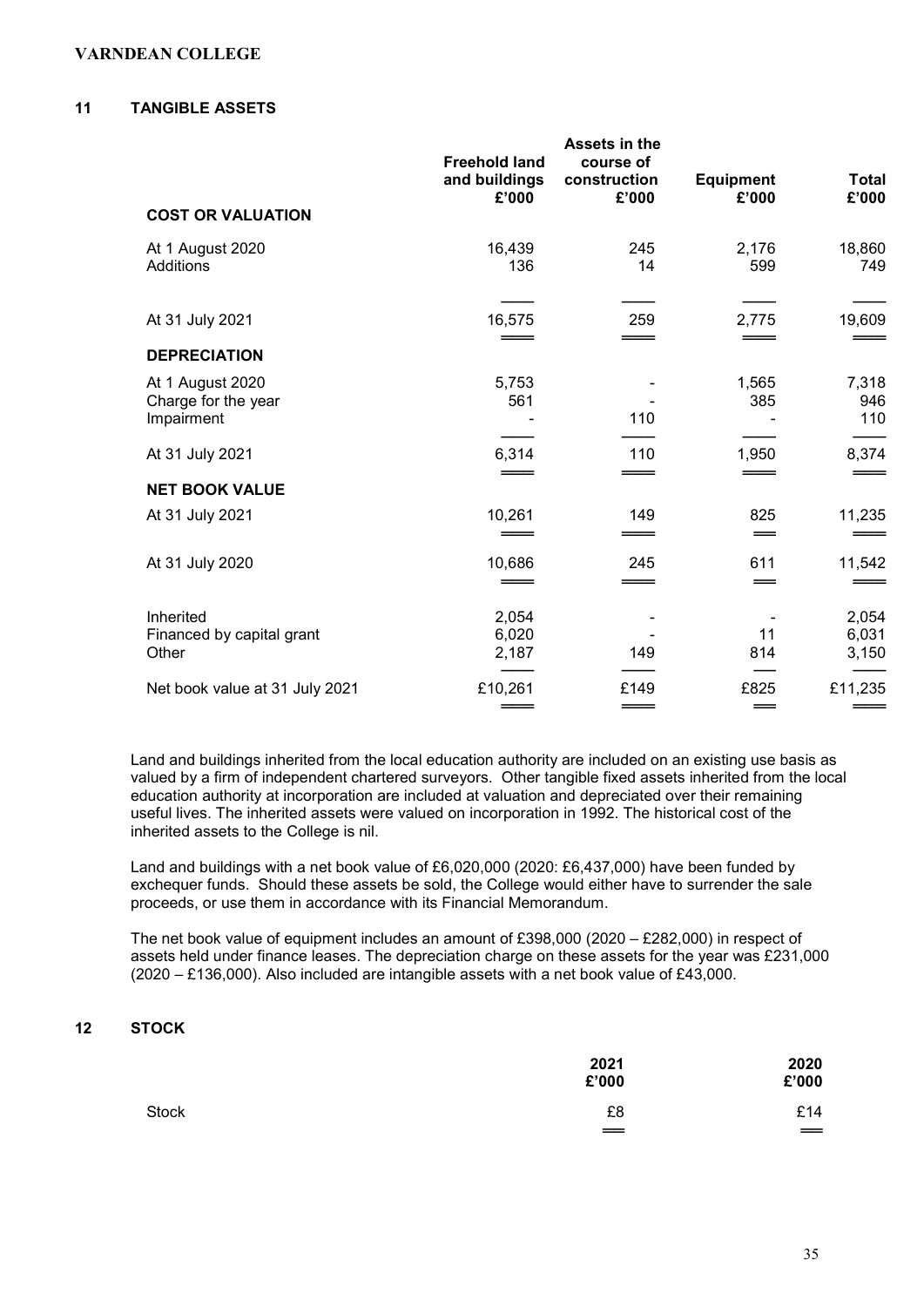### 13 DEBTORS

|                                     | 2021<br>£'000 | 2020<br>£'000 |
|-------------------------------------|---------------|---------------|
| AMOUNTS FALLING DUE WITHIN ONE YEAR |               |               |
| Trade debtors                       |               | 37            |
| Prepayments and accrued income      | 175           | 212           |
| Other debtors                       | 52            | 15            |
|                                     | £228          | £264          |
|                                     |               |               |

### 14 CREDITORS - AMOUNTS FALLING DUE WITHIN ONE YEAR

|                                             | 2021<br>£'000 | 2020<br>£'000 |
|---------------------------------------------|---------------|---------------|
| Obligations under finance leases            | 181           | 137           |
| Trade creditors                             | 150           | 181           |
| Other taxation and social security          | 124           | 116           |
| Accruals                                    | 336           | 309           |
| Amounts owed to funding body                | 189           | 154           |
| Other creditors                             | 790           | 483           |
| Deferred income – government capital grants | 335           | 335           |
|                                             | £2,105        | £1,715        |
|                                             |               |               |

### 15 CREDITORS - AMOUNTS FALLING DUE AFTER ONE YEAR

|                                                                                                                       | 2021<br>£'000      | 2020<br>£'000      |
|-----------------------------------------------------------------------------------------------------------------------|--------------------|--------------------|
| Obligations under finance leases<br>Other creditors due after one year<br>Deferred income - government capital grants | 226<br>66<br>5.748 | 157<br>54<br>6,079 |
|                                                                                                                       | £6,040             | £6,290             |

### 16 PROVISIONS FOR LIABILITIES AND CHARGES

|                                                                                | <b>Enhanced</b><br>pension<br>£'000 |
|--------------------------------------------------------------------------------|-------------------------------------|
| At 1 August 2020<br>Expenditure in the year                                    | 162<br>(12)                         |
| Transferred from statement of comprehensive income (note 17)<br>Interest costs | (13)                                |
|                                                                                |                                     |
| At 31 July 2021                                                                | £139                                |
|                                                                                |                                     |

The enhanced pension provision related to the cost of all staff who have already left the College's employment. This provision has been calculated in accordance with guidance issued by the funding bodies.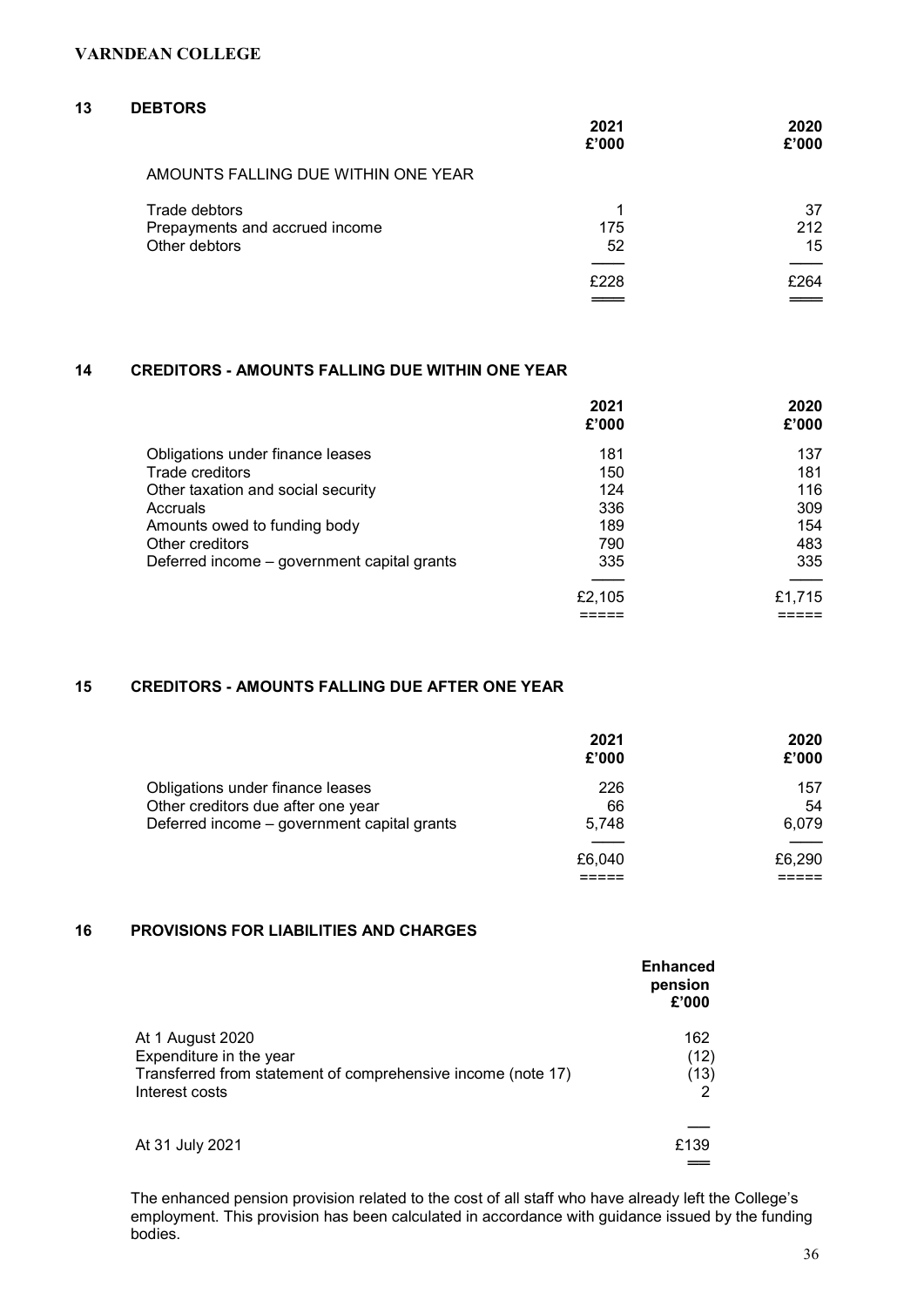### 17 PENSIONS AND SIMILAR OBLIGATIONS

The College employees belong to two principal pension schemes, the East Sussex Pension Fund (ESPF) and the Teachers' Pension Scheme England and Wales (TPS). Both are defined benefit schemes.

The total pension cost for the College was:

|                                                                                            | 2021<br>£'000 | £'000  | 2020<br>£'000 | £'000  |
|--------------------------------------------------------------------------------------------|---------------|--------|---------------|--------|
| Contributions to TPA<br>ESPF: Contributions paid<br>FRS102 (28) adjustment                 | 329<br>453    | 814    | 285<br>331    | 729    |
| Charge to the statement of comprehensive income<br>Enhanced pension charge to statement of |               | 782    |               | 616    |
| comprehensive income (Note 16)                                                             |               | 13     |               | 21     |
| Total pension cost (Note 6)                                                                |               | £1,609 |               | £1,366 |

The pension costs are assessed in accordance with the advice of independent qualified actuaries. The latest actuarial valuations of the TPS was 31 March 2016 and the ESPF 31 March 2019.

Contributions amounting to £95,761 (2020: £86,173) and £37,684 (2020: £33,606) were payable to the TPA and ESPF schemes respectively at the year end and are included in other creditors.

### ESPF

The ESPF is a funded defined benefit scheme, with assets held in separate trustee administered funds. From 1 April 2017 the employer contribution was 18% with a secondary rate paid as an annual lump sum. From April 2020 the employer contribution rate was 19.8%.

The following information is based upon a full actuarial valuation of the Fund at 31 March 2019 and updated to 31 July 2020 by a qualified independent actuary.

| At                                                                       | 31 July 2021       | 31 July 2020    |
|--------------------------------------------------------------------------|--------------------|-----------------|
| Rate of increase in salaries<br>Rate of increase for pensions/ inflation | $2.1\%$<br>$2.1\%$ | 2.1%<br>$2.1\%$ |
| Discount rate for liabilities<br>Commutation of pensions to lump sums    | $1.4\%$            | $1.4\%$         |
| pre April 2008<br>Commutation of pensions to lump sums                   | 50%                | 50%             |
| post April 2008                                                          | 75%                | 75%             |

The current mortality assumptions include sufficient allowance for future improvements in mortality rates. The assumed life expectation on retirement age 65 is:

| <b>Current pensioners</b> | 31 July 2021 | 31 July 2020 |
|---------------------------|--------------|--------------|
| Males                     | 21.2         | 21.6         |
| Females                   | 23.7         | 23.9         |
| <b>Future pensioners</b>  |              |              |
| Males                     | 22.0         | 22.5         |
| Females                   | 25.1         | 25.3         |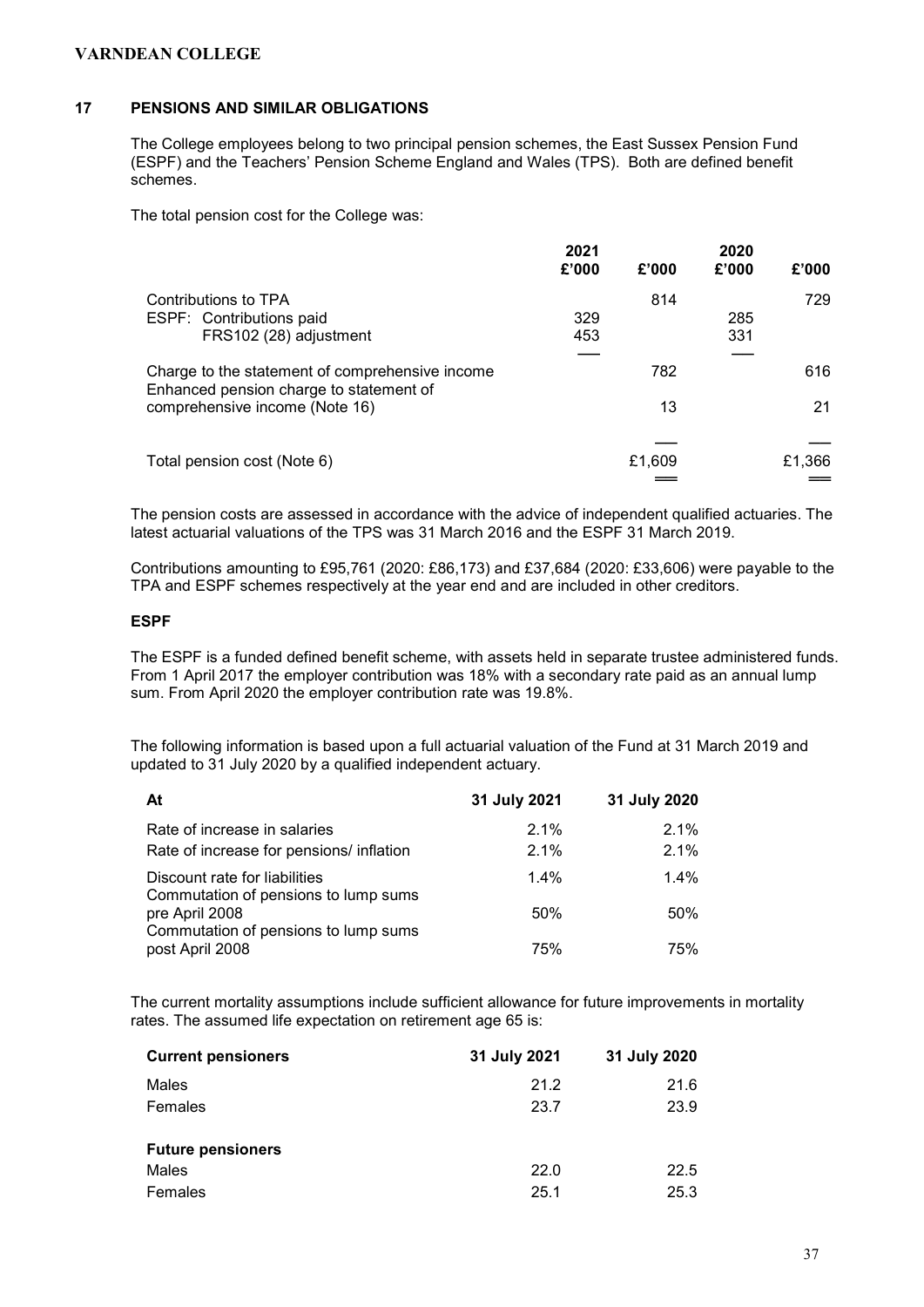The College's share of the assets in the scheme were:

|                                     | Value at<br>31 July<br>2021<br>£'000 | Value at<br>31 July<br>2020<br>£'000 | Value at<br>31 July<br>2019<br>£'000 |
|-------------------------------------|--------------------------------------|--------------------------------------|--------------------------------------|
| Equities                            | 6,510                                | 5,433                                | 5,349                                |
| <b>Bonds</b>                        | 1,457                                | 1,340                                | 1,573                                |
| Property                            | 635                                  | 595                                  | 708                                  |
| Cash                                | 171                                  | 74                                   | 236                                  |
|                                     |                                      |                                      |                                      |
| Total market value<br>of assets     | 8,773                                | 7,442                                | 7,866                                |
|                                     |                                      |                                      |                                      |
| Present value of scheme liabilities | (12, 281)                            | (10, 513)                            | (9,697)                              |
| Deficit in the scheme               | £(3,508)                             | £(3,071)                             | £(1,831)                             |
|                                     |                                      |                                      |                                      |

| Analysis of the amount charged to the statement of comprehensive income                                                                                                                        |               |               |
|------------------------------------------------------------------------------------------------------------------------------------------------------------------------------------------------|---------------|---------------|
|                                                                                                                                                                                                | 2021<br>£'000 | 2020<br>£'000 |
| Employer service cost (net of employee contributions)<br>Past service cost                                                                                                                     | 781           | 590           |
| Total operating charge                                                                                                                                                                         | 781           | 590           |
| Analysis of net return on pension scheme<br>Expected return on pension scheme assets<br>Interest on pension liabilities                                                                        | 98<br>(147)   | 167<br>(209)  |
| Net return on assets                                                                                                                                                                           | (49)          | (42)          |
| Amount recognised in Other Comprehensive Income                                                                                                                                                |               |               |
| Actual return less expected return on pension scheme assets<br>Experience gains and losses arising on the scheme liabilities<br>Change in financial and demographic assumptions underlying the | 965<br>173    | (764)<br>600  |
| scheme liabilities                                                                                                                                                                             | (1,073)       | (703)         |
| Actuarial loss recognised in Other Comprehensive Income                                                                                                                                        | 65            | (867)         |
| Movement in deficit during year<br>Deficit in scheme at 1 August<br>Movement in year:                                                                                                          | (3,071)       | (1,831)       |
| Employer service cost (net of employee contributions)<br><b>Employer contributions</b><br>Past service costs                                                                                   | (781)<br>328  | (590)<br>259  |
| Net return on assets<br><b>Actuarial loss</b>                                                                                                                                                  | (49)<br>65    | (42)<br>(867) |
| Deficit in scheme at 31 July                                                                                                                                                                   | (3,508)       | (3,071)       |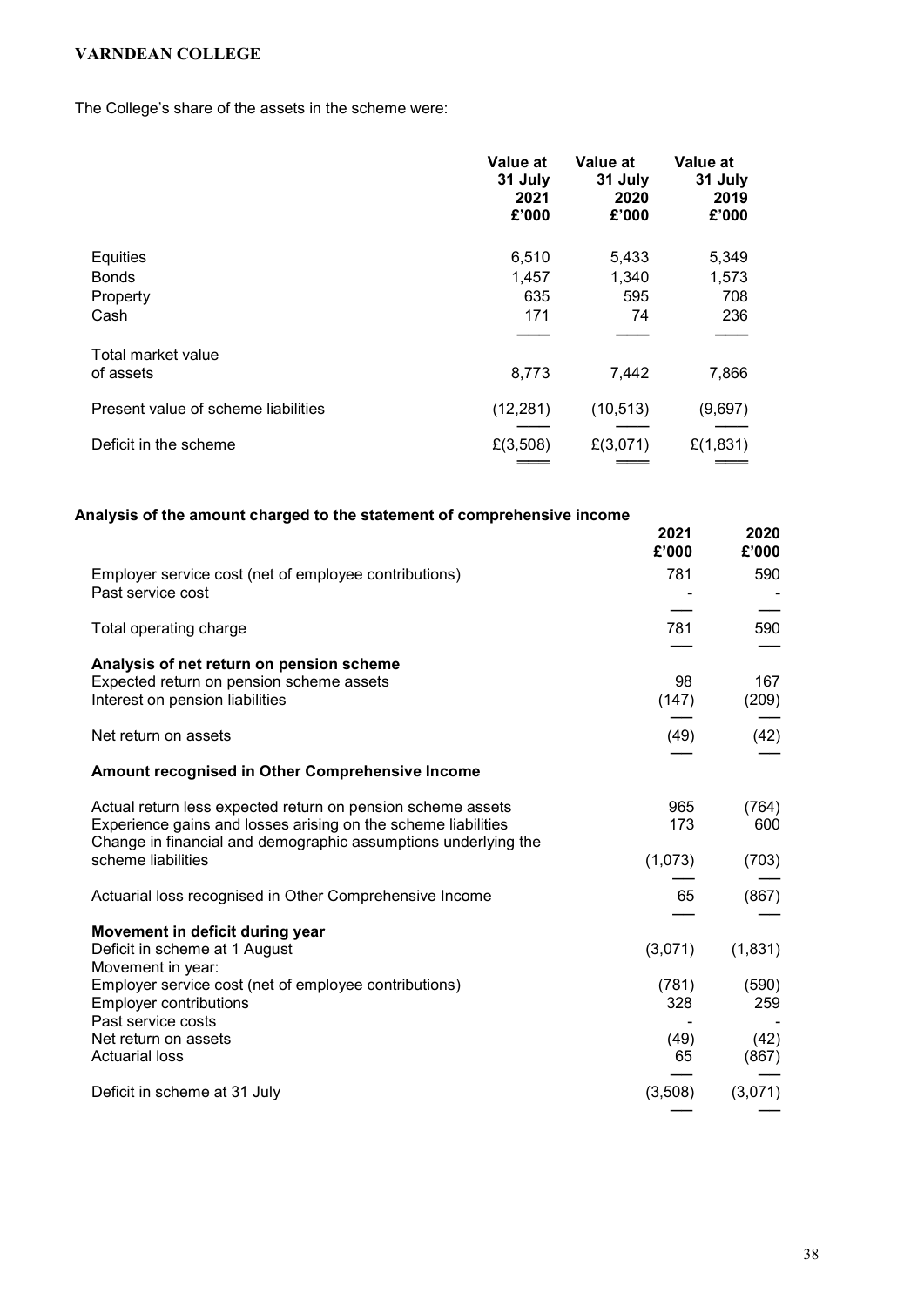|                                                                                                                                                                                       | 2021<br>£'000                                       | 2020<br>£'000                                         |
|---------------------------------------------------------------------------------------------------------------------------------------------------------------------------------------|-----------------------------------------------------|-------------------------------------------------------|
| <b>Asset and Liability Reconciliation</b><br><b>Reconciliation of Liabilities</b>                                                                                                     |                                                     |                                                       |
| Liabilities at start of year<br>Current service cost<br>Interest cost<br>Employee contributions<br><b>Actuarial loss</b><br>Benefits paid                                             | 10,513<br>781<br>147<br>100<br>900<br>(160)         | 9,697<br>590<br>209<br>80<br>103<br>(166)             |
| Liabilities at end of year                                                                                                                                                            | 12,281                                              | 10,513                                                |
| <b>Reconciliation of Assets</b><br>Assets at start of year<br>Expected return on assets<br>Actuarial gain<br><b>Employer contributions</b><br>Employee contributions<br>Benefits paid | 7,442<br>965<br>98<br>328<br>100<br>(160)<br>£8,773 | 7,866<br>(764)<br>167<br>259<br>80<br>(166)<br>£7,442 |

The estimated value of employer contributions for the year ending 31 July 2022 is £327,000

### Teachers' Pension Scheme

The Teachers' Pension Scheme (TPS) is a statutory, contributory, defined benefit scheme, governed by the Teachers' Pension Scheme Regulations 2014. These regulations apply to teachers in schools and other educational establishments, including colleges. Membership is automatic for teachers and lecturers at eligible institutions. Teachers and lecturers are able to opt out of the TPS.

The TPS is an unfunded scheme and members contribute on a 'pay as you go' basis – these contributions, along with those made by employers, are credited to the Exchequer under arrangements governed by the above Act. Retirement and other pension benefits are paid by public funds provided by Parliament.

Under the definitions set out in FRS 102 (28.11), the TPS is a multi-employer pension plan. The College is unable to identify its share of the underlying assets and liabilities of the plan.

Accordingly, the College has taken advantage of the exemption in FRS 102 and has accounted for its contributions to the scheme as if it were a defined-contribution plan. The College has set out above the information available on the plan and the implications for the College in terms of the anticipated contribution rates.

The valuation of the TPS is carried out in line with regulations made under the Public Service Pension Act 2013. Valuations credit the teachers' pension account with a real rate of return assuming funds are invested in notional investments that produce that real rate of return.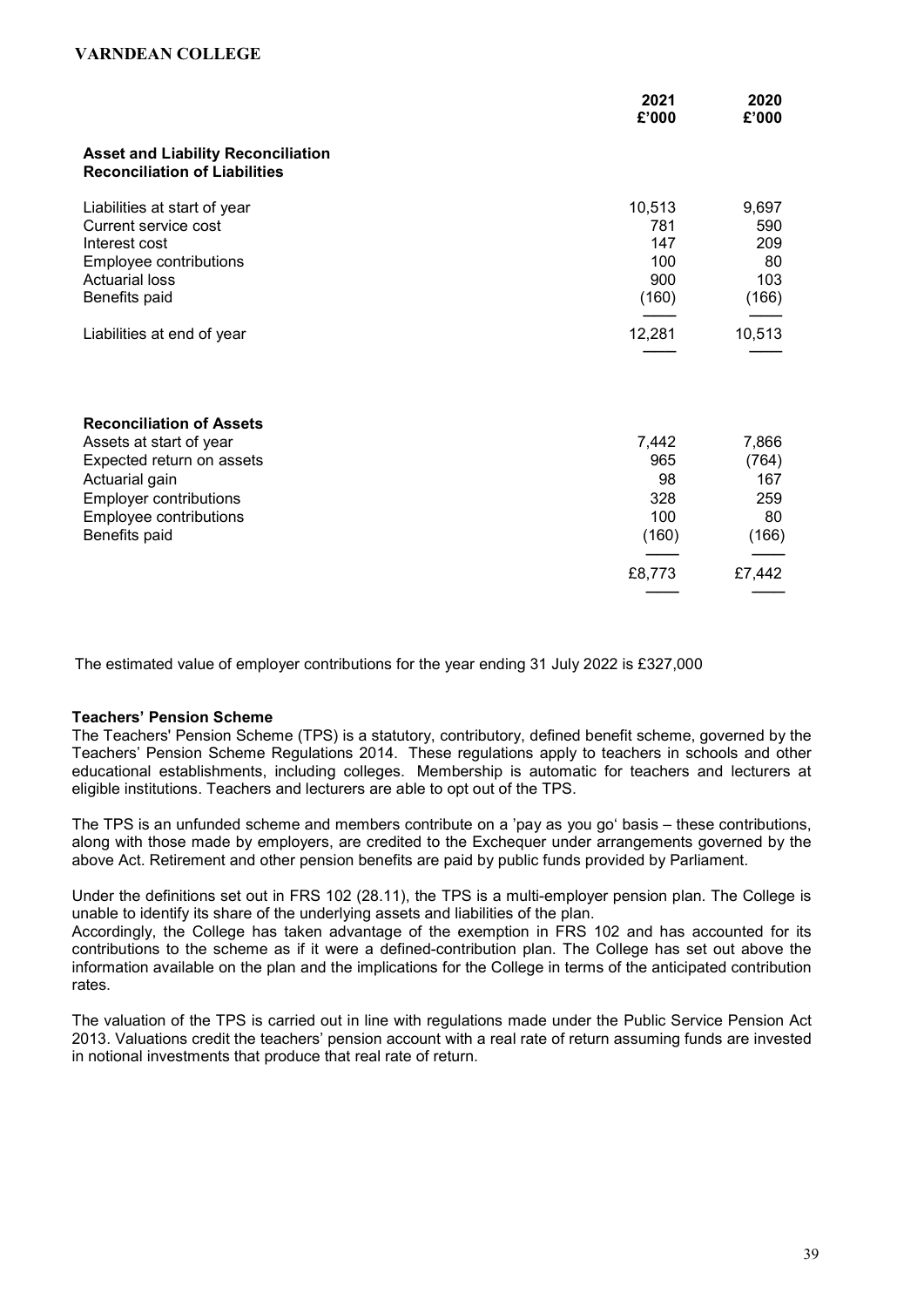### 17 PENSIONS AND SIMILAR OBLIGATIONS (continued)

### Teachers' Pension Scheme (continued)

The latest actuarial review of the TPS was carried out as at 31 March 2016. The valuation report was published by the Department for Education (the Department) in April 2019. The valuation reported total scheme liabilities (pensions currently in payment and the estimated cost of future benefits) for service to the effective date of £218 billion, and notional assets (estimated future contributions together with the notional investments held at the valuation date) of £198 billion giving a notional past service deficit of £22 billion.

As a result of the valuation, new employer contribution rates were set at 23.68% of pensionable pay from September 2019 onwards (compared to 16.48% during 2018/9). The DfE agreed to pay a teacher pension employer contribution grant to cover the additional costs during the 2020-21 academic year.

A full copy of the valuation report and supporting documentation can be found on the Teachers' Pension Scheme website.

The pension costs paid to TPS in the year amounted to £814,000 (2020: £729,000).

### 18 CAPITAL COMMITMENTS

|                                       | 2021<br>£'000 | 2020<br>£'000         |
|---------------------------------------|---------------|-----------------------|
| Commitments contracted for at 31 July | £0<br>____    | £188<br>-----<br>---- |

### 19 RELATED PARTY TRANSACTIONS

Due to the nature of the College's operations and the composition of the Members of Corporation (being drawn from local public and private sector organisations) it is possible that transactions will take place with organisations in which a member of the Corporation may have an interest. All transactions involving organisations in which a member of the Corporation may have an interest are conducted at arm's length and in accordance with the College's financial regulations and normal procurement procedures. Members' interests are disclosed in the Register of interests.

The total expenses paid to or on behalf of the Governors during the year was £39 (2020: £95). No Governor has received any remuneration or waived payments from the College during the year (2020: None).

### 20 AMOUNTS DISBURSED AS AGENT

|                            | 2021<br>£'000 | 2020<br>£'000 |
|----------------------------|---------------|---------------|
| Funding body grants        | 207           | 276           |
| Disbursed to students      | (172)         | (248)         |
|                            |               |               |
| Balance unspent at 31 July | £35           | £28           |
|                            | $=$           | ==            |

Funding body grants are available solely for students. The College acts only as paying agent. The grants and disbursements are therefore excluded from the statement of comprehensive income. The balance unspent at 31 July 2021 is carried forward within other creditors and will be spent on qualifying purposes in 2021-22 alongside the 2021-22 allocations.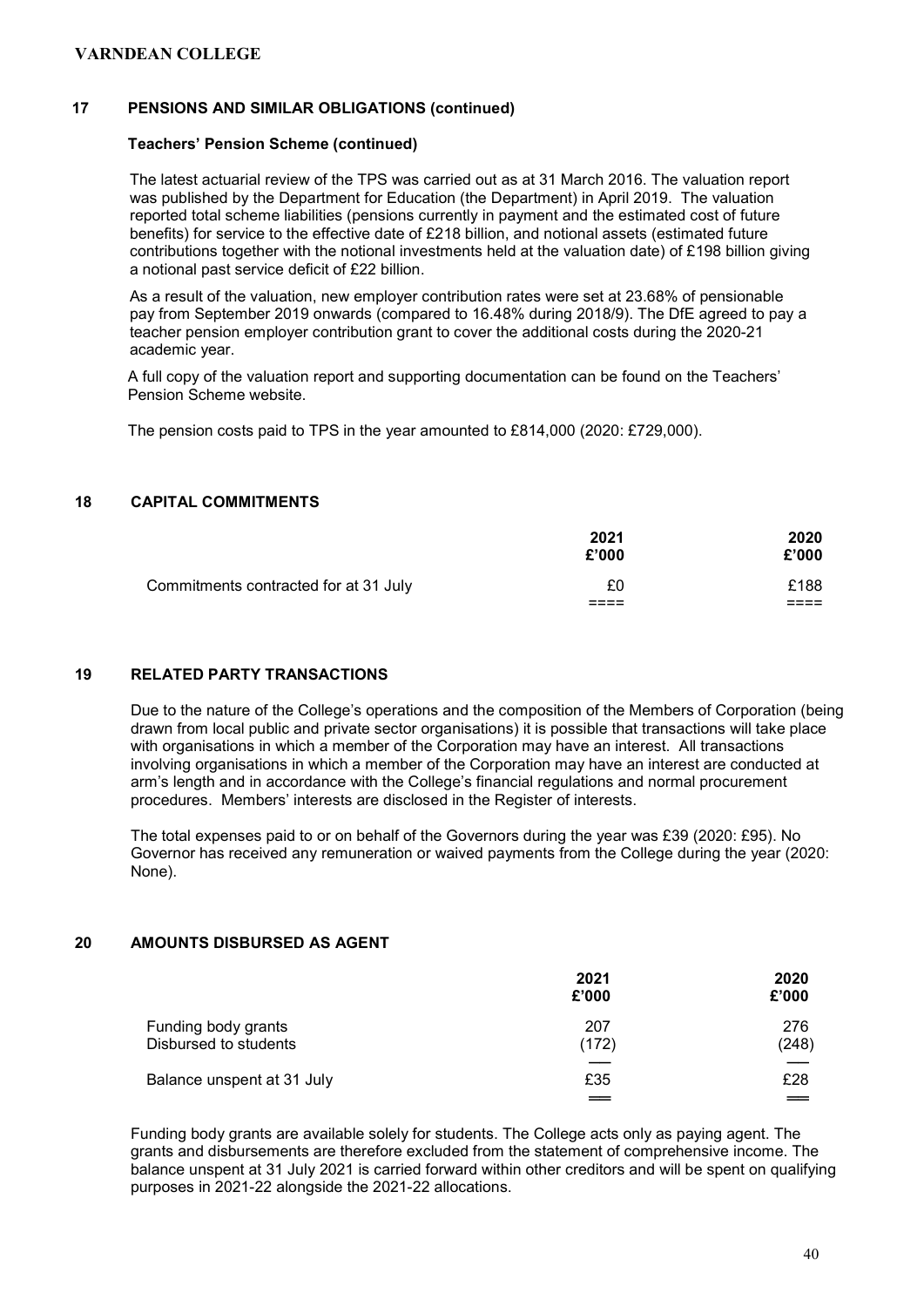#### Reporting Accountants' Report on Regularity to the Corporation of Varndean College

In accordance with the terms of our engagement letter and further to the requirements of the funding agreement with the Education and Skills Funding Agency we have carried out an engagement to obtain limited assurance about whether anything has come to our attention that would suggest that in all material respects the expenditure disbursed and income received by Varndean College during the period 1 August 2020 to 31 July 2021 have not been applied to the purposes identified by Parliament and the financial transactions do not conform to the authorities which govern them.

The framework that has been applied is set out in the Post 16 Audit Code of Practice ("the Code") issued by the Department. In line with this framework, our work has specifically not considered income received from the main funding grants generated through the Individualised Learner Record (ILR) returns, for which the Department has other assurance arrangements in place.

This report is made solely to the corporation of Varndean College and the Department in accordance with the terms of our engagement letter. Our work has been undertaken so that we might state to the corporation of Varndean College and the Department those matters we are required to state in a report and for no other purpose. To the fullest extent permitted by law, we do not accept or assume responsibility to anyone other than the corporation of Varndean College and the Department for our work, for this report, or for the conclusion we have formed.

#### Respective responsibilities of Varndean College and the reporting accountant

The corporation of Varndean College is responsible, under the requirements of the Further & Higher Education Act 1992, subsequent legislation and related regulations and guidance, for ensuring that expenditure disbursed and income received is applied for the purposes intended by Parliament and the financial transactions conform to the authorities which govern them.

Our responsibilities for this engagement are established in the United Kingdom by our profession's ethical guidance and are to obtain limited assurance and report in accordance with our engagement letter and the requirements of the Code. We report to you whether anything has come to our attention in carrying out our work which suggests that in all material respects, expenditure disbursed and income received during the period 1 August 2020 to 31 July 2021 have not been applied to purposes intended by Parliament or that the financial transactions do not conform to the authorities which govern them.

### Approach

We conducted our engagement in accordance with the Code issued by the Department. We performed a limited assurance engagement as defined in that framework.

The objective of a limited assurance engagement is to perform such procedures as to obtain information and explanations in order to provide us with sufficient appropriate evidence to express a negative conclusion on regularity.

A limited assurance engagement is more limited in scope than a reasonable assurance engagement and consequently does not enable us to obtain assurance that we would become aware of all significant matters that might be identified in a reasonable assurance engagement. Accordingly, we do not express a positive opinion. Our engagement includes examination, on a test basis, of evidence relevant to the regularity of the college's income and expenditure.

The work undertaken to draw to our conclusion includes:

- Reviewed the statement on the College's regularity, propriety and compliance with Funding body terms and conditions of funding.
- Reviewed the College's completed self-assessment questionnaire on regularity.
- Read the funding agreement with the ESFA
- Tested a sample of expenditure disbursed and income received to consider whether they have been applied to purposes intended by Parliament and in accordance with funding agreements where relevant.
- Obtained the policy for personal gifts and/or hospitality.
- Obtained the register of personal interests.
- Obtained the financial regulations/financial procedures.
- Obtained the College's whistleblowing policy.